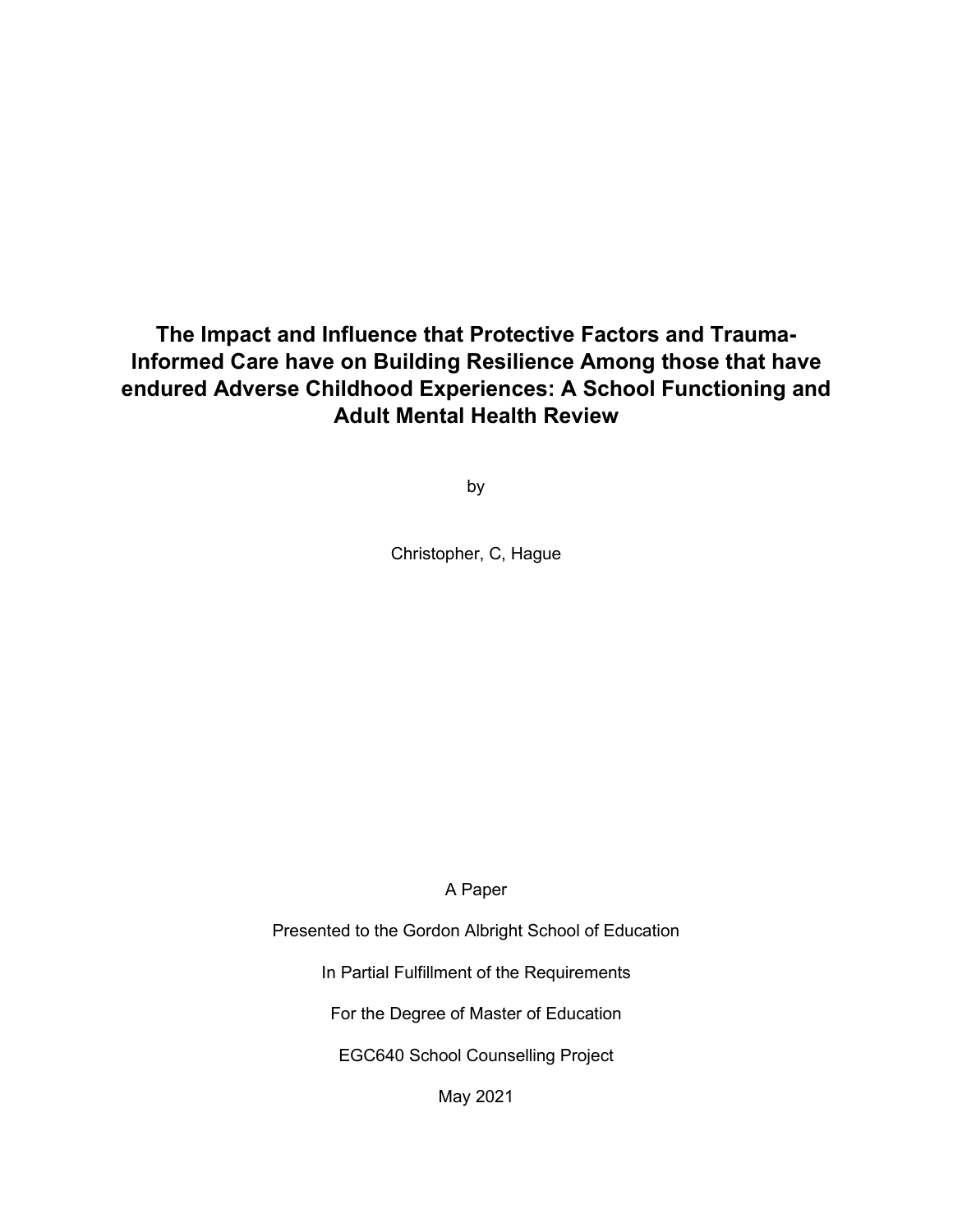**The Impact and Influence that Protective Factors and Trauma-Informed Care have on Building Resilience Among those that have endured Adverse Childhood Experiences: A School Functioning and Adult Mental Health Review**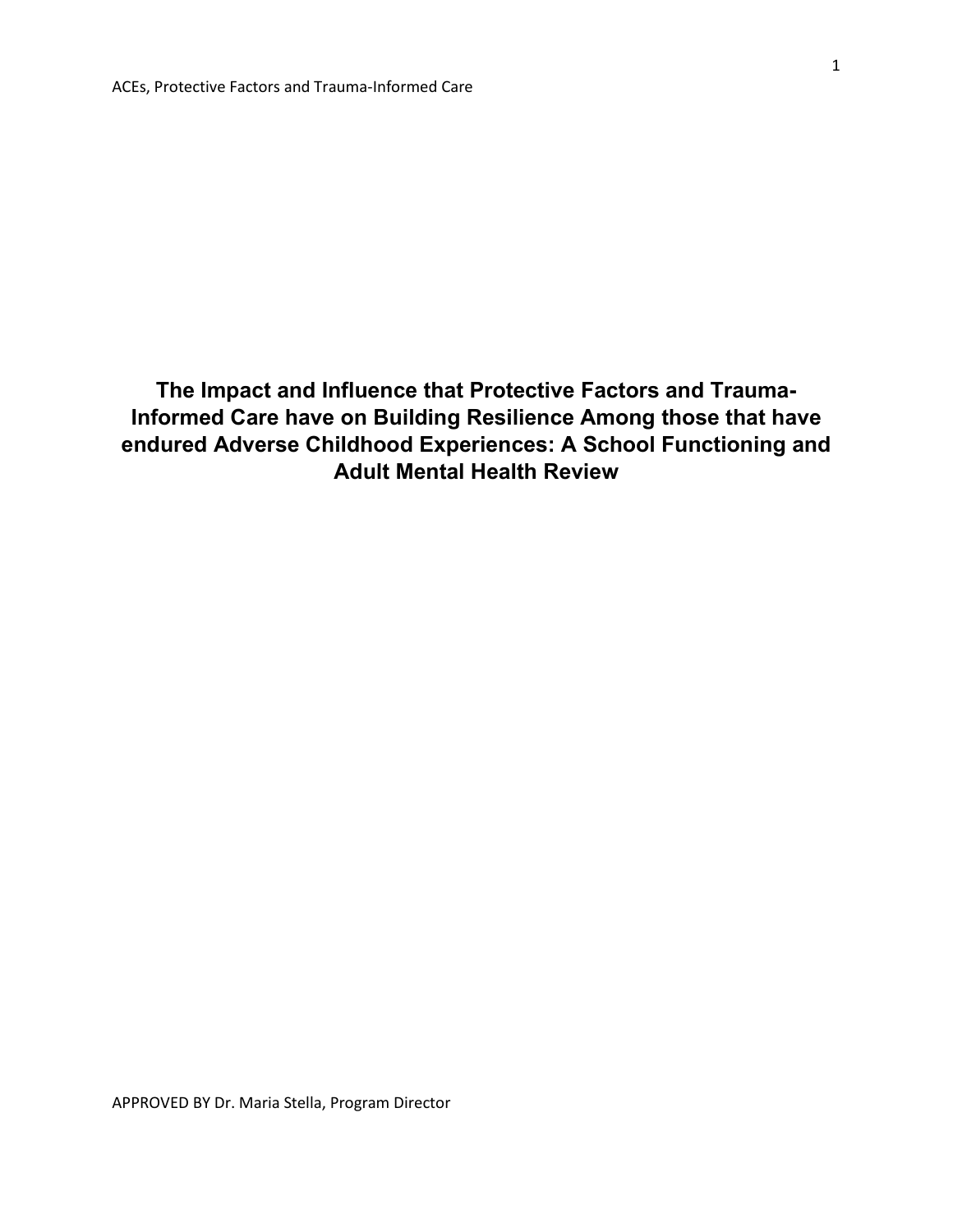# **Table of Contents**

| Chapter 1:                                                                       |  |
|----------------------------------------------------------------------------------|--|
| Background                                                                       |  |
| <b>ACE's and Student</b>                                                         |  |
| Connectedness and                                                                |  |
| Purpose and                                                                      |  |
| Outline of the Remainder of                                                      |  |
|                                                                                  |  |
|                                                                                  |  |
| Adverse Childhood Experience                                                     |  |
| ACE Implication on Mental Health in                                              |  |
| ACE Implications on Physical Health in                                           |  |
| Social Implications of ACEs in                                                   |  |
| <b>Strengthening the Resilience</b>                                              |  |
| Trauma-Informed Care: Counselling<br>Models……………………………………………………………………………………………19 |  |
| Trauma-Informed Practice: Body-Mind Based                                        |  |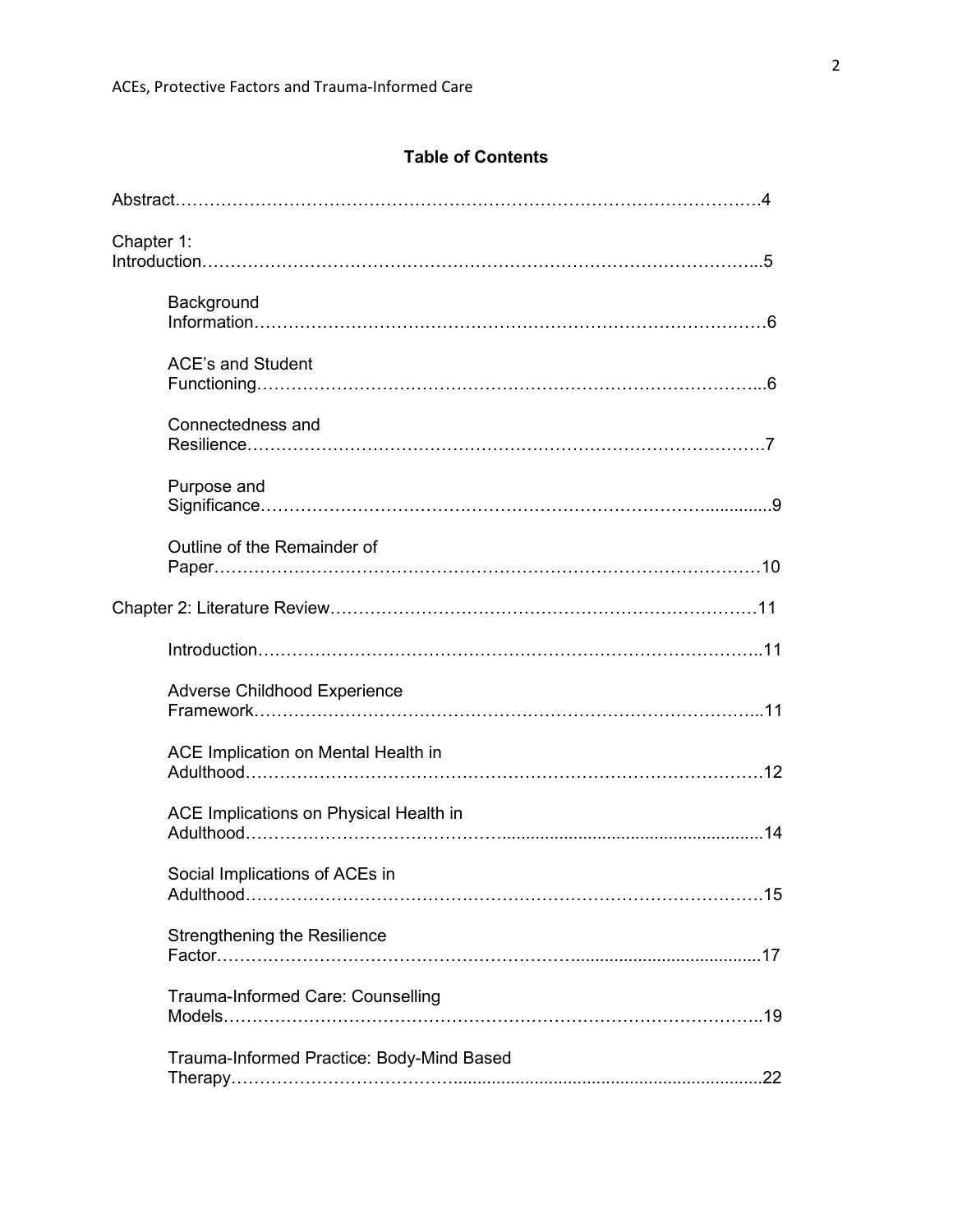| <b>Building Emotional Safety in</b>  |  |
|--------------------------------------|--|
| Limitations of                       |  |
|                                      |  |
|                                      |  |
|                                      |  |
|                                      |  |
|                                      |  |
| <b>Dialectical Behaviour Therapy</b> |  |
| Concluding                           |  |
|                                      |  |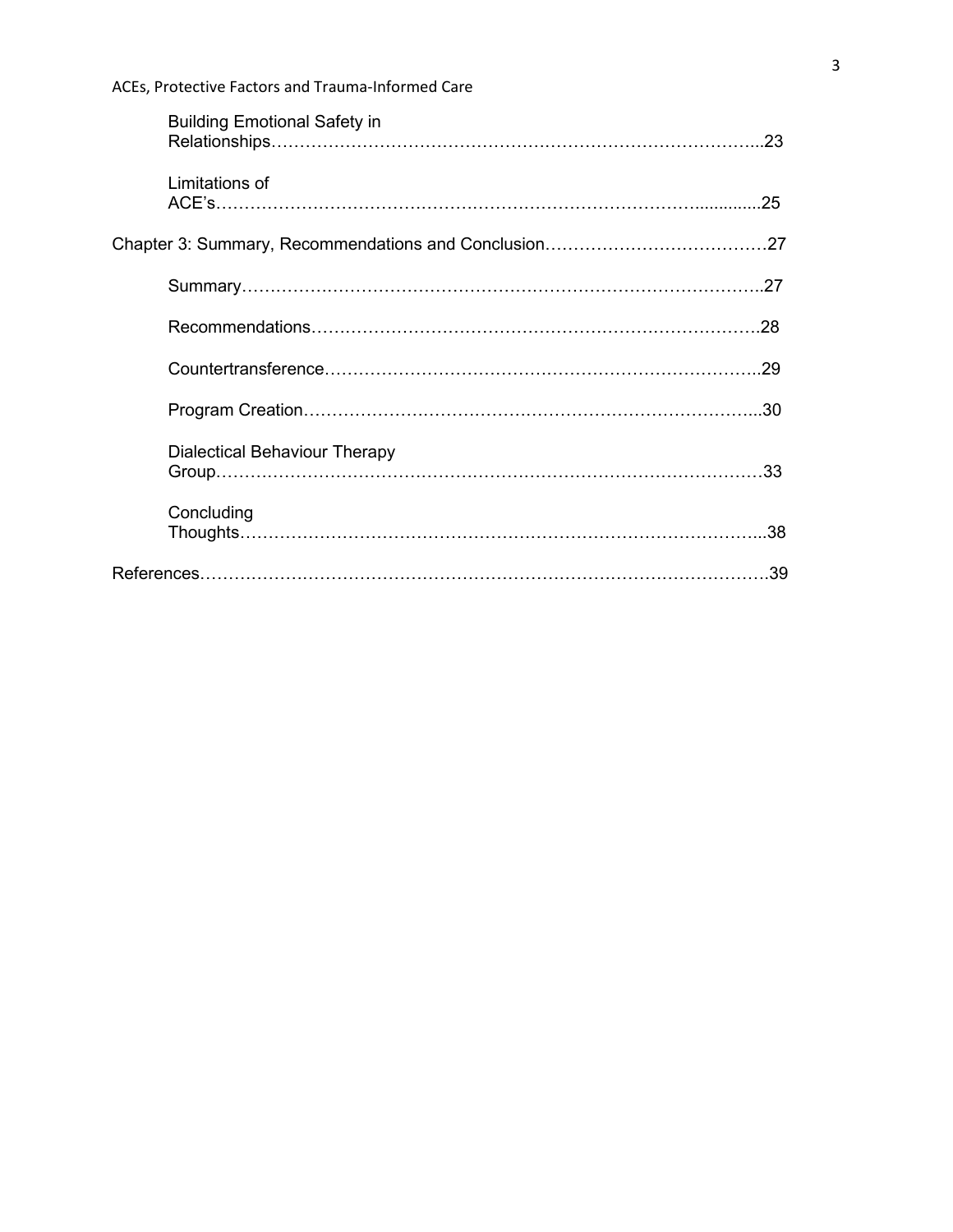#### **Abstract**

This paper outlines and describes the implications that ACEs have on student functioning as well as the impacts ACEs have on one in later life. Research indicates that one's mental health as well as ones physical and social life are inhibited greatly because of ACEs. The ramifications of ACEs are also intergenerational and as such the impact that ACEs have on one family member have a strong likelihood of impacting the wellbeing of the next generation. Nevertheless, this paper also aims to highlight and bring hope to those that aim to support children who have endured ACEs. Research indicates that protective factors, specifically a person who aims to support one who has experienced ACEs when conducted from a Trauma-Informed lens, can change the trajectory of a child's life. Trauma Informed Practice if done effectively can allow students to experience their trauma safely and can create neurological changes that can disrupt patterns of behavior that have been hurtful for the student's development. Essentially Trauma-Informed Care and Practice have the potential to create a lasting impact on the student's life and can help that student build resilience despite the harmful impacts of ACEs. Therefore, I recommend that Trauma-Informed Programs be placed in schools to address the diverse needs of students impacted by ACEs to improve their resilience capacity as students which will then impact their resilience capacity in later life.

## *Keywords:*

*Adverse Childhood Experiences (ACEs), Protective Factors, Trauma-Informed Care, Trauma-Informed Practice, Resilience, Person-Centered Therapy, Countertransference, Dialectical Behaviour Therapy (DBT).*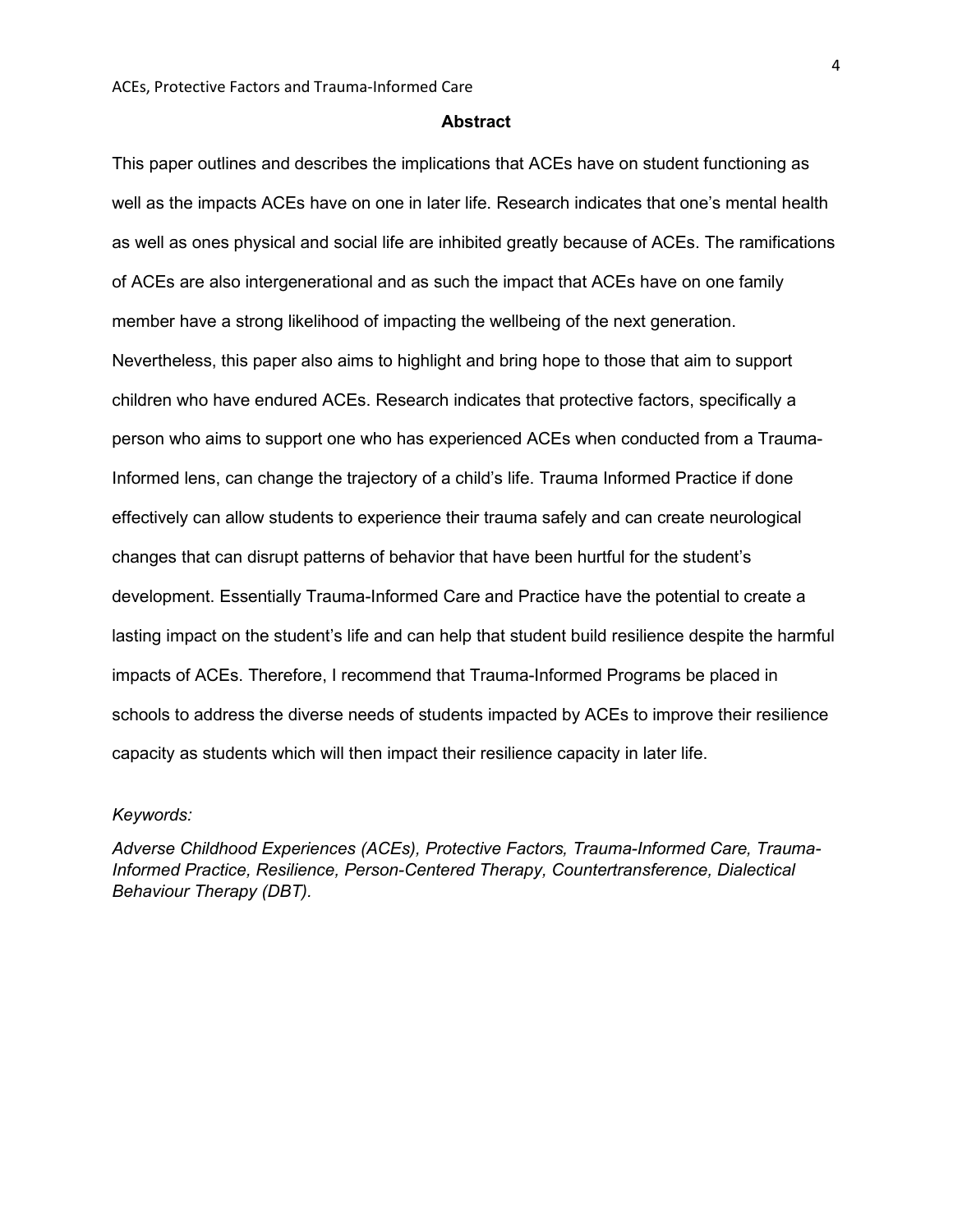#### **Chapter 1: Introduction**

## **Introduction**

As a Case Manager of at-risk students, I am often confronted with the task of supporting students who are suffering from a very broad spectrum of intensive behavior and mental health needs. From my observations it appears that there are two very distinct categories of behavior and mental health needs which I aim to support. Some of my students exhibit extroverted behaviors such as bullying, peer victimization, and physical and emotional violence. My other students exhibit more inverted struggles such as depression, anxiety, Post Traumatic Stress Disorder, and the early stages of borderline and other personality disorders. This is not to say that any given student cannot move from an extraverted bullying to an introverted place of anxiety, what I am referring to in each of these two categories is the baseline behavior on which my students struggle.

Consistent with both types of student's baseline behaviours is their relationship to Adverse Childhood Experiences and the impact that ACEs have on student functioning based upon the literature reviewed in this paper. Everyone of my twenty-six students has endured no less than four ACEs. The baseline intensive behaviors and or mental health struggles my students exhibit are in consequence to the ACEs they have endured. The concern as it relates to this paper is with students functioning, specifically what educators and educational support staff can do to help support the specific and varying needs of students who have endured ACEs. In chapter one I will discuss the impact that ACEs have on student functioning I will then discuss how one's resilience capacity from ACEs can begin to form through connectedness to the school and or groups at school.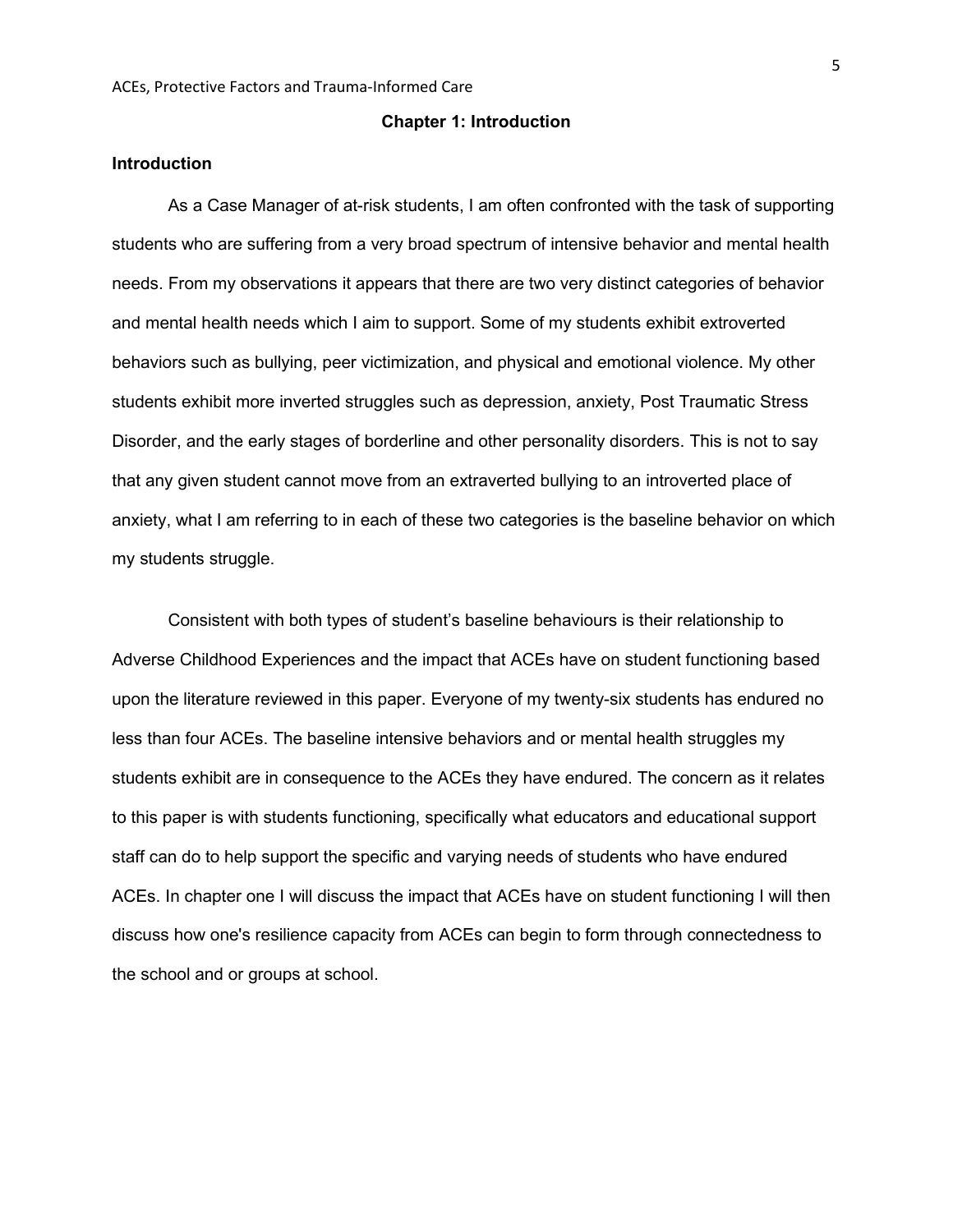#### **Background Information**

#### **ACEs and Student Functioning**

Research indicates that ACEs have a malignant impact on student functioning in schools. Specifically, bullying and harassment, peer victimization, violence, depression, and anxiety. The consequence of these behaviors and mental health concerns, which are impacted by ACEs, significantly increase the risk of school engagement, drop-out, suicide, suicide ideation and drug use when compared to students who have not endured ACEs (Bae, 2020, p. 1; Foster, 2020, p. 662; Jia, 2020, p. 1).

Research indicates that depression, drug use and antisocial behavior have a synergistic connection when compared against the child's ACEs. Drug use and antisocial behavior are defensive mechanisms that the student creates for him or herself because of ACEs and are used to help the impacted student protect themselves from the compounded negative impacts that ACEs have had on their development. These behaviors then have a negative impact on depressive symptomatology which then further the cycle that ACEs have on the student (Shilling et al., 2007, Morrow et al., 2018; Jia et al., 2020) Consistent with the research conducted in this paper is that suicidality, suicide ideation, student disengagement and drop out are also linked to a lack of feeling connected to the school. Research indicates that a school that cultivates a culture where students can feel connected even students who have endured ACEs school attendance and engagement increase (Jia et al., 2020; Bethell et al., 2014; Morrow et al., 2018).

Research indicates that delinquent behaviour, specifically violence, peer victimization and carrying weapons to school are onset by ACEs. When these students conduct this behaviour, they are at a higher risk of suspension, expulsion, and legal ramifications which concern theft and the destruction of property. The results of these behaviors are also consistent with an increased risk of failure to complete high school and or drop out (Foster et al., 2020;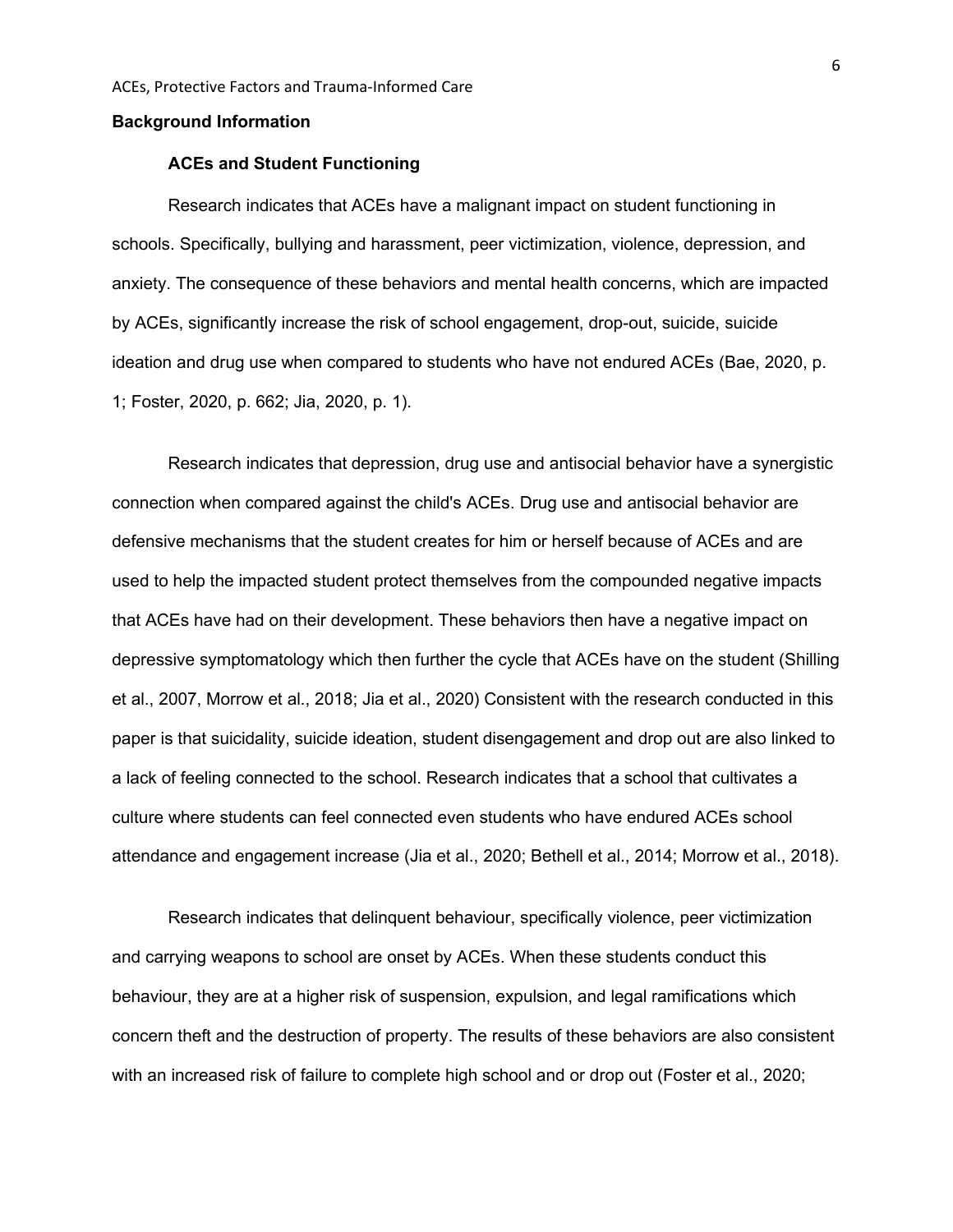Morrow et al., 2018). However, research also indicates that if educators and or support staff can impact a student where they can begin to gain academic success the risk of failure to complete high school and or drop out decreases, yet delinquent acts remain similar. Research also indicates the importance of keeping a child in school despite his or her delinquent acts as feeling connected to a safe place can be preventative of future social maladjustments such as an increase in deviant behavior which could lead to incarceration (Bae et al., 2020; Foster et al., 2020; Morrow et al., 2018).

Research also suggests that those that have endured ACEs have an increased probability of school disengagement due to the adverse effects of chronic illness. Yet those that struggle with chronic health related illness because of ACEs showed a greater school engagement when supported by educational staff. What appears to be evident in the research reviewed is that matters of one's resilience from the adverse effects of chronic illness are impacted despite ACEs when one feels connected and supported (Bethell et al., 2106). It appears that the effects of ACEs specifically those that impact school functioning can be mitigated through feeling connected to a school and the educational staff that provide the care for those that have been impacted by ACEs. It also appears that one's resilience capacity to overcome drop-out, school disengagement, peer victimization and violence increases because of ACEs improves if the school and school staff find ways to connect to the specific needs of the student.

## **Connectedness and Resilience**

Research indicates that feeling connected to a school or a group at a school has an impact on a student's resilience when confronted with the effects of ACEs. Yet, what is also consistent with research found are similarities on how feeling connected impacts their person. Research indicates that within groups at school it is the information provided, the sense of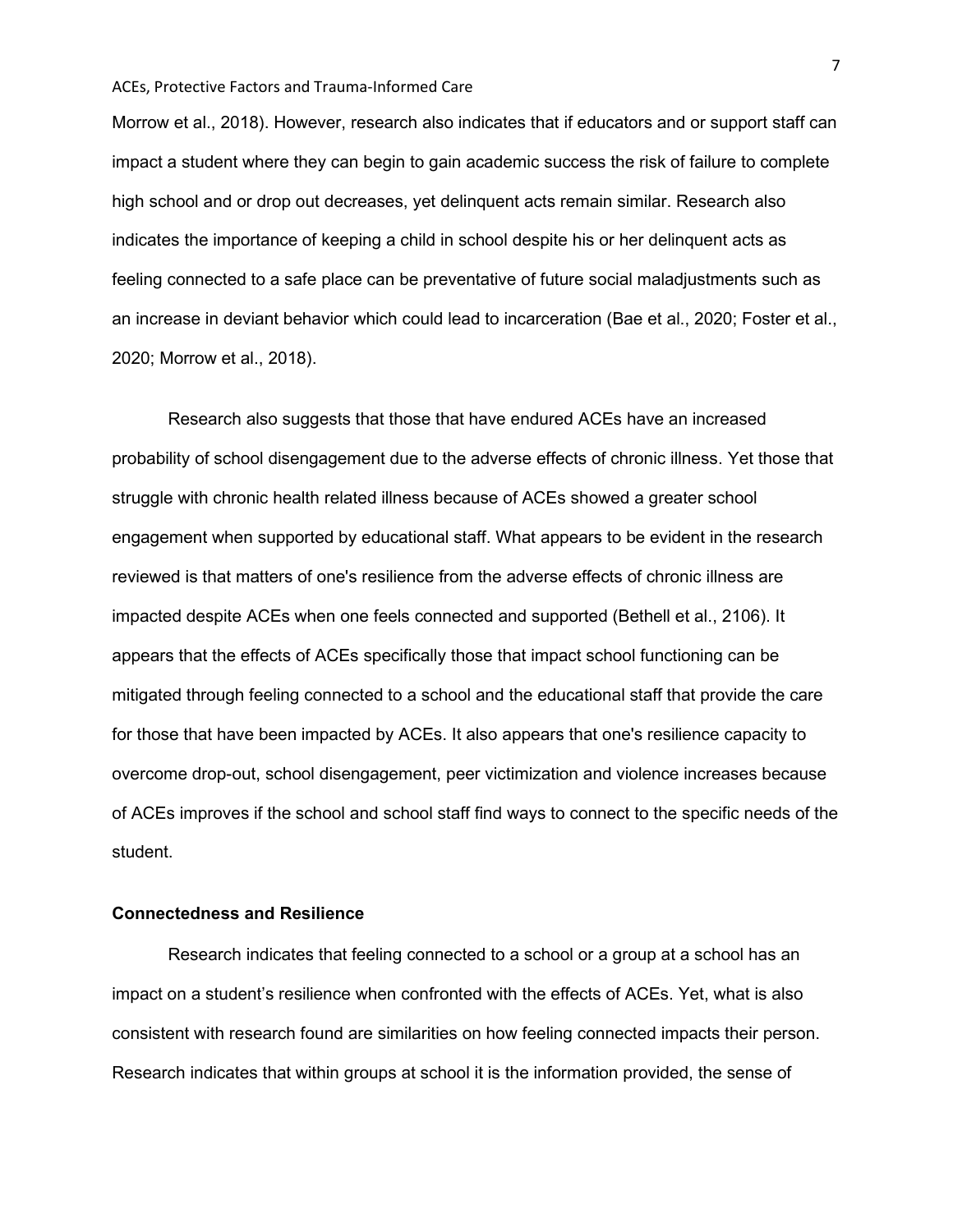belonging that is communicated in the group and the creation of hope that is fostered in a group setting that has the greatest impact on one's resilience when confronted with the effects of ACEs. Data indicates that positive increases are associated with student academic self efficacy, building a stronger self concept and identity because of developing resilience through connectedness in groups (Wiley, 2019, p. 913; Mann, 2015, p. 117).

Establishing a sense of belonging is central to the functioning of the human organism. To feel connected with others relaxes our central nervous system and allows us to operate with a greater receptive acceptive capacity than when we feel isolated. It is typical for the traumatized brain to be rigid as a matter of protecting one's own organism and will often create a narrative of cognitive dissonance as a by-product of his or her traumatic experience. Yet when one feels a sense of connectedness, despite traumatic experiences in childhood one's cognition becomes more pliable and fluid which allows access to new neural pathways for more optimal cognitive functioning. Essentially the brain when it feels connected feels safe and when one feels safe more cognitive pathways are opened and it is during this moment of reception and the acceptance of new information that even those who have endured terrible traumas can build a stronger resilience capacity (Greenburg, 2012, p. 1; Joseph, 2014, p. 708).

As identified by literature those that have endured ACEs may suffer from various psychological traumas. However, literature also indicates that resilience capacity can be built among those that have endured ACEs through connectedness with the school or a group at a school. Yet the question (s) remains, what does this look like? What is required from the facilitators of groups that aim to create connectedness and what is done in these groups that helps support some of our most vulnerable students in a sustainable way? What does the structure look like in these groups to help us understand what practices might be most effective? What do I need to be mindful of as it concerns practices that might harm students?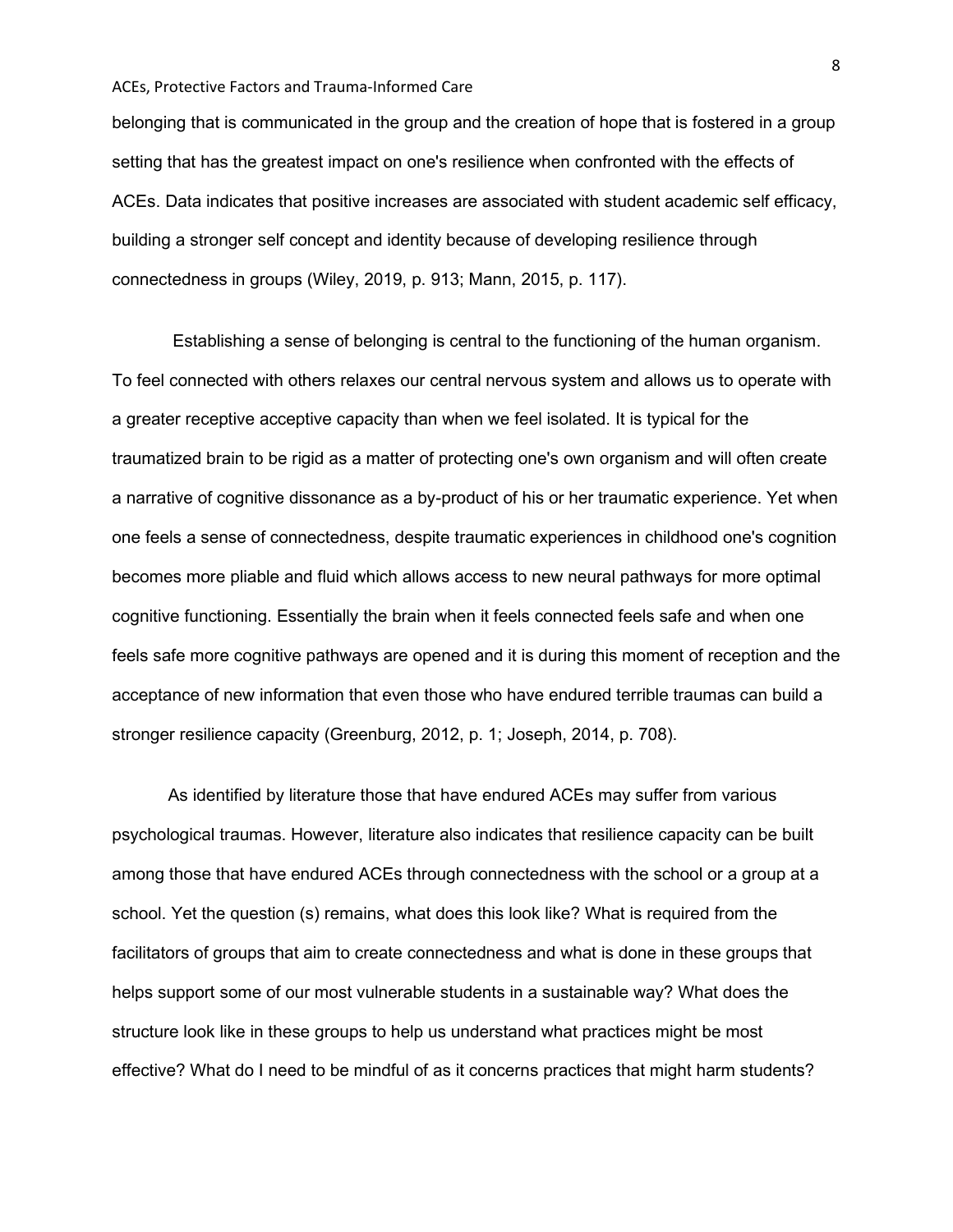#### **Purpose and Significance**

The purpose of this capstone is to explore research on the impact of ACEs in schools or in students and propose recommendations for the development of Trauma Informed Practice based programs in schools that can be facilitated by educator and or counsellors to help improve student resilience among those that have endured ACEs. The research objectives are as follows: Understand the mental, physical, and social implications for ACEs; Identify strategies to support connectedness and resilience in children and youth and provide recommendations as to how educators and or counsellors can begin to create Trauma Informed Programs that help meet the specific needs of those that have endured ACEs.

Essentially and what is perhaps of most importance to my area of study concerns matters of social justice, specifically inequities faced by those that have endured ACEs. Healthy opportunities afforded to the broader school demographic when compared to those that have endured ACEs indicates quite a broad and extremely dichotomous divide. The aim for us as educator is to facilitate connected learning environments that meet each student where they are at to support their development as young people. However, if attention is not given to students who have endured ACEs, specifically programming that aims on bridging the gaps in school connectedness to help strengthen these students' resilience, we are essentially contradicting our mandate as professional educators and are widening the inequities faced by our most atrisk demographic.

If we can find a way to effectively implements individualized trauma informed programs, we are not only strengthening the resilience capacity of our at-risk students we are also strengthening the culture of inclusive learning at our schools. My hope is that my research leads me and others to a place where we can begin to objectively look at our school culture and the needs that exist within it and ask ourselves how we are supporting our at-risk students and what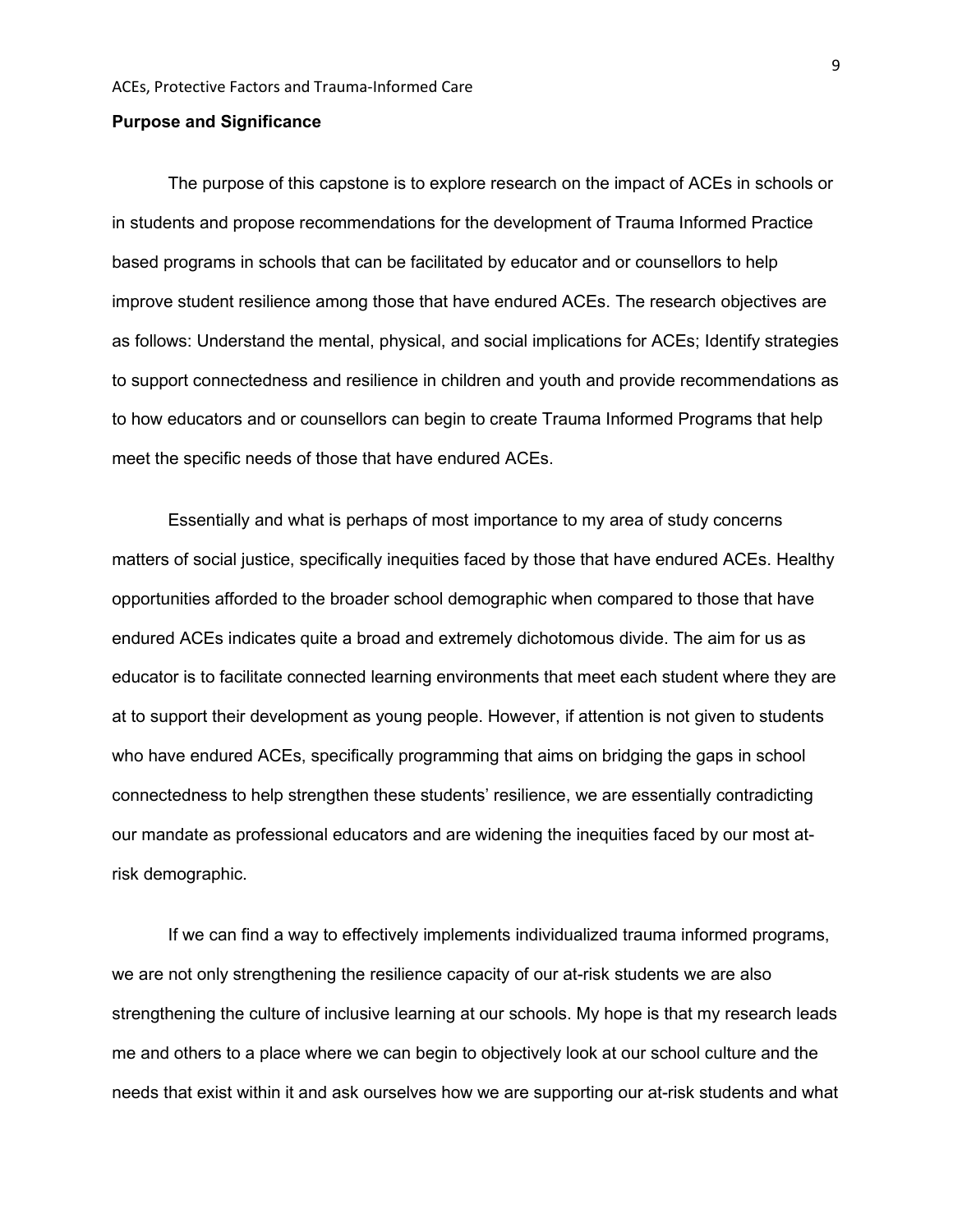can we do to implement specific trauma informed practice that help meet these students needs? If this question is asked by our educational assistants, our custodial staff, our teachers, and our administrators I am hopeful that we will arrive at a place where we start to evaluate more critically the concerns of school inequity faced by those that have endured ACEs.

## **Outline of the Remainder of the Paper**

The functionality of building a resilience capacity among those that have endured ACEs through programs that build connectedness is a complicated process. In Chapter 3 I will make recommendations how a program like this should look based upon the evidence of ACEs and school functioning and the impact that connectedness has on resilience. I will also incorporate evidence from Chapter 2 to highlight the specificity of Trauma Informed Care and Trauma Informed Practices and how these impacts the functionality of building resilience in a connection-based program for those that have endured ACEs.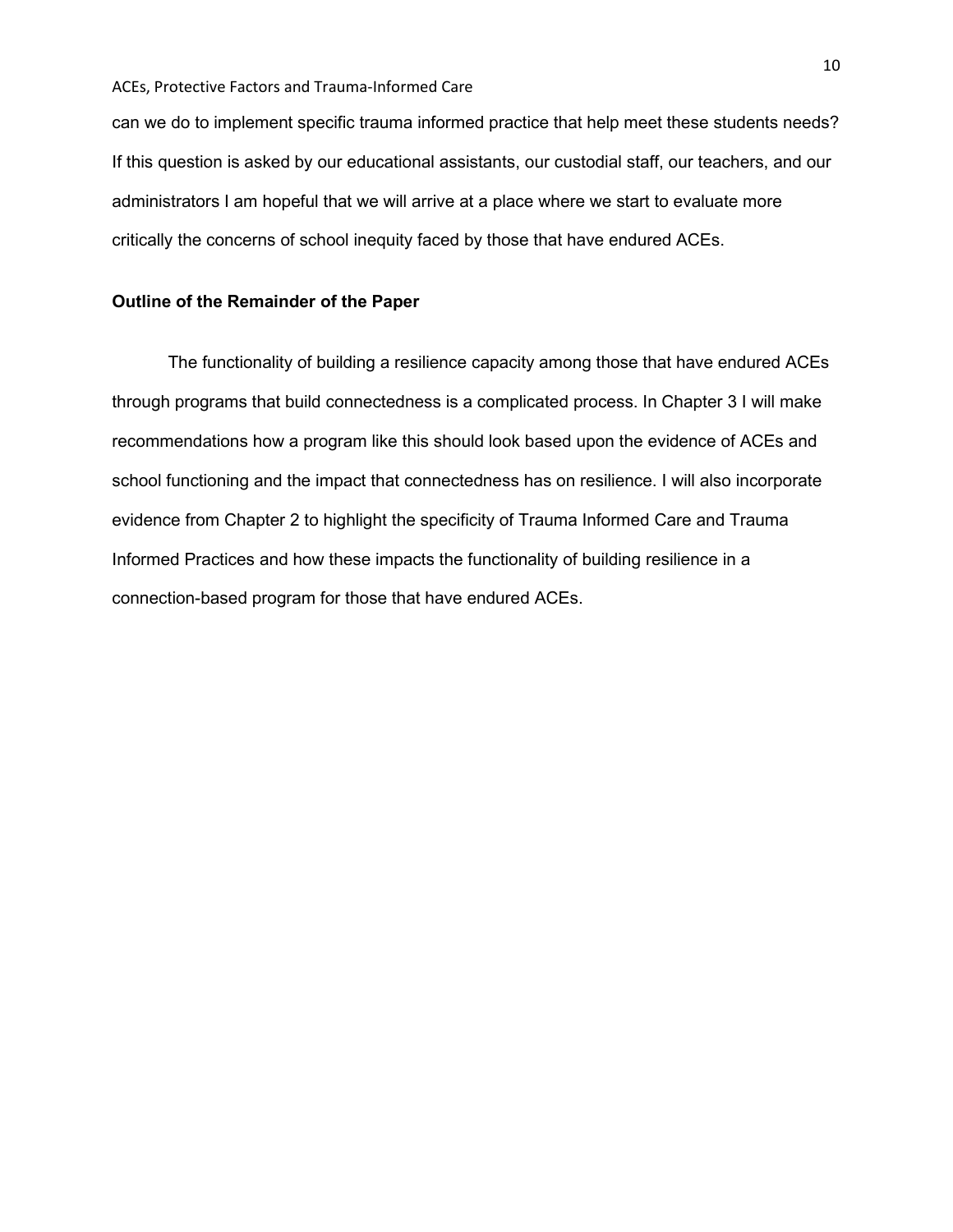#### **Chapter 2: Literature Review**

## **Introduction**

In this chapter I will begin by discussing the framework of Adverse Childhood Experiences (ACEs) and the impacts that they have on the mental, physical, and social wellbeing of the person effected. I will then discuss resilience and the impacts that Trauma Informed Care and Trauma Informed Practices have on building a greater resilience capacity among those that have endured ACEs. Lastly, I will discuss the importance of building emotional safety in a Trauma informed Care and Trauma Informed Practice among those that have endured ACEs.

## **Adverse Childhood Experience Framework**

Adverse Childhood Experiences, or ACEs are defined in this paper as, potentially traumatic events that occur in childhood such as physical or emotional violence like neglect, witnessing violence in the home or community, having a family member die by suicide or attempt to die by suicide, household substance misuse, mental health problems and family member incarceration (Brown 2009, p. 389). The implications that ACEs have on the developing brain during childhood can have adverse effects in adulthood, specifically: depression, anxiety, post traumatic stress and toxic stress and other varied psychopathological mental health concerns. Physical health concerns such as chronic health conditions, specifically hypertension and blood clotting and other physical illnesses onset by heart related concerns are impacted by ACEs. ACEs also have negative effects on social factors such as homelessness, incarceration, and effects due to lack of education and the negative implications that have on one's career prospects and socioeconomic status. The impacts of ACEs can also contribute to a continued life cycle of intergenerational trauma due to unresolved strained family dynamics (Brown et al., 2009).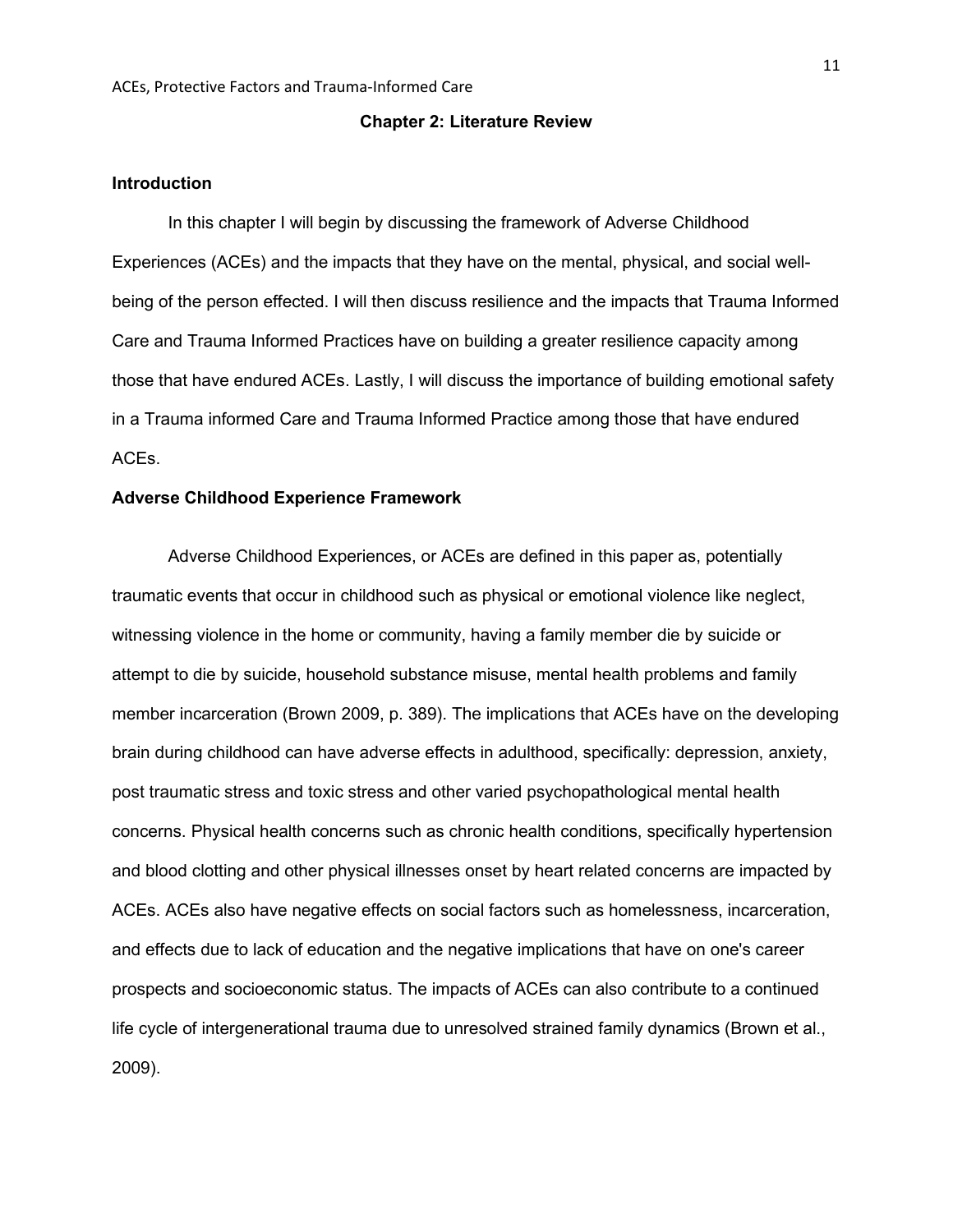The significance of ACEs transcends cultural and ethnic differences and has had an impact on a global scale. Research suggests that over one-half of global depression and anxiety cases are potentially attributed to self-reported child maltreatment. A 10-25% reduction in maltreatment has the potential to prevent 31.4-80.3 million depression and anxiety cases worldwide (Li 2016, p. 717). The literature reviewed in this paper indicates a strong connection between ACEs and negative mental health, physical health and psychosocial outcome and will be addressed in dialog with the research conducted. In this paper I will evaluate the impact and influence that protective factors and a trauma informed practice have on building a resilience capacity among those that have endured ACEs.

#### **ACE Implications on Mental Health in Adulthood**

Research appears to indicate that individuals who endure four or more ACEs are at the greatest risk not only of potential mental health outcomes but also physical health and psychosocial. When one has less than two ACEs they are at modest risk for physical inactivity, overweight or obesity and diabetes. When one has two to three ACEs there is a moderate risk from smoking heavy alcohol use, cancer, heart disease and respiratory disease. When one has three to six ACEs there is a strong correlation to sexual risk taking, mental health concerns, drug usage and interpersonal and self-directed violence (Hughes 2017, p. 356). What is consistent in the data analyzed is that in the absence of protective factors, the impact of ACEs appears to have more significant impacts on one's mental health compared to those who endured ACEs and had protective factors. For the purposes of this literature review protective factors can be classified as a child's access to a safe neighbourhood, supportive neighbours, a minimum of four neighbourhood amenities, a well-kept neighbourhood, no household smoking, a minimum five meals per week and most importantly a parent who can talk to the child. (Robles 2019, p. 144). Protective factors will be discussed at further length later in this literature review, I emphasize it now as the data that I found as it concerned ACE's implications on mental health was almost entirely negatively impacted by the absence of protective factors. Therefore, for the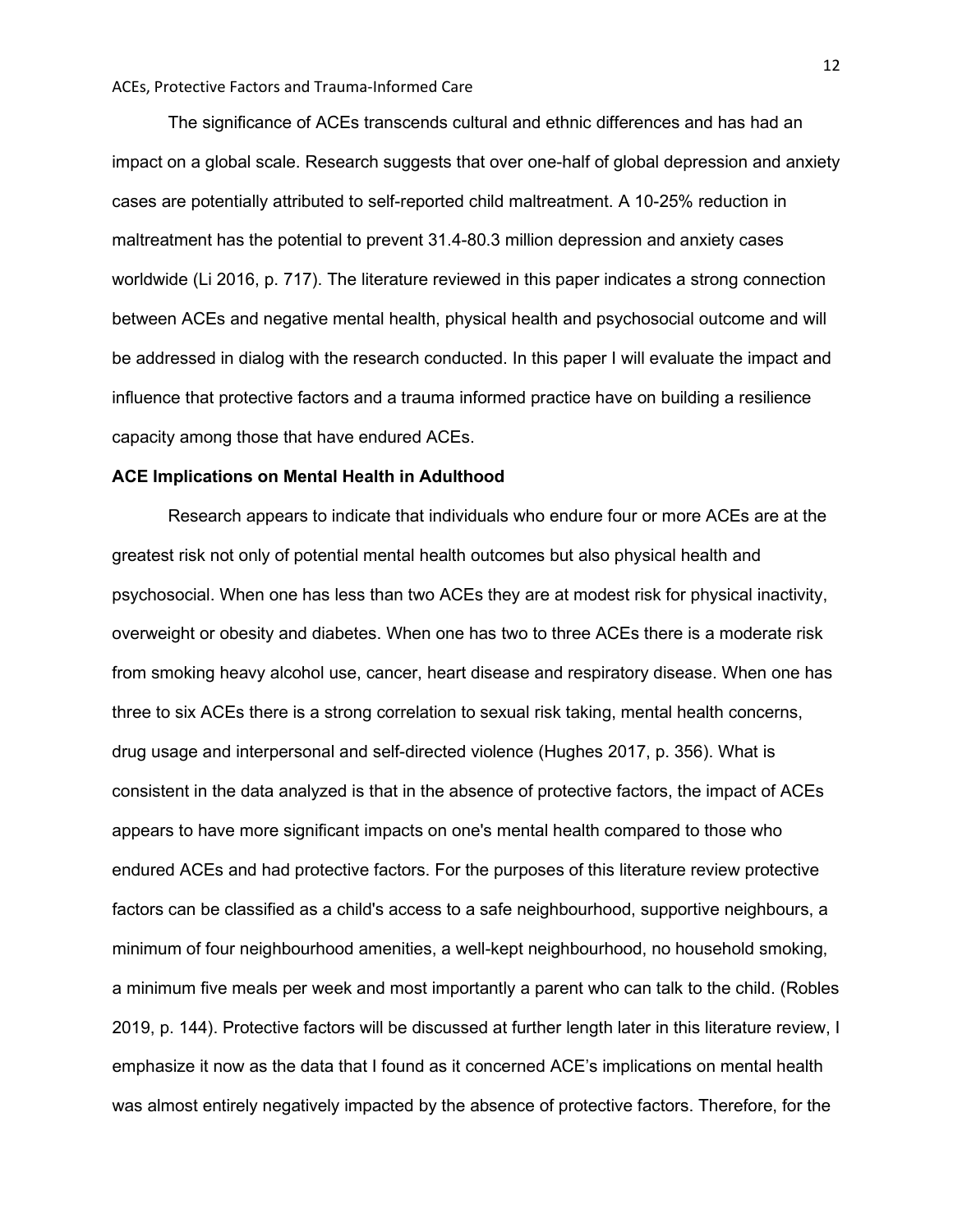purposes of research and observation the findings in the following are representative of a data set that is either missing protective factors as a confounding variable or is representative of data that highlights ACEs in the absence of protective factors.

Research has found that depression as well as the absence of maternal and paternal love is a strong predictor of suicidality. In addition to depression being a predictor of suicidality ACEs also appear to connect to suicidality (Hardt 2011, p. 119). Suicidality for classification purposes in this literature review also needs to be observed separately from Non-suicidal Self Injury (NSSI) as suicidality precludes the intention of suicidality where as NSSI does not; however, both are potential by-products of ACEs. Findings suggest that childhood emotional abuse was positively associated with NSSI, and this association caused identity confusion. Research indicates that rumination can be onset by emotional abuse stemming from ACEs, specifically, "rumination intensified the association between childhood emotional abuse and identity confusion, as well as the association between childhood emotional abuse and NSSI" (Gu 2020, p. 106). An important distinction in the findings here is that NSSI findings had a correlation to a specific ACE (emotional abuse) where suicidality did not.

Toxic stress, or stress that has manifested from ACEs to adulthood, is consistent with the impact of multiple ACEs, specifically if one has endured more than four ACEs. Without community advocacy and support the vicarious impacts of emotional neglect, caregiver substance abuse and or mental illness and physical violence indicates that in adulthood one is far more likely to experience toxic stress than one who has endured ACEs with community advocacy (Ellis 2019, p. 88). The impact that protective factors have on those that have endured ACEs or even multiple ACEs appears to have a positive impact on mental health aversions in adulthood onset by ACEs, specifically depression, anxiety, suicidality, non-suicidal self injury, and toxic stress.

Findings indicate that those that have endured ACEs have a greater likelihood of sustaining Post Traumatic Stress Disorder, Complex Post Traumatic Stress Disorder, and a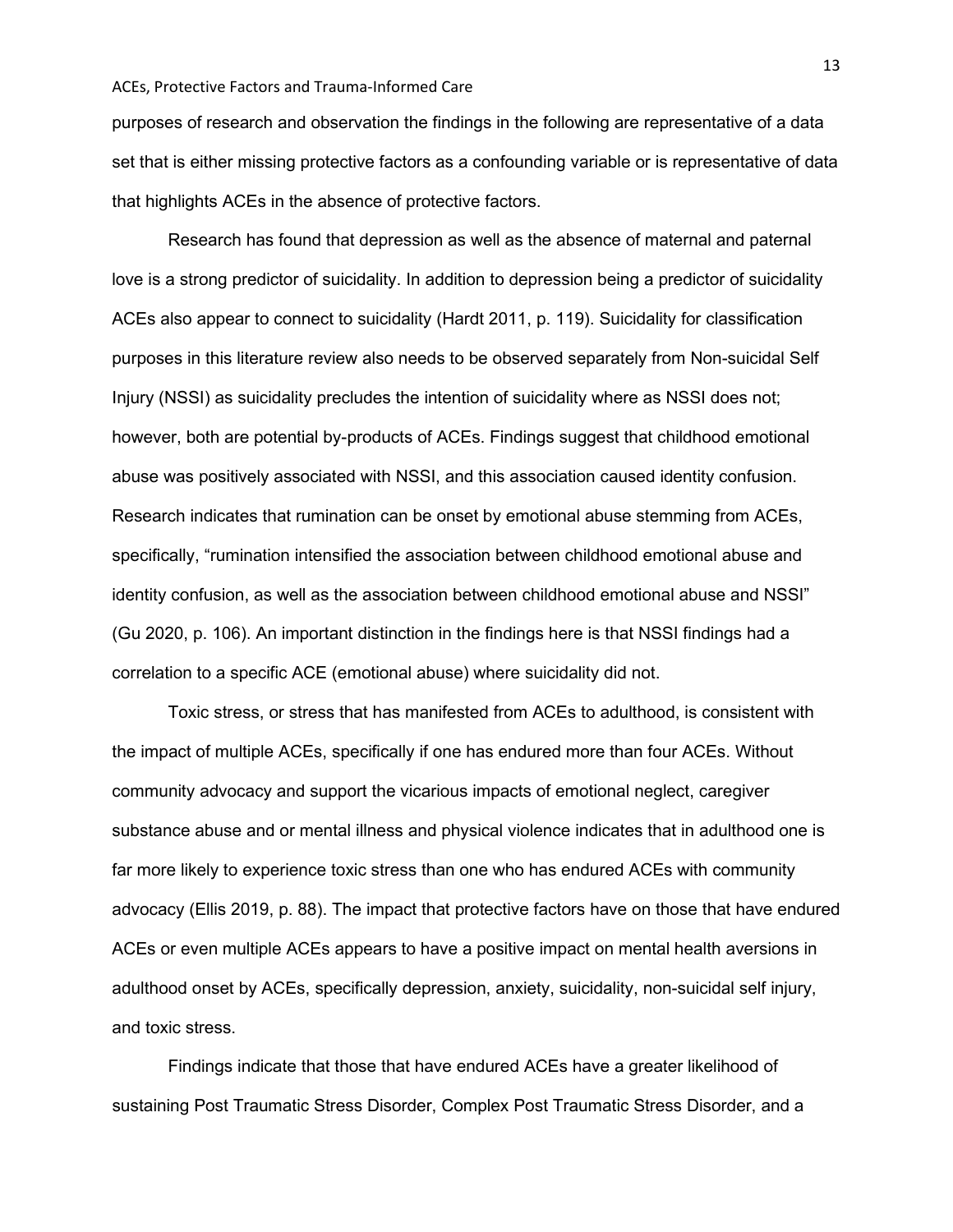dissociative subtype of PTSD (Frewen 2019, p.10) than those that have endured stressful events in adulthood but have not experienced ACEs. However, the positive implications that protective factors have on those that suffer from PTSD, Complex PTSD, and a dissociative subtype of PTSD in adulthood because of ACEs appear to impact one's resilience. However, research indicates that emotional regulation through therapeutic practice is the best way to offset PTSD, complex PTSD, and the dissociative subtype of PTSD with clients who have endures ACEs (Cloitre 2019, p. 1942). What is interesting here is that protective factors appear to have a positive impact on one's mental health resilience in adulthood despite ACEs, if these mental concerns are depression, anxiety, non-suicidal self injury, and suicidality by themselves and not coupled with PTSD (or subtypes). Therefore, it appears that if one suffers from PTSD (or PTSD subtypes) in adulthood because of ACEs, protective factors have a lesser effect on one's resilience (Cloitre et al., 2019).

## **ACE Implications on Physical Health in Adulthood**

Research indicates a connection between physical health concerns in adulthood because of ACEs. However: high risk sexual activity and sexually transmitted disease, hypertension, stroke, high blood pressure and other heart related, and respiratory illnesses and substance misuse appear to be the most prevalent in research conducted. Variation of physical health outcomes because of ACEs was specific to the type of adverse childhood experience endured (Felitti 2019, p. 744; Putnam 2020, p. 106; Chanlongbutra, 2018, p. 1; Brown 2017, p. 211). It appears that exposure to childhood emotional, physical, or sexual abuse and domestic violence, especially if all four of these ACEs are present drastically increase the potential of high-risk sexual activity and disease in adulthood (Felitti et al., 2019). However, adverse effects of sexual abuse during childhood appears to have a disproportionately negative impact on adult health outcomes when compared against other social ACEs. Specifically, "Sexual abuse was malignantly synergistic, frequently pairing with other adversities, followed by physical abuse, neglect and domestic violence" (Putnam et al., 2020).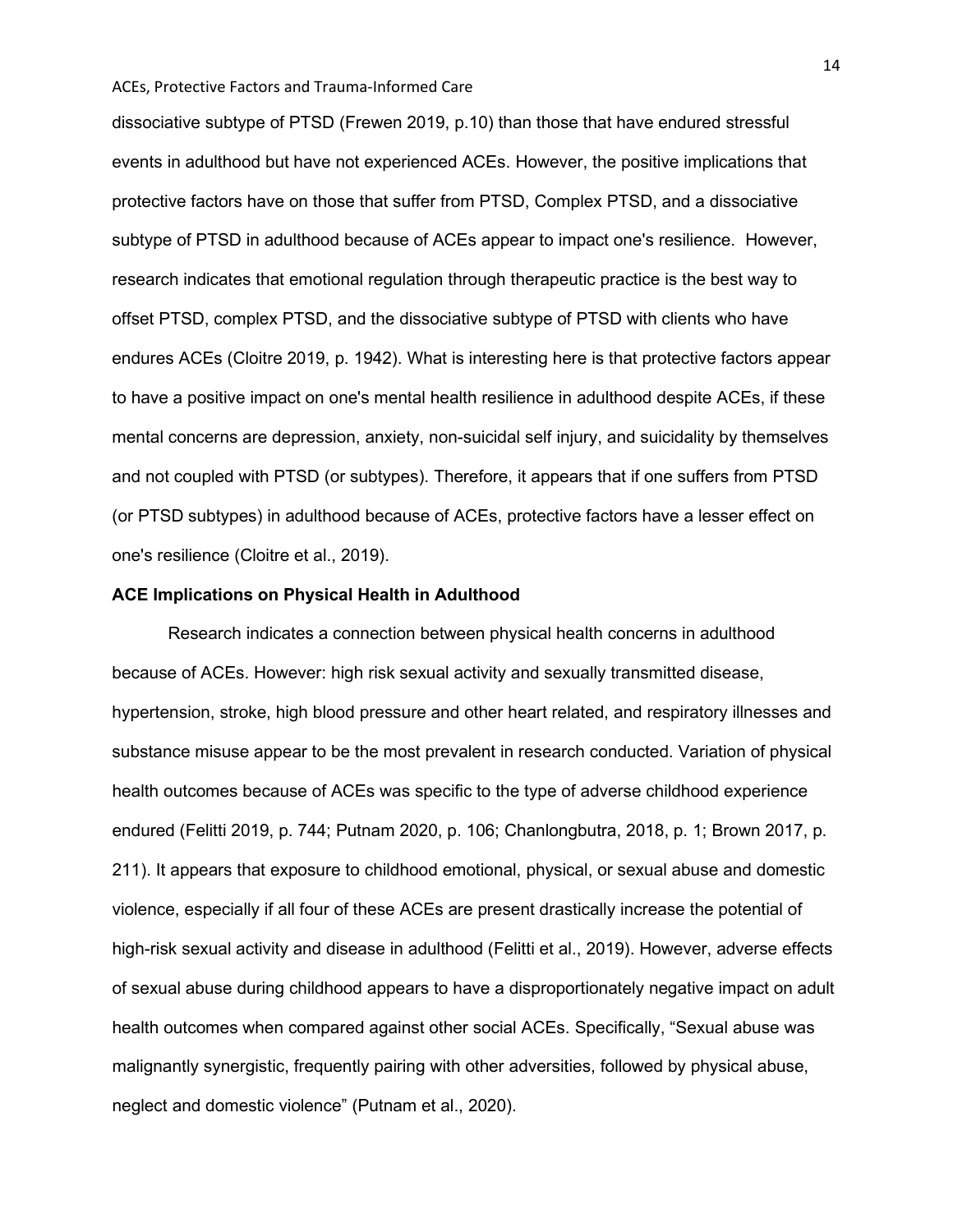Sociodemographic factors have a significant impact on adult physical health outcomes due to ACEs. Access to amenities in the community for recreation were impacted by sociodemographic factors. Limited access to community amenities for recreation coupled with ACEs put adults at an increased risk of heart disease, specifically heart attack and type two diabetes (Chanlongbutra et al., 2018). However, what is becoming a consistent theme in research reviewed is that protective factors, specifically helping support those that have endured ACE's gain access to recreation facilities helped offset concerning physical health implication in adulthood caused by ACEs.

Research also indicates that, "protective adult relationships moderate the relationship between ACEs and substance misuse, but not adolescent delinquency. Specifically, under low levels of protective adult relationships, cumulative ACEs are related to increased substance use among youth" (Brown et al., 2017). What is interesting here is that protective factors must be of a high level to impact substance abuse in adolescence because of ACEs; therefore, the quality of care provided by the adult protective relationship, has an impact on adolescence substance misuse stemming from ACEs. Also, it appears that protective adult relationships, even ones that give a high level of care and support do little to impact the behaviors, specifically delinquency of youth because of ACEs (Brown et al., 2017).

## **Social Implications of ACEs in Adulthood**

The impact that ACEs have in adults extends beyond mental and physical health and into the psychosocial aspects of the individual as well as intergenerational dynamics. Findings suggest that ACEs impact individual well-being in low socioeconomic status above and beyond the effects of demographic risk of poverty (Giovanelli 2020, p. 1418). Research also indicates that those with a higher ACE score (four and greater) were more likely to report high school non-completion and living in a household below the poverty level (Metzler, 2017, p. 141). It appears that the social impacts of ACEs affect high school completion and the compounded negative impacts that this has on the person economically which then influences their well-being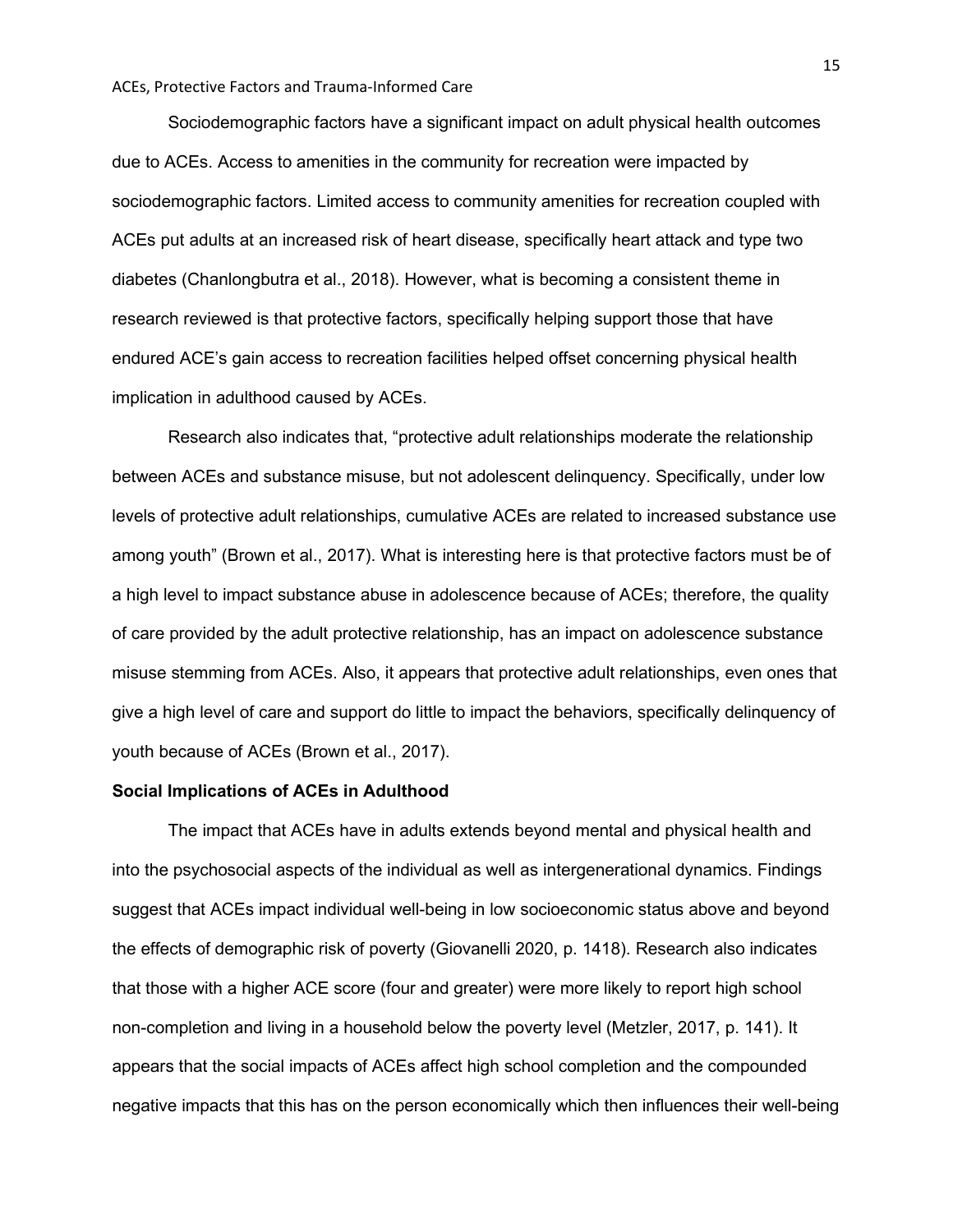in adulthood. What also appears to be consistent with data reviewed was the compounded impacts of intergenerational trauma caused by ACEs, specifically the impact that maternal disconnection has on the next generation (Giovanelli et al., 2020; Metzler et al., 2017; Doi 2020, p. 104). Research indicates that, "adolescents of mothers who experience parent loss were more likely to report lower self-rated academic performance. Maternal ACEs, and especially maternal parent loss, were associated with lower self-rated academic performance in adolescent offspring" (Doi 2020, p. 104). The maternal connection to ACEs appears to be linked to unresolved trauma, specifically the adverse impacts of losing a parent. This trauma then appears to impact the next generation, specifically their schooling which then impacts their socioeconomic status and eventually their wellbeing (Doi et al., 2020). These unresolved intergenerational traumatic events and their concerning nature are echoed by Family Psychologist Dr. Murray Bowen. Bowen stated that, "a given level of differentiation is passed from generation to generation in families through the operation of emotional triangles and unresolved fusion within the original dyad will continue intergenerationally" (McCollum 1986, p. 25). Research did not directly indicate that fusion between mother and child was a reason for the systemic impacts that ACEs have intergenerationally; however, I find it interesting that parental loss, specifically loss of the mother, has the potential to impact one's socioeconomic status and well-being is adulthood if that trauma is unresolved.

Protective factors also appear to be a significant contributor in offsetting the negative social effects that ACEs have in adulthood. Research indicates that preventing early adversity may impact health and life opportunities that reverberate across generations, these factors include residing in a safe neighbourhood, attending a safe school and parental monitoring of friends and activities. However, the strongest protective factor for children who have endured ACEs is a parent that can talk to the child empathetically, specifically the mother (Metzler, et al., 2017; Moore, 2016, p. 299). Essentially what appears to be evident in the research provided is that a preventative factor in helping one who has endured ACEs is connecting and supporting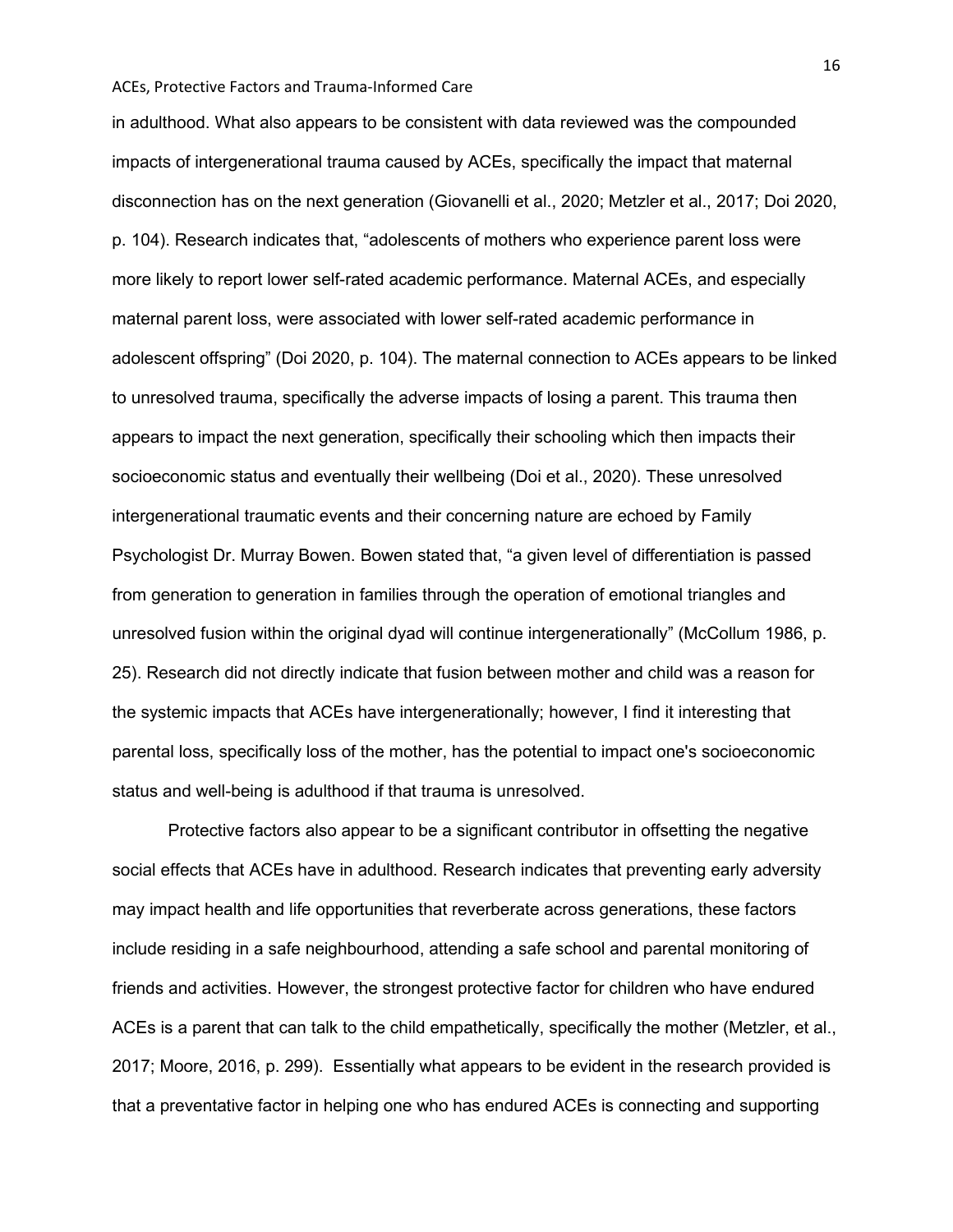that person's mother. What I find interesting here is that the protective factor of a strong supportive adult in the absence of a supporting parent has shown to limit the impacts that ACEs can have on one in adulthood. Further research needs to be done on the specificity of the relationship between mother and parental loss so we can find more efficient ways to support the family in need and limit the impact that this relationship has on ACEs intergenerationally.

ACEs and the effects that they have in adulthood are very dynamic in nature and appear to be connected to mental illness. Findings suggest that ACEs have a strong connection to homeless adults and mental illnesses especially dissociative disorders (Liu, 2020, p. 807). Disassociation is a maladaptive and defensive strategy to help manage the life circumstances of being homeless. Research also indicates that, sexual abuse, physical abuse, and family mental health problems were all positively associated with dissociative symptoms among homeless adults (Tyler, 2004, p. 355). Nevertheless, helping homeless adults who suffer from mental illness because of ACEs can be supported by helping them build resilience. Research indicates that resilience protects against adverse childhood experience associated with poor mental health outcomes in adulthood, thereby serving as a potential interventional target in homeless populations (Liu, et al., 2020). It appears that helping those that are disassociating because of the impacts of ACEs and the difficult social circumstances of being homeless can, at least in part, be offset by helping them build a greater resilience capacity (Liu et al., 2020; Tyler et al; 2004). What I find interesting here is that the dissociative disorders stemming from ACEs in adulthood are like the mental health conditions of PTSD and PTSD subtypes, in that protective factors alone cannot offset the impact that ACEs have in adulthood.

## **Strengthening the Resilience Factor**

What appears to be a theme in the research reviewed is the notion of resilience. Resilience is discussed at length in the context of an emerging capacity that one who has endured ACEs is striving to achieve or overcome. There appear to be five consistent themes that qualify one's emerging capacity in becoming resilient: surviving, thriving, perseverance,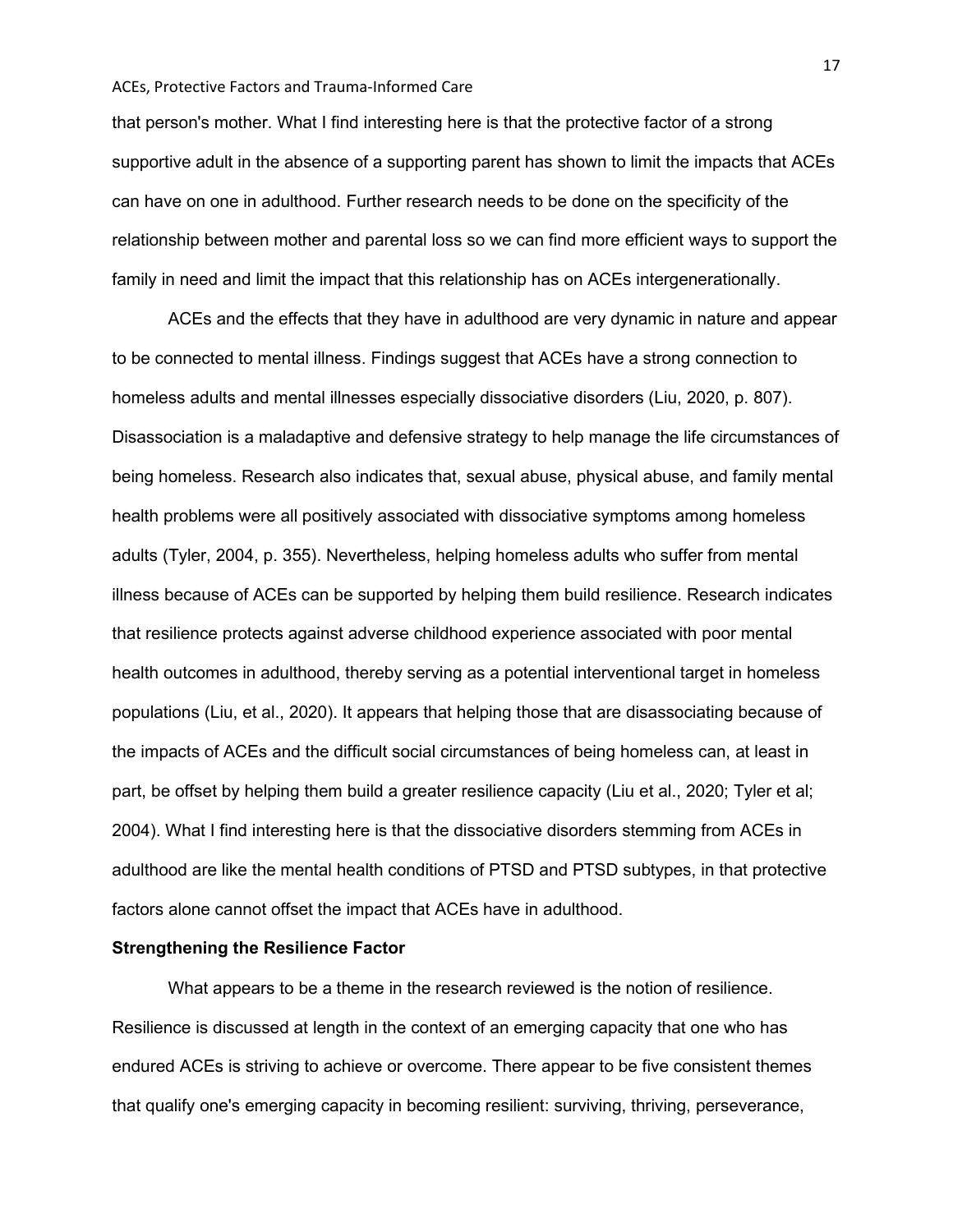reconciling and integrating traumatic experiences into healthy identity development and advocating for oneself (Yoon 2020, p. 106). Research indicates that protective factors primarily act as external supports; however, the process that one becomes resilient through ACEs is a deeply internalized process. This is not to say that protective factors cannot contribute to resilience as this is not the case however research indicates that, the internalized process of trauma reconciliation and identity development is extremely psychopathological in nature and requires more than externalized systems of support (Yoon, et al., 2020; Bethell, 2017, p. 36; Banyard, 2017, p. 88; Pusch, 2017, p. 89).

Research indicates that at the center of well-being is nurturing relationships and resilience. To help support one who has endured ACEs become resilient in adulthood a relationship centered approach is essential as this approach does not just work with families and community members but also the trauma, stress to one's brain development and emotional regulation in consequence to ACEs (Bethell et al., 2017). Essentially resilience building among those that have endured ACEs is a trauma informed practice and the focus is to build strength through self regulation and the development of interpersonal skills to help the adult a healthier perception of the *self* (Banyard, et al., 2017).

Studies suggest that, "the association between ACEs and depression was stronger among individuals with low resilience relative to those with high resilience" (Pusch, et al., 2017). This evidence indicates that ACEs have a direct relationship with resilience outcomes and that low resilience among those that have endured ACEs are at higher risk of depression (Pusch, et al., 2017). Mood regulation is a method on how clinical counsellors and psychologists help those with depression. Depression because of trauma can have devastating impacts on the nervous system (Pusch, et al., 2017). Therefore, it appears that resilience training because of ACEs is based on trauma informed care which moves away slightly from protective factors which focus on information (ACE) to action (supports) to help one build a capacity for self regulation through depression (Leitch, 2017, p. 279).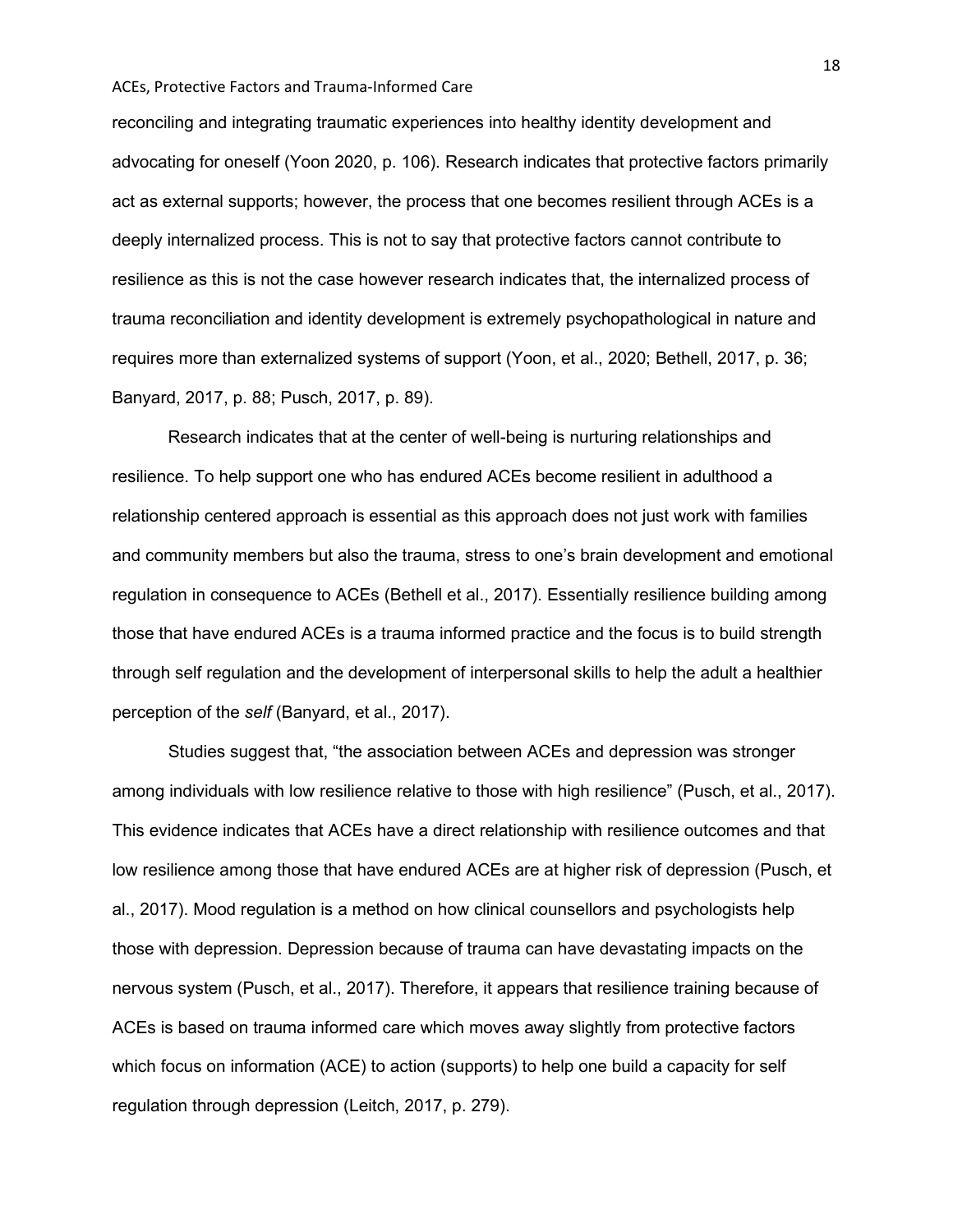Consistent with trauma informed care among those that are suffering from dissociative disorders, PTSD and PTSD related subtypes because of ACEs are four themes that have shown to be most effective in treatment: cognitive rest restructuring and psychoeducation, a deliberate and continuing therapeutic relationship, relaxation and self-regulation and exposure via narrative experience (Gentry, 2017, p. 279; Leitch et al., 2017). What I find interesting here is that even though protective factors have limited impacts on dissociative disorders, PTSD and PTSD subtypes because of ACEs, building resilience through trauma informed practices appears to have a positive impact on one's well-being (Liu et al., 2020; Tyler et al; 2004; Gentry, et al., 2017; Leitch et al., 2017).

#### **Trauma-Informed Care: Counselling Models**

What appears to be evidence in research conducted between trauma informed care and resilience due to the impacts of ACEs is the benefits of Cognitive Behavior Therapy (CBT) (Deblinger 2011, p. 71; Fenn, 2013, p. 579; Jensen, 2014, p. 358). The aim of CBT is to help the client disrupt automatic negative thoughts by interrupting the thought to feeling to behavior continuum. Helping the client navigate a new internal narrative based on patterns of thinking which is derived from one's core beliefs of themselves, the world, and/or the future will help interrupt one's automatic negative thoughts which will then result in cognitive and behavioral change (Fenn, et al; 2013). However, research indicates that CBT as a modality must also accommodate a trauma narrative (TN) to build greater resilience capacity among those that have endured ACEs, specifically sexual abuse. CBT as a modality of Trauma informed practice is effective among persons who have experienced child sexual abuse. Data among those that have endured sexual abuse indicates that, "TN component seemed to be the most effective and efficient means of ameliorating parents' abuse-specific distress as well as children's abuserelated fear and general anxiety" (Deblinger et al., 2011). This finding indicates that a TN approach helps both the victim's parents and the victim themselves, specifically in areas of parental distress and child general anxiety. "TN-CBT was effective in improving participant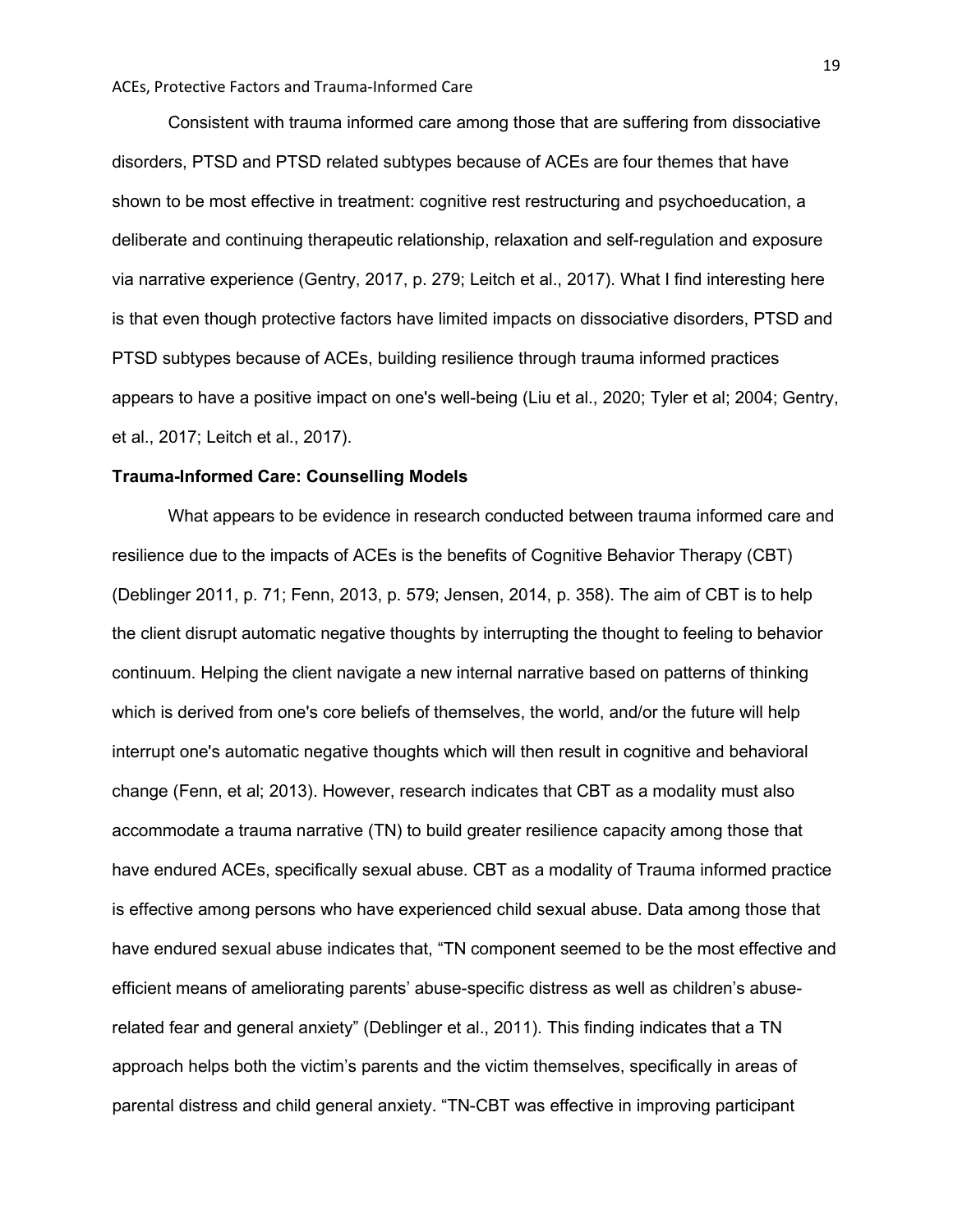symptomatology as well as parenting skills and the children's personal safety skills'' (Deblinger, et al., 2011). What I find interesting here is that a narrative component in CBT is essential in helping the client build resilience from sexual abuse which is also consistent with research conducted concerning clients who suffer from dissociative disorders, PTSD, and PTSD subtypes (Gentry, et al., 2017; Leitch et al., 2017). However, there appears to be little research concerning the specific details of how those that suffer from dissociative disorders, PTSD and PTSD subtypes in adulthood because of sexual abuse benefit from a TN CBT approach; therefore, more research needs to be conducted in this area.

Research also indicates that a trauma focus on CBT as a modality helps those that have endured other forms of ACEs as well and helps for overall capacity when one exhibits symptoms of trauma as a child or adolescent (Jensen, et al., 2014). Early intervention through a trauma focused CBT with children and adolescents who have endured ACEs appears to be effective in helping build resilience (Jensen, et al., 2014). However, the likelihood of a child or adolescent advocating from themselves compared to an adult prior to trauma focused CBT is extremely rare and typically requires external support to advocate for their needs. Therefore, recognizing the signs and symptoms of cognitive trauma in a child is an important skill in getting the child the help they need to support early intervention strategies among those that have endured ACEs (Jensen, et al., 2014). Signs and symptoms include but are not limited to the following: feelings of hopelessness and/or sadness, appear to be stunned and disconnected from others, fear and anxiety, anger and mood swings, confusion and inability to self regulate (Jensen, et al., 2104). Research indicates that Trauma Informed Care (TIC) is not limited to the care provided by clinical counsellors and psychologists. Data reveals that, "a resilience-oriented approach to TIC can also be provided by child advocates that and can move from trauma information to neuroscience-based action with practical skills to build greater capacity for selfregulation and self-care in both child advocates and clients" (Leitch et al., 2017).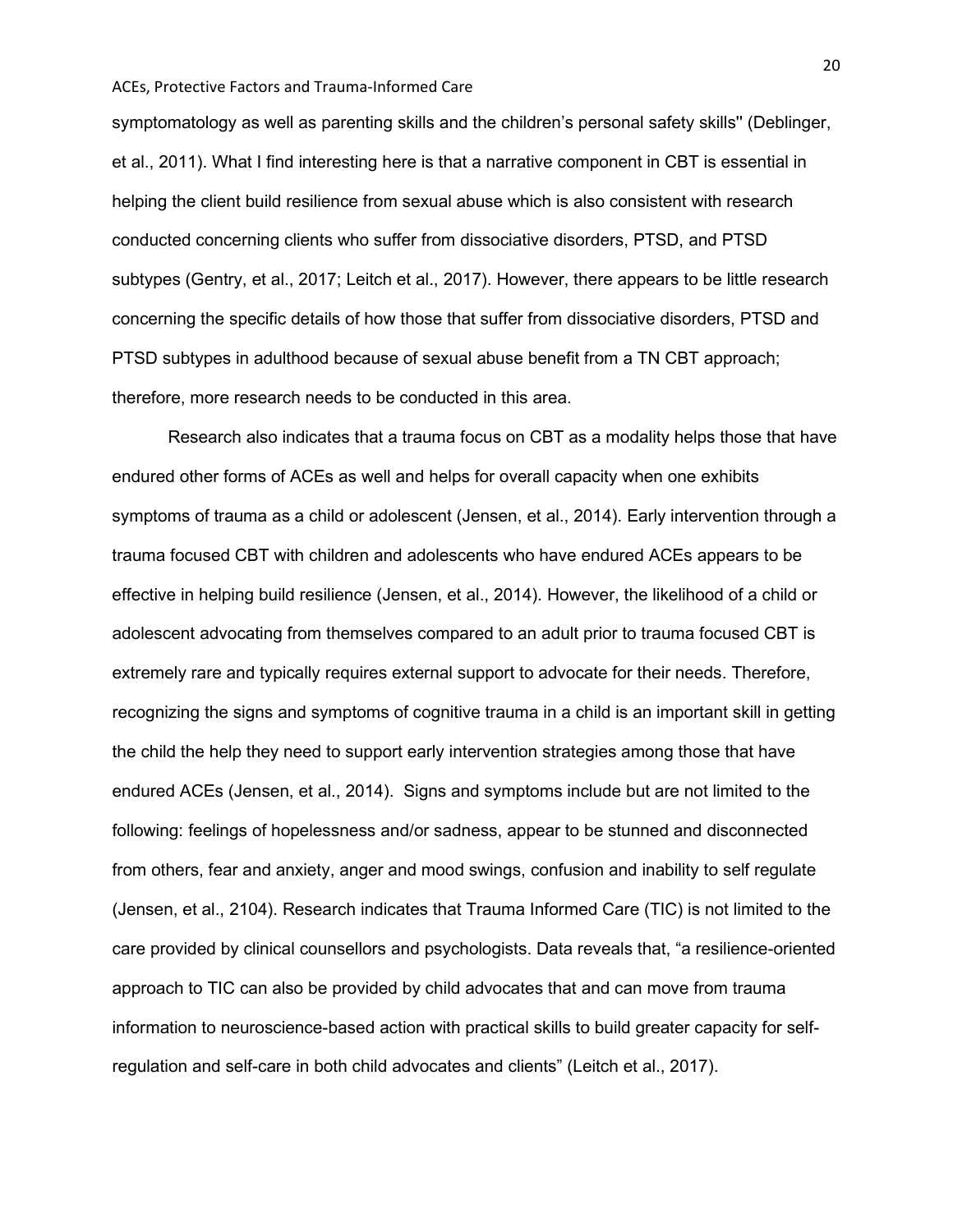The practical skills of TIC are reflected by the British Columbia Government so that teachers can help support the needs of a broader range of students. Everyday Anxiety Strategies for Educators (EASE) was created by The Ministry of Children and Family Development (MCFD) in collaboration with Anxiety Canada and British Columbia's Educators to generate a sustainable and comprehensive plan for mental health support in schools (Education, 2019). The program was launched in 2018 as a pilot; however, in 2020, it now includes over 3,500 students, 150 educators, 43 schools, and 11 school districts (Education et al., 2019). EASE is not a direct program implemented into a classroom but rather a collection of evidence-based anxiety management and resilience-building classroom tactics for students that educators learn through a workshop. The activities taught use CBT to address the thoughts, emotions, and reactions associated with anxiety to improve with overall life satisfaction and functioning (Province of British Columbia, 2020). Research indicates that the main goals of EASE are to help students recognize healthy and unhealthy thinking, build confidence when facing a challenge, and learn relaxation techniques to control negative emotions and build strength. British Columbian educators have access to these cognitive behavior seminars through professional development workshops offered by EASE (Province of British Columbia et al., 2020).

Although EASE was not designed to specifically target students who have endured ACEs to build a capacity for resilience, anxiety in some cases can be attributed to ACEs; therefore, the CBT approach of EASE can help those with ACEs as well. What is interesting here, is that the protective factor of a child advocate alone such as a teacher who supports those that have endured ACEs through practical neuroscientific supports (that are found in EASE) can help one who has endured ACEs build a greater capacity for resilience. This indicates that building a resilience capacity among those that have endured ACEs can be facilitated by teachers.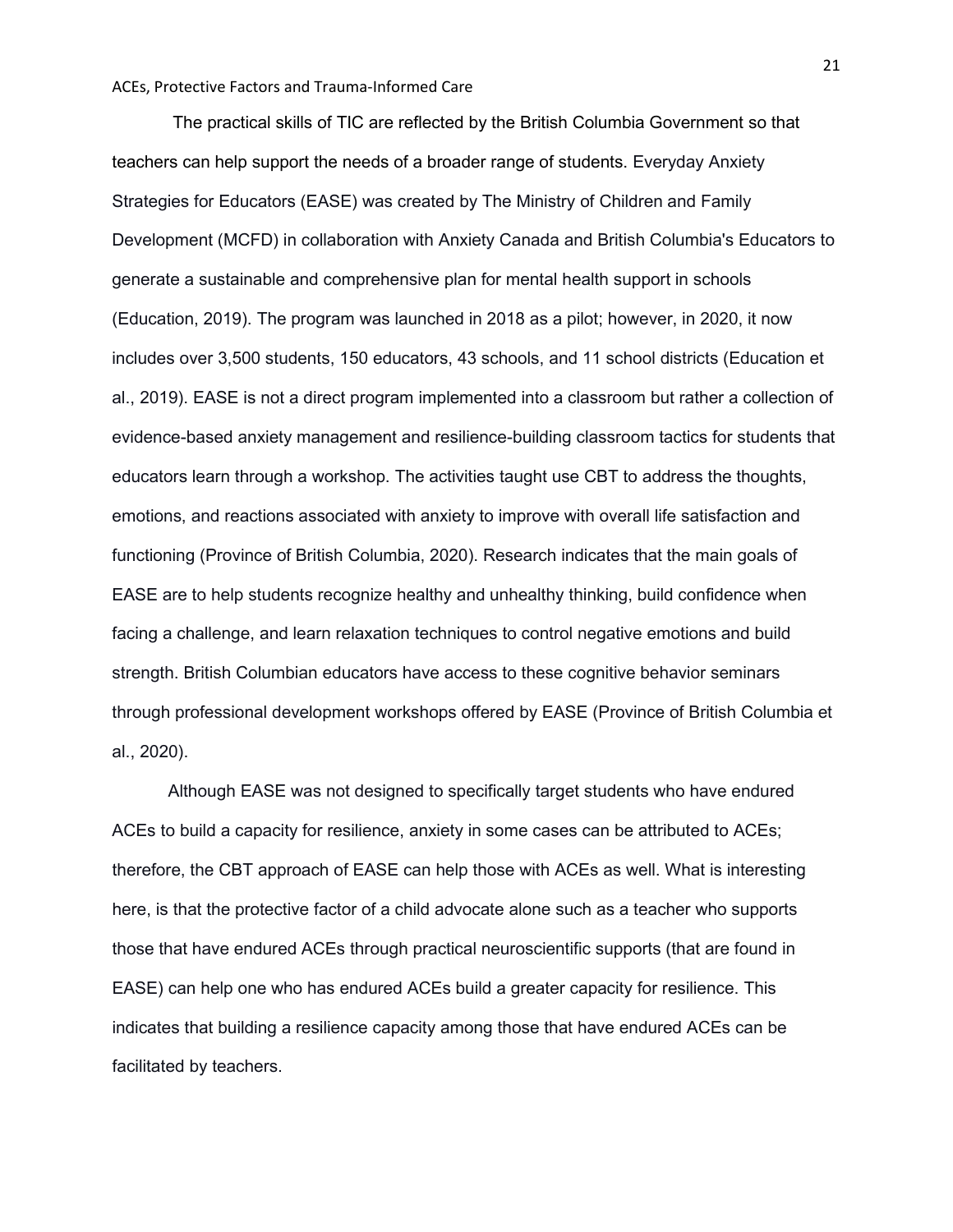## **Trauma Informed Practice: Body-Mind based Therapy**

Research indicates that narrative focus when coupled with CBT helps those that have dissociative disorders, PTSD and PTSD subtypes. However, symptomatology of these disorders is consistent with numbness to feelings and can onset visceral effect to one's body so that psychological pain from a traumatic experience can become trapped in the body which can result in physiological pains (Grabbe 2018, p. 78). Research indicates that there is a rationale for body-based therapy as a trauma informed practice to help build resilience among those that have endured ACEs. Findings indicate that a Trauma Resilience Model (TRM) resulting from ACEs supports somatic therapies, specifically, "TRM teaches the biology of trauma responses and the practice of emotion regulation through biologically based skills. Neuroscience theory supports somatic awareness models. TRM addresses trauma processing in a gentle and invitational manner and is a novel departure from existing therapies" (Grabbe et al., 2018). Understanding body-based therapies, specifically somatic therapy as a trauma informed practice indicates that building a resilience capacity because of ACEs can be beneficial for those suffering from dissociative disorders, PTSD and PTSD subtypes as their symptomatology is consistent with the supports found in Somatic Therapy (Grabbe et al., 2018). These research findings also highlight the complexities of trauma that one may have experienced because of ACEs and indicates that other therapeutic modalities may also serve as a beneficial trauma informed practice.

Research suggests that Accelerated Experiential Dynamic Psychotherapy (AEDP) may also help those who are suffering from dissociative disorders, PTSD, and PTSD subtypes because of ACEs by building a greater resilience capacity. What appears to be evident in AEDP is the specific work done on 'part differentiation' through the experiential navigation of traumatic events (Markin 2018, p. 213-220). Helping the client build greater resilience capacity through ACEs is done through the healing of very specific wounds, typically at an early age, that has interrupted healthy development through the imposition of traumatic narrative or events that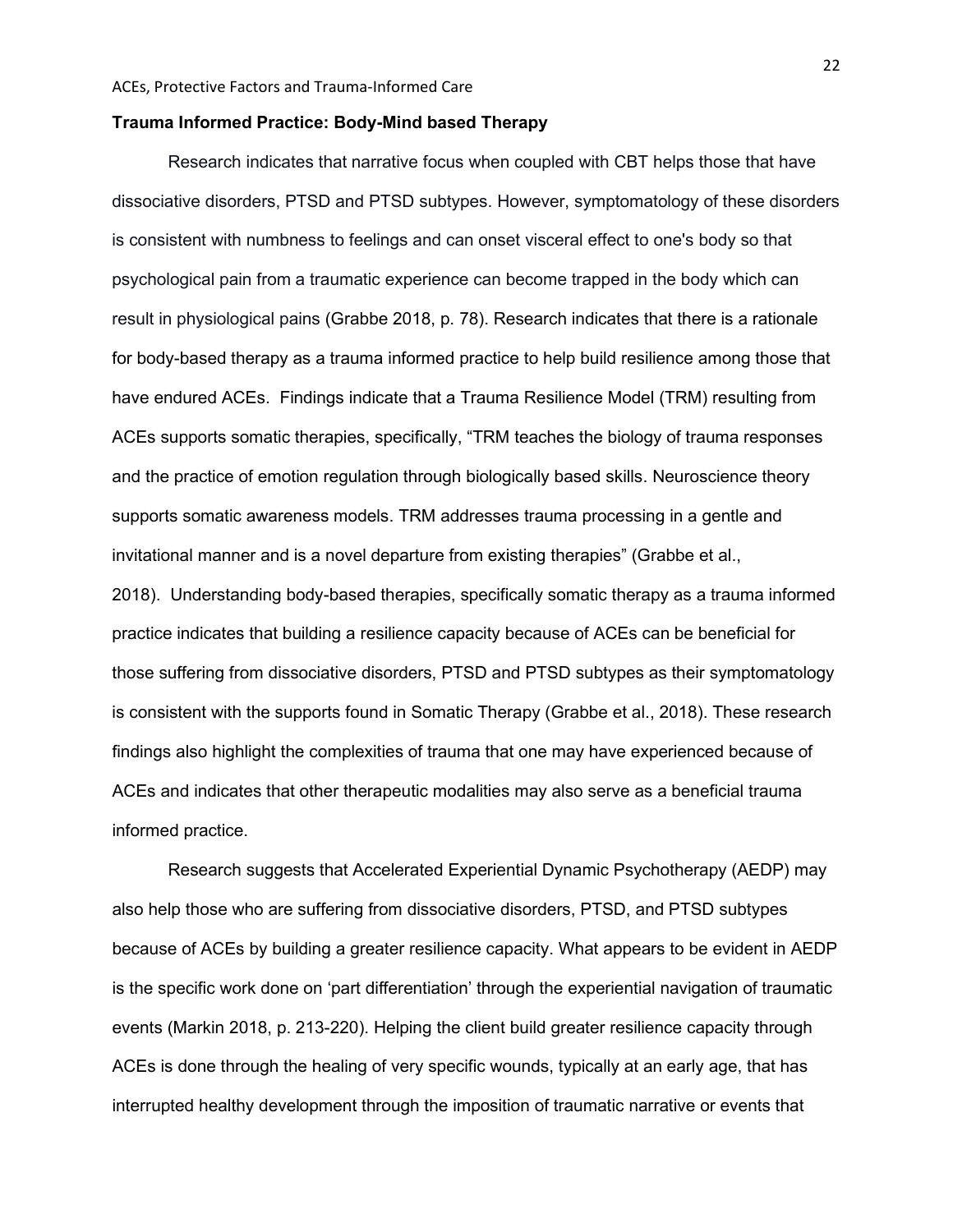continue to arrest the client's development of becoming him or herself and as a result has created insecure attachments (Markin et al., 2018). AEDP uses the 'part of the *self'* to help the client bring awareness to the painful event without overwhelming the client; however, this awareness is where the healing begins (Markin et al., 2018). Yet, what is consistent with research reviewed, is that for the client to begin to create positive cognitive affect, the client must have a deep feeling of connectedness and safety to the therapist or the supportive adult (Grabbe et al., 2018; Markin et al., 2018).

Based on the research I have conducted there appears to be a strong correlation between building a capacity of resilience among those who have endured ACEs and a trauma informed practice. Also, there appears to be specific needs of those who have psychopathological onset of dissociative disorders, PTSD and PTSD subtypes because of ACEs. Narrative focus through CBT, somatic therapy as well as experiential navigation in AEDP to the deep wounded part that has created insecure attachment (s) as a means of trauma informed practice is essential for building resilience capacity among those who suffer from PTSD and PTSD subtypes because of ACEs. However, what is also a continuing theme is the impact that protective factors have on building resilience capacity among those that have endured ACEs. It appears that protective factors and trauma informed practice work together to help build resilience capacity among those that have endured ACEs as indicated in the EASE program.

#### **Building Emotional Safety in Relationships**

Dr. Carl Rogers the father of Person-Centered Therapy indicated that connected and safe relationships are,

> characterized by a sort of transparency in which my feelings are evident; by an acceptance of this person as a separate person with value in his own right; and by a deep empathetic understanding which enables me to see his private world through his eyes. When these conditions are achieved, I become a companion to my client, accompanying him in the frightening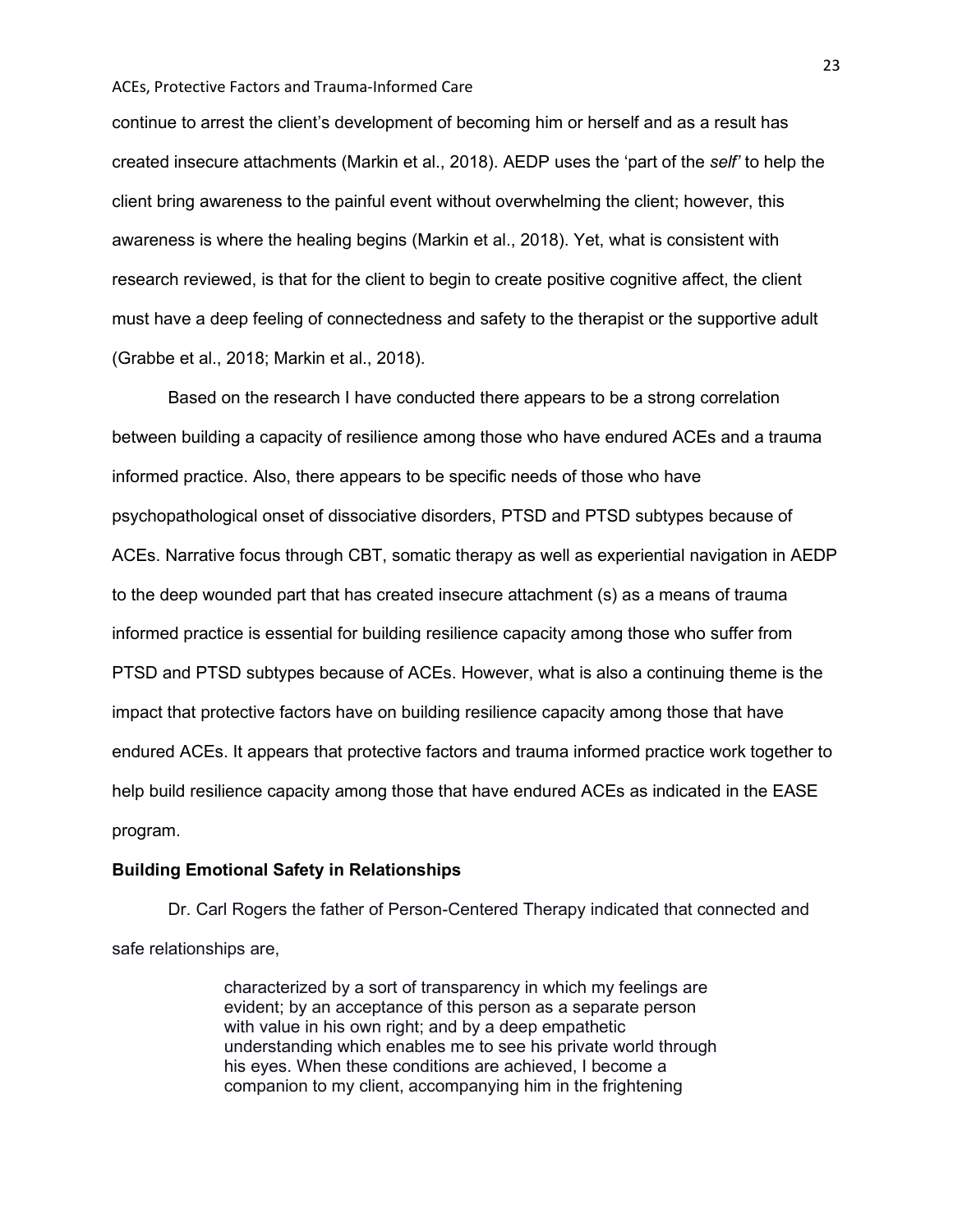search for himself, which he now feels free to undertake (Rogers, 1967, p. 34.).

Research supports Rogers in that connection between client and therapist must be transparent otherwise the navigation of the self becomes unsafe for the client. If the client feels the relationship is unsafe the defensive nature which has protected the client for potentially years of systematic abuse because of ACEs is likely to take effect (Schomarker 2015, p. 491- 498). Research indicates that clients who suffer from insecure attachments fear being judged, unheard and misunderstood when discussing their concerns with psychotherapists. Therefore, it appears that healthy navigation with your client must incorporate a safe and vulnerable environment free of implicit or explicit judgements to build greater resilience capacity (Schomarker et al., 2015; Pinto 2019, p. 1-12).

Knight indicates that when the brain feels safe it is receptive to new information; however, if the brain feels unsafe the reptilian portion of our brain becomes over-stimulated and becomes primitive in its receptiveness as the focus is on survival. If trauma has occurred at a young age self preservation may become the primary basis of our responsiveness when we feel threatened even as we progress into maturity (Knight 2017, p. 1047). Research also indicates that emotional connectedness with this client helps strengthen secure attachments. The defensive and insecure attached client can often become hostile; however, it is within our capacity as counsellors to remain emotionally connected with the client despite his or her hostilities that helps create safety and safety is a foundational property of secure attachment (Knight et al., 2017; Yusof 2016, p. 59).

Clinical Psychologist Dr. Erik Erikson indicates that humans develop through eight different stages, the first being Basic Trust Vs. Mistrust. If basic trust is not given to the human there will be psychopathological consequences to his or her development, insecure attachment (s) being a primary example. Therefore, because hope and trust are linked to Erikson's stages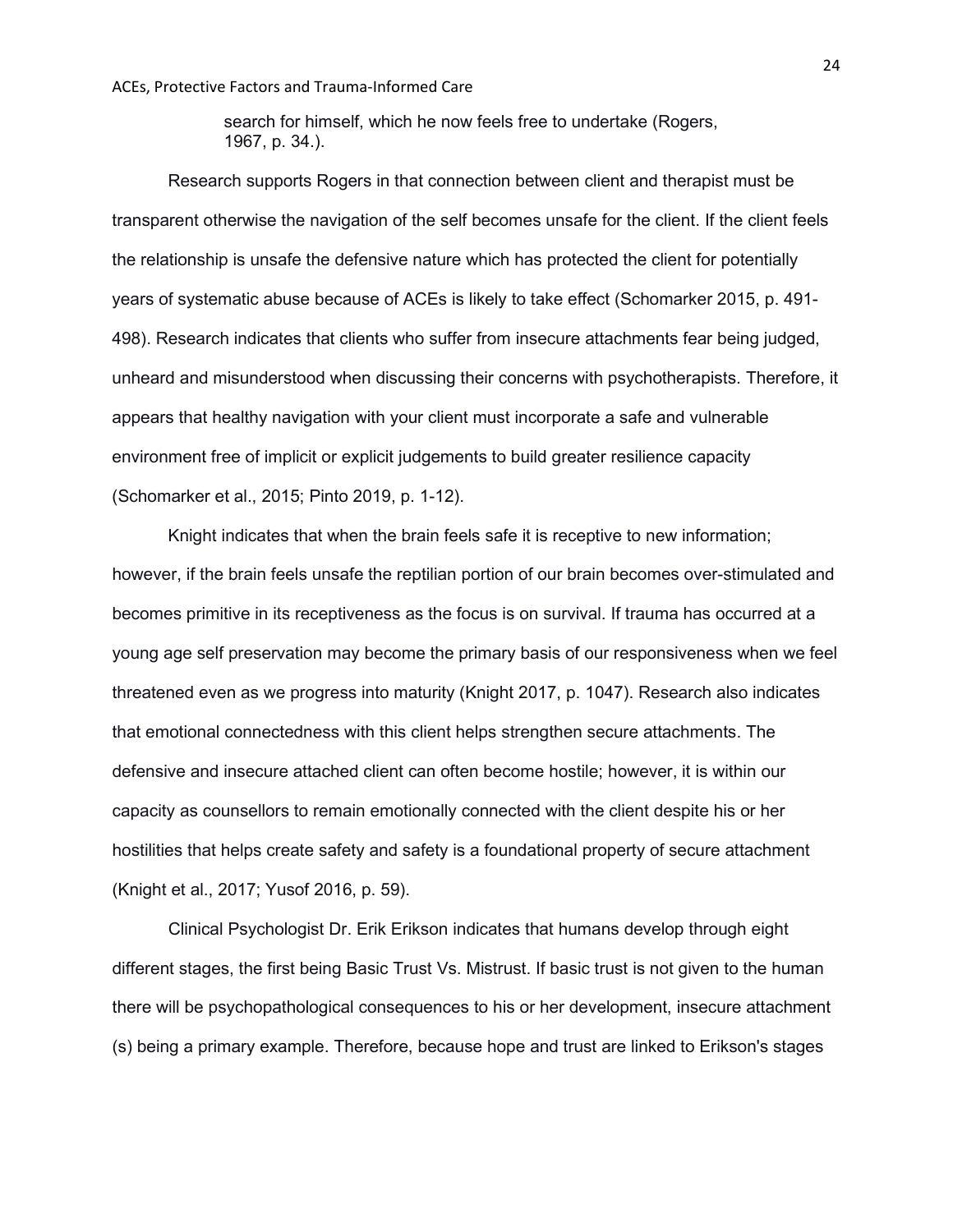of healthy development, the therapist must ensure that hope and trust remain central to the client therapist relationship or risk losing the safety of your client (Knight et al., 2017).

It appears trauma informed practices when considering which counselling modality must implement elements of Person-Centered Therapy into their practice. Client receptiveness and feeling connected appears to only take place when the client feels safe; therefore, practicing CBT, Somatic Therapy, or AEDP without the safety of your client impacts their ability to become resilient.

## **Limitations of ACEs**

Based on the research conducted there appears to be an overrepresentation of white women who have a history of physical or mental health concerns because of ACEs in the data. To get a better representation of how protective factors and trauma informed practice impact and influence resilience among those that have endured ACEs, population groups in studies conducted need to diversify cultural and gender groupings. Research indicates that,

> (1) resilience is not as much an individual construct as it is a quality of the environment and its capacity to facilitate growth, (2) resilience looks both the same and different within and between populations, with the mechanisms that predict positive growth sensitive to individual, contextual, and cultural variation, (3) the impact that any single factor has on resilience differs by the amount of risk exposure, with the mechanisms that protect against the impact of trauma showing contextual and cultural specificity for particular individuals " (Unger 2013, p. 262-263)

Although ACEs are represented on a global scale the implications of how protective factors interact with trauma informed practice as a means of building resilience capacity among those that have endured ACEs are relative to risk exposure and research indicates that this varies between cultural groups. Data between various cultural and gender protective factors would need to be cross examined with various cultural and gender trauma informed practices and should be compared against each other to show levels of significance when measuring resilience among those that have endured ACEs. Nevertheless, it appears that data indicates that protective factors, specifically the role of a supportive adult, has a positive impact on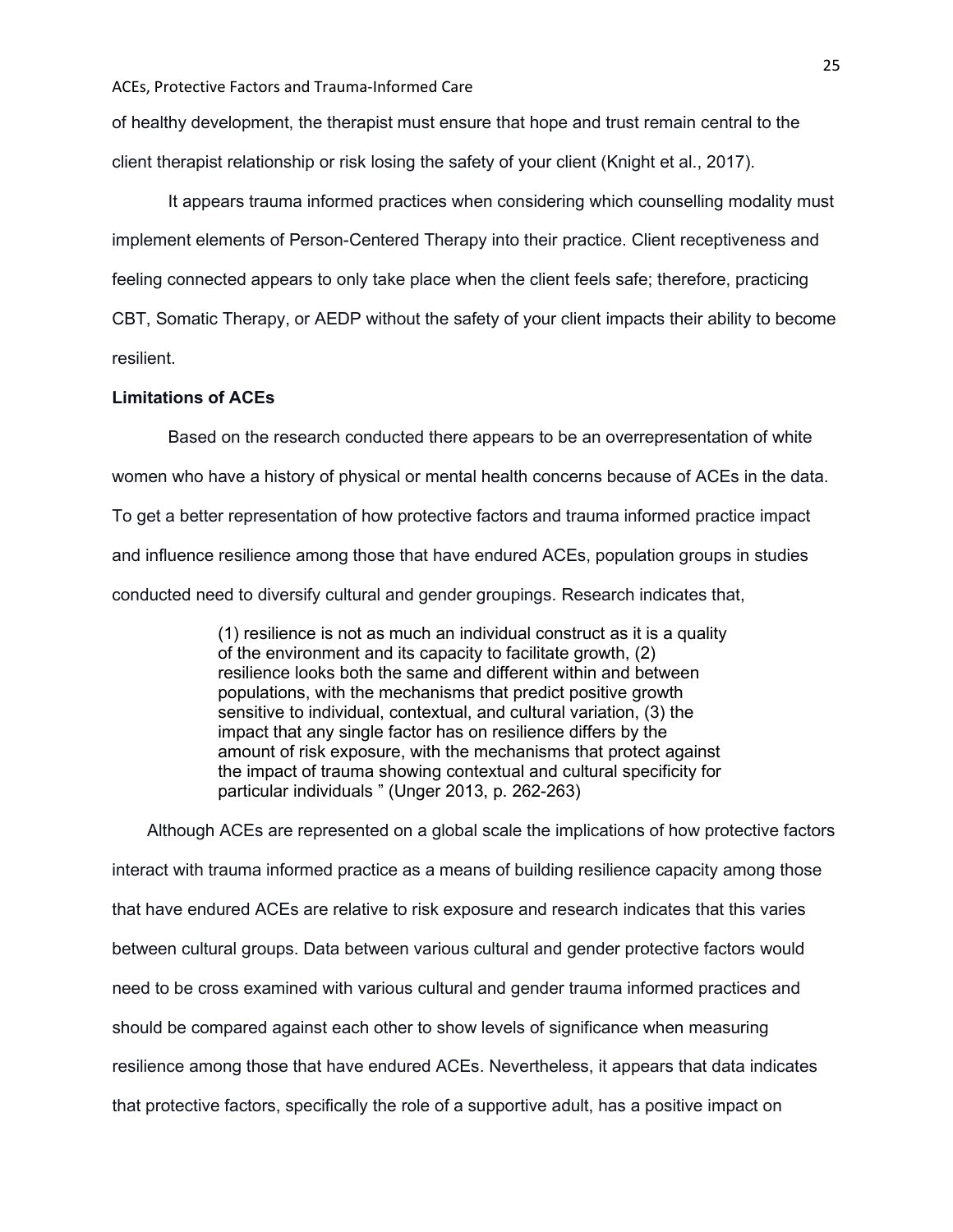building resilience capacity among white women who have physical or mental health concerns because of ACEs. Also, it appears that trauma informed practices also help build a greater resilience capacity among white women who have physical or mental health concerns because of ACEs. Lastly, protective factors, specifically the role of a supportive adult, when utilizing appropriate trauma informed practices and coupled with a Person-Centered therapeutic lens, can help build resilience among white women who have physical or mental health concerns because of ACEs, specifically those that are suffering from dissociative disorders PTSD and PTSD subtypes. Data also indicates that if one has endured four or more ACEs and if sexual abuse is one of these ACEs there is a greater risk factor for that persons physical or mental health. However, due to the over representation of white women in the data reviewed further analysis would need to be conducted to verify their significance that four or more ACEs has on a person and the extent that sexual abuse has across varying gender and cultural data sets.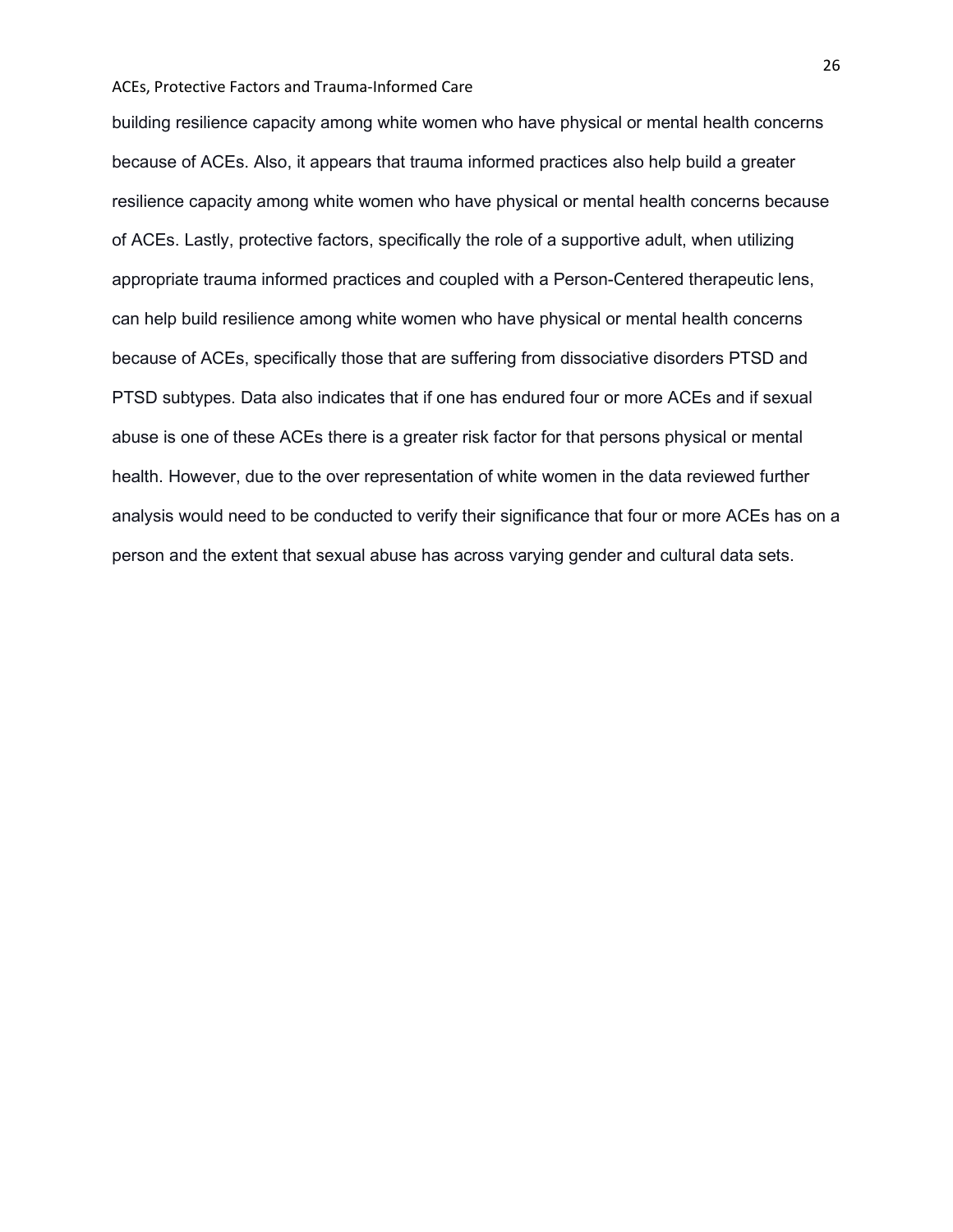## **Chapter 3: Summary, Recommendations and Conclusion**

## **Summary**

As indicated throughout this paper the complications of ACEs have a profound impact on students and on their continued development into maturity. Student functioning due to ACEs coincides with peer victimization, suicide and suicide ideation, violence, and weapons usage, drop-out and worsening of depression and anxiety symptomology. As these students leave high school life continues to compound the negative impacts that ACEs have on the individual. If a student does not complete high school that person is at greater risk of residing in a lowsocioeconomic neighbourhood. If that neighbourhood does not have the amenities to help support the emotional/social as well as the physical wellbeing of the individual who has endured ACEs, specifically more than four ACEs that individual is at a high risk of developing chronic health related concerns in later life. Also, like in high school the lingering impacts of depression and anxiety worsen over time and continue to impact the person who has endured ACEs.

Research indicates that Non-Suicidal Self Injury (NSSI) and suicidality continue past high school among those impacted by ACEs and if the trauma goes unresolved one is at risk of PTSD, complex PTSD and a dissociative type of PTSD which is commonly found among the homeless population. Nevertheless, what was also consistent throughout literature was the positive impact that protective factors, specifically individuals who utilize trauma informed care and practice to build resilience among those that have endured ACEs. It appears that even if one has endured a horrific childhood rot with complex adversities this person has the potential to build a resilience capacity that will lift him or her out of a life of intergenerational trauma impacted by ACEs. Research indicates that an environment which embodies safety and connectedness to the specific needs of the individual and is facilitated through the lens of trauma informed care and practice can impact resilience among those that have endured ACEs (Frewen et al., 2019; Cloitre et al., 2019; Metzler, et al., 2017).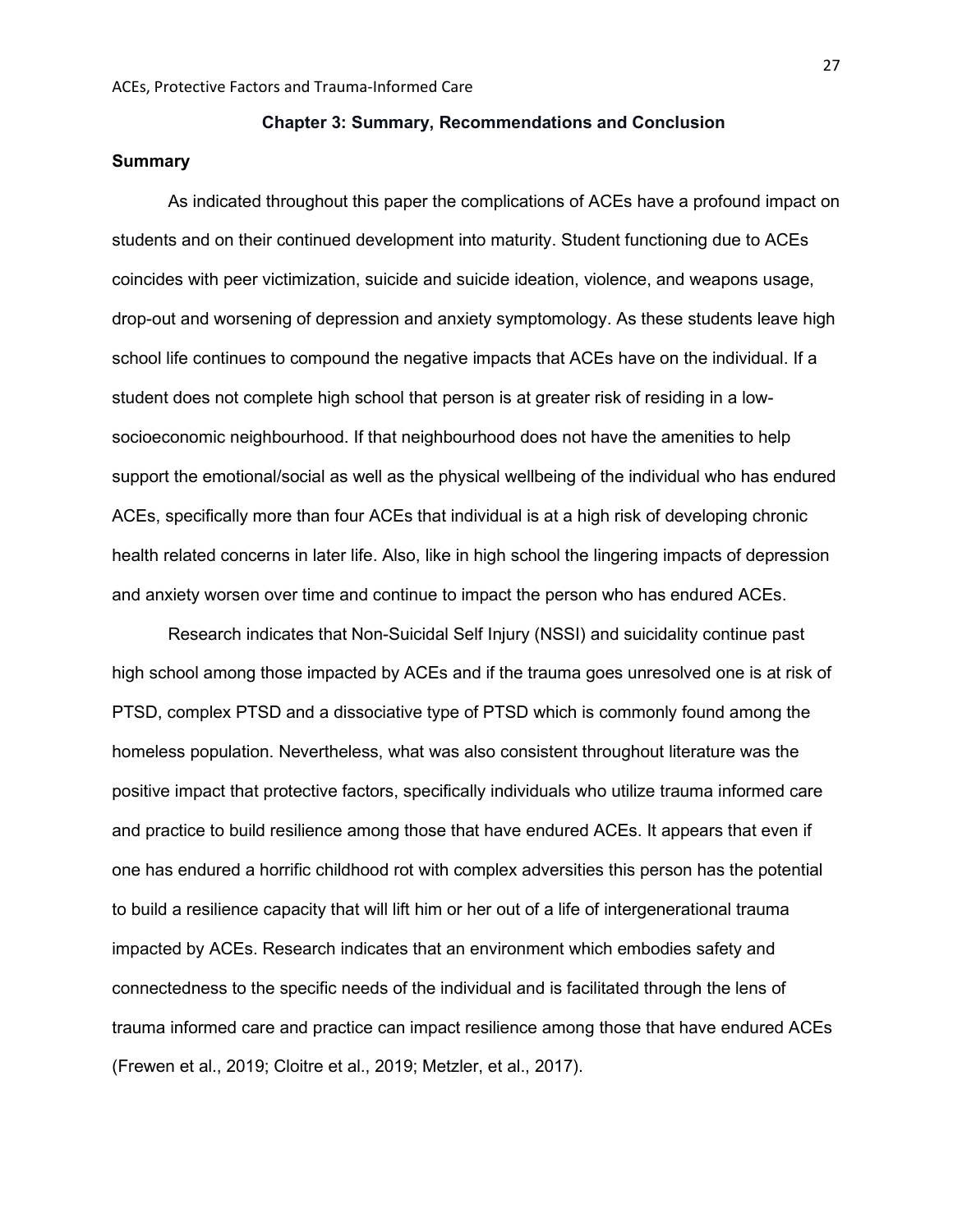Understanding the complications of ACEs and the impact and influences they have on those affected may help us as educators be empathetic to these students' varying and diverse needs. Understanding how protective factors and trauma informed care and practice impact those that have endured ACEs may help give us insight into how we may begin to address childhood trauma among our student population. However, how we implement practices which aim to address the varying needs of ACEs in our schools also needs to be considered when looking at students functioning as empathy and insight alone is not enough to impact a student's resilience. In this chapter I will discuss recommendations that I have that highlight how we as educators can affect the trajectory of our students who have been impacted by ACEs by creating trauma informed programs that target the specific needs of those impacted by ACEs to help them build a greater resilience capacity. Specific reference will be given to the disposition of those that aim to facilitate programs of safety and connectedness for affected students as well as key factors of consideration when creating and establishing these programs.

## **Recommendations**

My experiences as a Case Manager of at-risk youth have helped me arrive at many different conclusions on what constitute best practice with both program creation and individual connection. One of the most pressing and consistent experiences with my students is the projections they place on me because of their traumatic past. Many of my students have complicated and diverse insecure attachments stemming from their childhoods and as a result will often displace their anger and frustrations with circumstances onto me. As I hold space for my students' dysregulation and projections the bonds of safety begin to form through the establishment of trust. This trust often forms into a reliance on me due to their emotional immaturity, but a shift nevertheless occurs as I open spaces for navigation without judgement, honesty and kindness, compassion and attunement of the heart, and the beginnings of authentic healing. It is my opinion that creating an environment that permits safety for my students coincides with my own cognitive differentiation and maturity. If the case manager is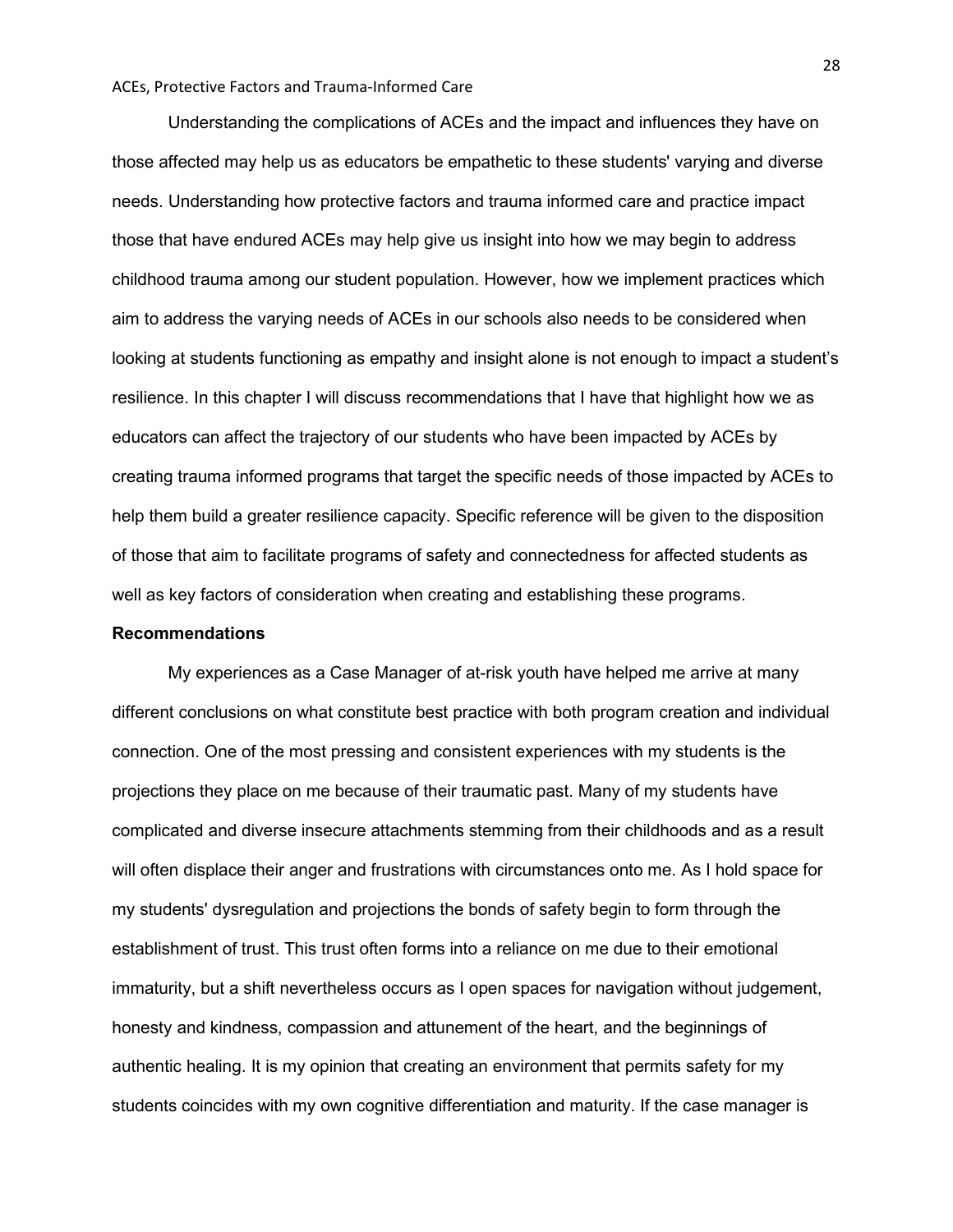unable to detach from projections or aims to create solutions to problems the students are going through from the lens that "If I work hard enough or smart enough, I can *fix* the student," the case manager will burn out or create extrinsic change as effective practice should not center on fixing but rather healing. From my experience if the case manager focuses on fixing or becomes too rigid and focuses on solutions one or two things will happen, one, the case manager will burn out as *fixing* students' problem are endless and the desire to fix likely has more to do with the case manager than the student, or two, creates an artificial space that does well to create extrinsic change but does not evoke intrinsic evaluative change. In short, the differentiated self in conjunction with a mentality that seeks to *heal* through experiential trauma navigation and connectedness through attunement to the heart of the student are vital to the disposition of one who seeks to create a program that helps the diverse needs of those that struggle with the effects of ACEs in schools.

## **Countertransference**

The experiences of healing others that have been victim to horrendous traumatic events can be an emotionally draining but equally rewarding journey. An attuned connection to another's heart as they experience what it feels like to be themselves for the first time can elicit excitement and powerful response. My caution with this experience also comes with recommendation as it concerns the disposition of counsellor and/or program facilitator for those that have endured ACEs. As we enter that intimate space in therapy where the client begins to challenge him or herself and confronts the trauma that exists within that experience, such a navigation can be challenging for the client but can also be challenging for the clinician. This dynamic experience has the potential to impact certain levels of countertransference if the clinician has not permitted him or herself to examine parts of themselves that become responsive in session. Research indicates that,

> given the inherent vulnerability that comes with disclosing one's personal struggles, it makes sense that a therapist would remain silent about how their woundedness may be impacting the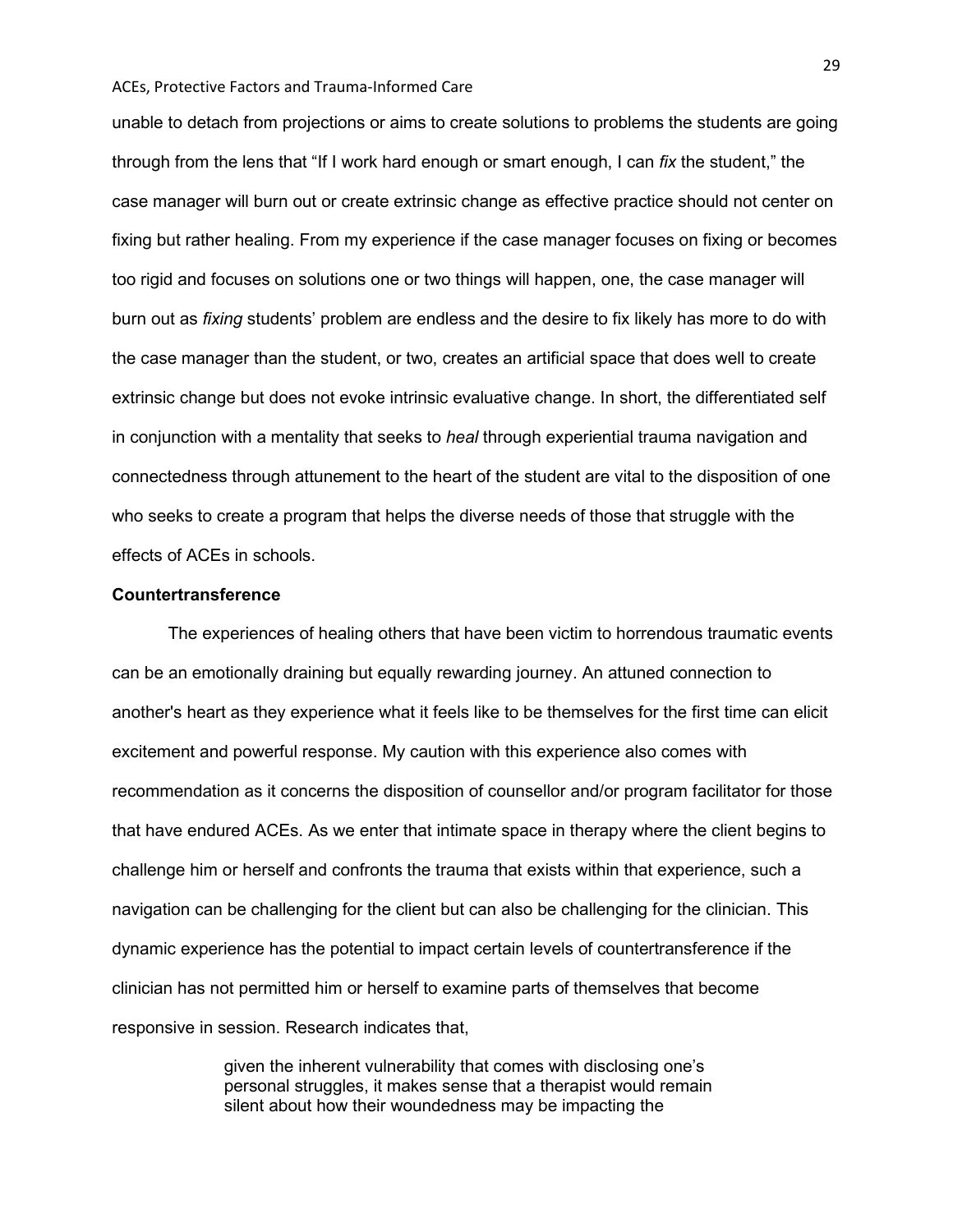countertransference and treatment of their client(s). It is important that we, as a community of mental health professionals, try to encourage openness and support, rather than silence and avoidance amongst our own, which contribute to relapse, continued dysfunction, and the failure to recover from various traumas and mental health issues. (Cuseglio 2021, p. 42).

In my opinion, healers we need to be mindful of what is impacting us as essentially this affects not only our personal wellness but also those that we aim to support. Therefore, the disposition of one who works with at-risk and extremely vulnerable youth who have endured trauma because of ACEs needs to evaluate oneself prior to program facilitation. Essentially, unresolved, or fused experiences can elicit countertransference which can have a negative impact on student functioning especially those that have endured ACEs. Therefore, I feel that as a matter of process counsellors and/or program facilitators of ACE programs in schools would do well to seek therapy as a means of self-care but also as a means of keeping the experience with the at-risk student client centered.

#### **Program Creation**

I have worked at WJ Mouat Secondary now for five years as the Intensive Behavior/Mental Health Case Manager. In those five years I have noticed extensive change in the baseline behavior of my students. When I started, I experienced far more externalizing behaviors and my advocacy at that time, though student-centered was far more focused on student functioning in the way of positive reinforcement and encouragement. This method had some success and my motivations appeared to establish trust and a permission to advocate for students needs; however, this connection lacked depth to student experience and students' behaviors would often continue to escalate and worsen over time. Despite several care team meetings and interventions with outside agencies, the retention of my students during my first three years was significant, specifically with the students who presented more externalized behaviors. The greatest change that I noticed with retention and student functioning came when I allowed myself to hold space for my student's dysregulation and began to support the student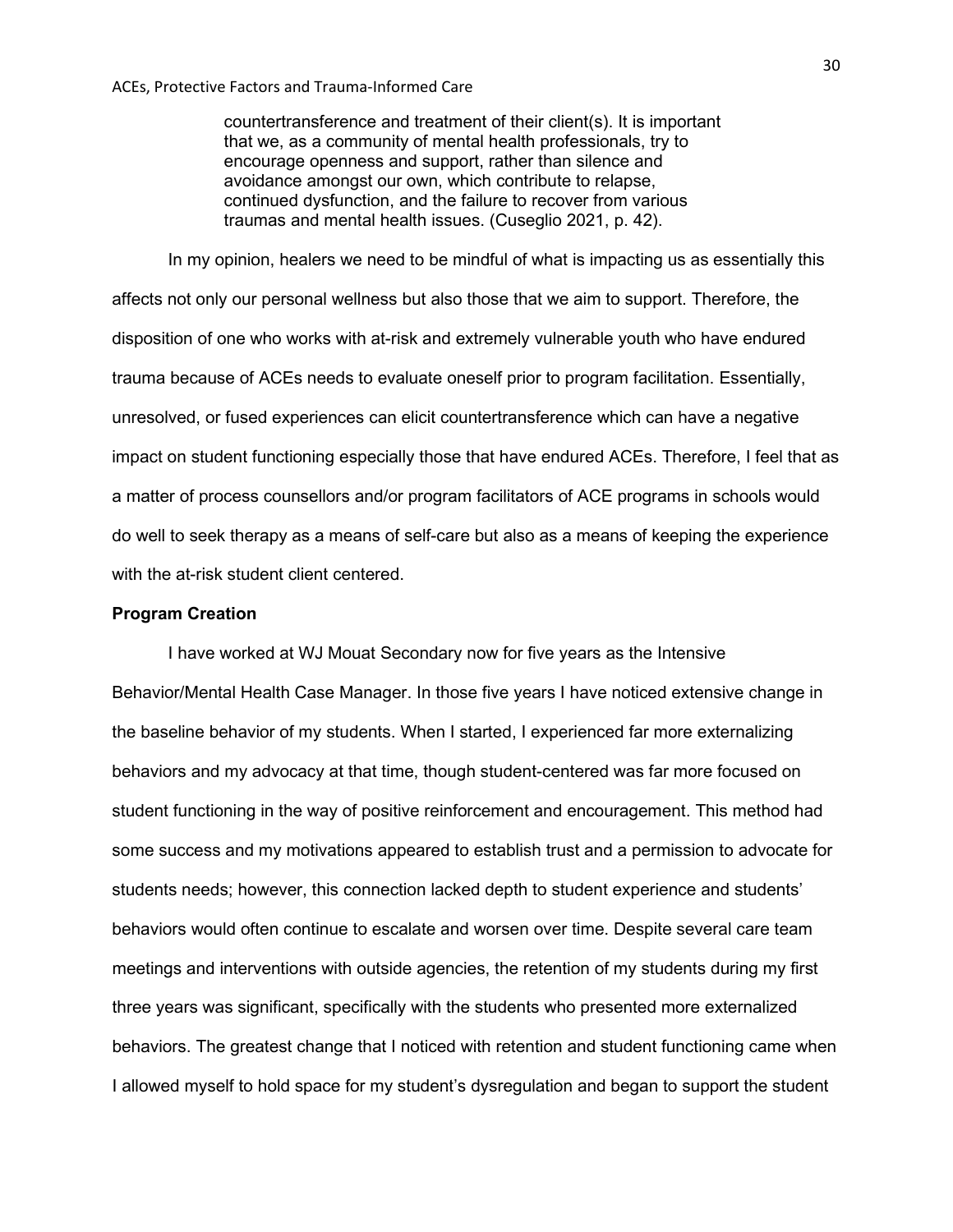in his or her experience and allowed the student to *be*, which then gave more space for therapeutic interventions and/or a relational dialog that allowed me into some of their painful experiences. When I was able to meet the students in their place of pain authentic trust began to form and slowly the retention of my students and their functioning, specifically graduation increase and reduction of externalizing behavior resulting in drop-out, removal and suicidality, have begun to emerge.

From my perspective creating an environment that evokes emotive change to one's baseline behavior has less to do with the program and more to do with the process. The dynamic nature in which students present their needs is anything but rigid and therefore, I feel that to create a program that helps student functioning because of ACEs one needs to be mindful of what that need looks like for each student and how I can gain access to that vulnerable place inside each student's heart that aches for connectedness and belonging. However, what is consistent with research is that core to each program are three major themes: strengthen interpersonal relationships and social and emotional skills, support students' physical and mental health needs and reduce practices that may cause traumatic stress or retraumatize students. Adaptive functioning through developing stronger capacity for interpersonal and emotive skills can help students build resilience even if they have endured extensive ACEs. Trauma informed care which also supports one's physical health through getting access to medical clinics for basic and or complex needs stemming from ACEs helps the student feel safer and supported. Students that have endured ACEs are also at-risk of being traumatized by school-based decisions. Teachers, administrators, school counsellors, and educational support staff must be mindful of disciplinary action or punitive measures imposed on students because of their behaviors. According to research punitive measures can result in lack of access to resources that support the student's safety; therefore, I propose that harm reduction measures are considered first before punitive measures are imposed on a student as this action may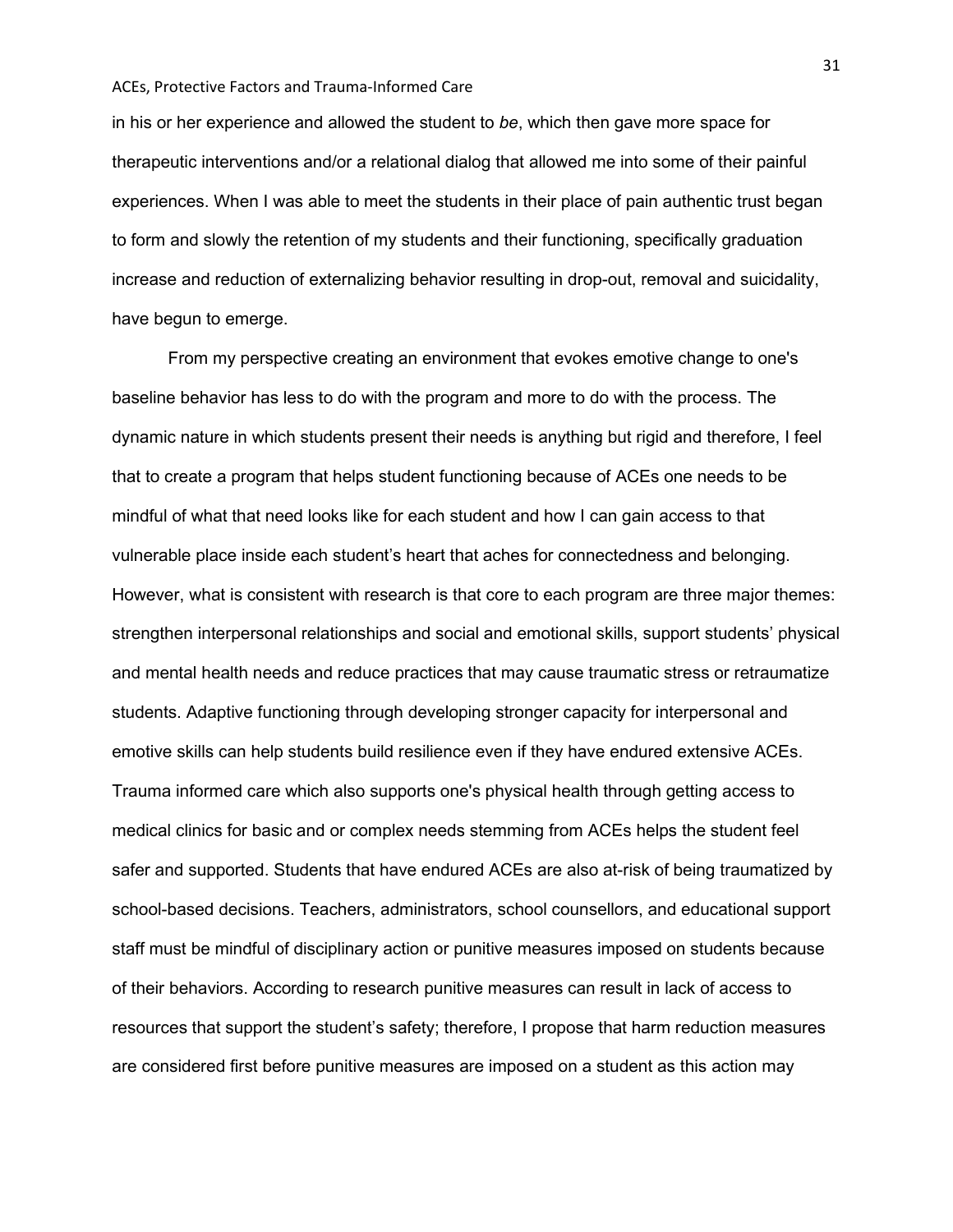compound the effects of ACEs and may retraumatize our most at-risk students (Murphy 2019, p. 10; Mann et al., 2015, p. 117; Bethell et al., 2014).

When considering the make up of a connection-based program for at-risk students you must consider all facets of the school, specifically the influence that your administrative team has with your program as without their support the sustainability of such a program will be greatly diminished. An ongoing dialog must be present between the school counsellor and/or program facilitator and school administration. I meet with my school administration once a month to discuss success and constructive feedback concerning my program and this relationship though strained at times is honest and helps me support my students in the capacity that coincides with the direction of the school and my students needs. As a program facilitator you must become an expert in relational dialog with not only your students but also the supporting cast of your school. A connection-based program for at-risk students cannot function on a school level without the support of your administration; therefore, program facilitators should be advised on how to integrate communication for students' success with administrators on an ongoing basis.

To create an inclusive program and not an 'island' that gently blends student functioning to a more supportive experience, conversations with teachers as well as support staff also needs to be ongoing. Students are essentially enrolled in classes so it is equally essential that the program facilitator have ongoing discussions with teaching staff as bridging the connection between connection-based program and classroom will be essential for student functioning. I have noticed that when conversations with teachers and educational support staff are open and ongoing, I tend to have more success in my program, students tend to function with more resilience in the classroom and teachers and educational support staff become more curious to the program I am creating and begin to show interest in how they could support or participate.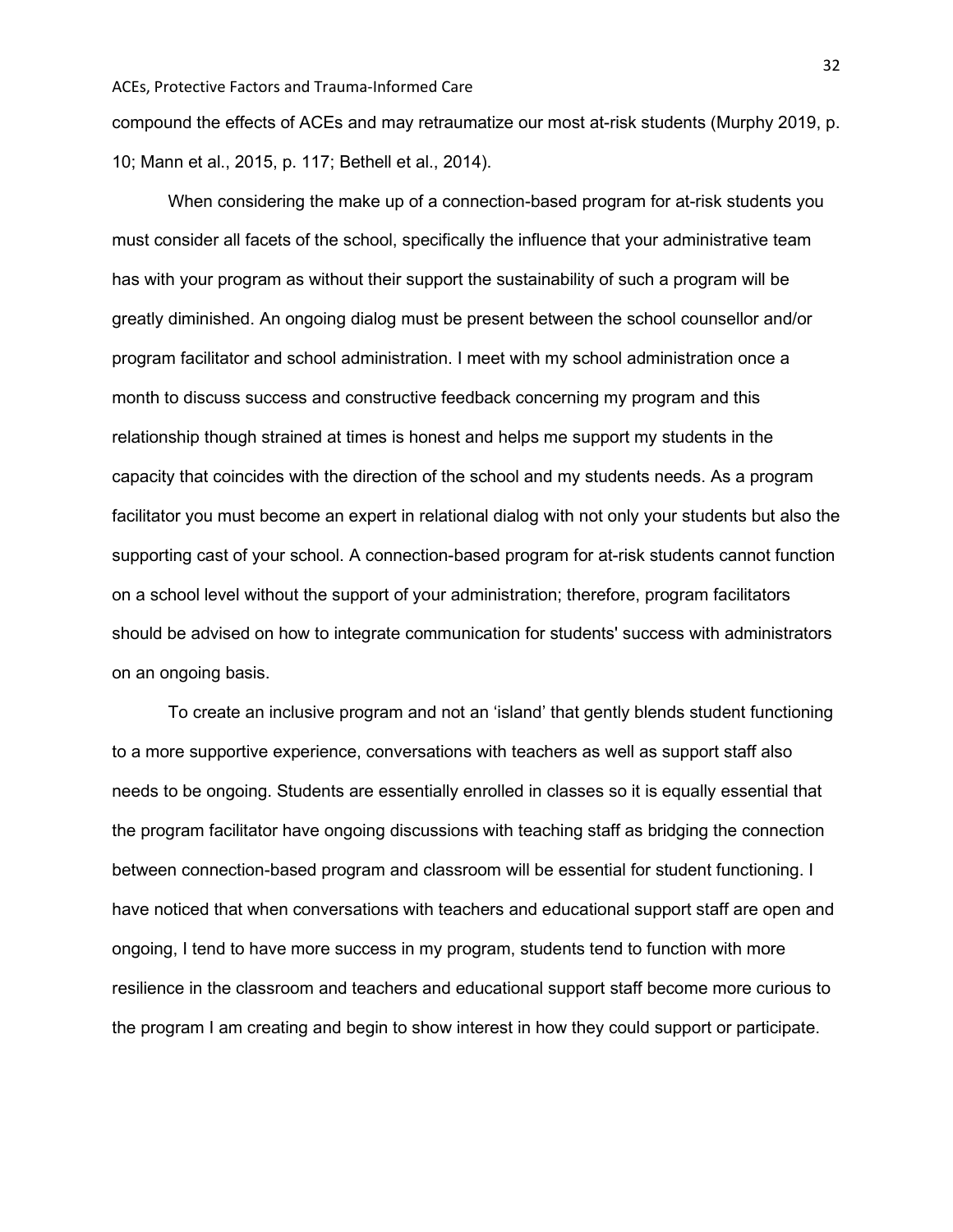#### **Dialectical Behaviour Therapy Group**

Dialectical Behavior Therapy (DBT) is a branch of Cognitive Behavior Therapy (CBT) that focuses on mindfulness and the more immediate processing of one's feelings. CBT focus is concentrated on the interruption of automatic negative thoughts and has often been used as a modality for individual and group counselling. However, given the nature and extent of trauma my students have endured in their lives the disruption of negative thoughts may not be enough to impact my student's self regulation as a lasting method of intervention. "mindfulness-based treatments were developed specifically to overcome the shortcomings of Cognitive Behavioral Therapy (CBT) in meeting the needs of particular clinical populations. Marsha Linehan developed Dialectical Behavior Therapy (DBT) for women with borderline personality disorder and suicidality" (Jennings 2014, p. 2).

A part of the DBT sessions centers around Reality and Radical Acceptance. Helping my students identify situations and/or experiences that are out of their control to change has proven to have a positive impact on students who are suffering from PTSD (which many of my students struggle with). "Trauma-related emotions and radical acceptance showed significant changes from the start to the end of DBT-PTSD...shame, guilt, disgust, distress, and fear decreased significantly from the start to the end of the therapy whereas radical acceptance increased" (Görg 2017, p. 9).

DBT is a psychodynamic type of therapy that can have an impact on an audience broader than those that suffer from borderline personality disorder and suicidality. The mindfulness concentration that DBT offers has also shown to be highly effective in treating those that suffer from clinical depression and anxiety. Findings from a study that evaluated DBT's effectiveness on depressed and anxious patients in partial hospitals indicated that, "mindfulness acquisition accounted for significant proportions of the variance in symptom reduction for depression and anxiety" (Kirk 2019, p. 1169).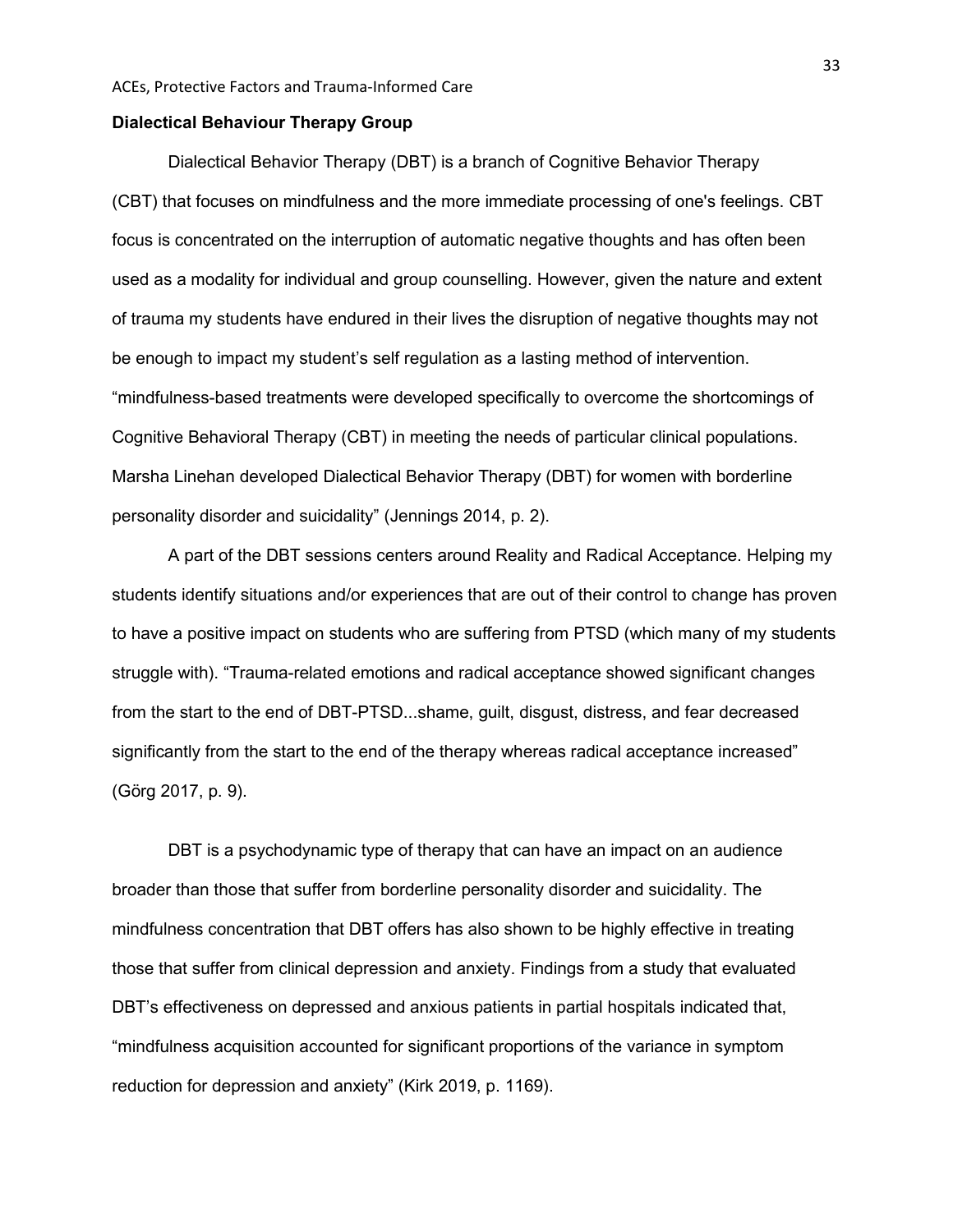Based on the similarities of needs that my students have and the corresponding data that indicates that DBT is highly effective for addressing those needs I feel that the creation of a DBT group would benefit my students at W.J Mouat Secondary. My primary objective is to decrease students' suicidality and intrusive process by strengthening my students' capacity of resilience. The following is a breakdown of seven sessions I have created that seem to work well for my students. Due to the nature of group therapy and my own experience, you should allow for flexibility within your group work and if your students are continuing to process from previous sessions continue to explore with them until a transition emerges which allows you to move into your next session. I have found that allowing time for extensive processing and evaluation produces a richer therapeutic experience.

## **Session 1: Building Safe Relationships**

**Objective/Purpose:** To create a safe and inclusive classroom that invites deep reflection and vulnerability students need to feel safe and supported. Building relationships and connectedness will be key for helping sustain vulnerable and deeper processing of the self.

1) **Ice Breaker:** 2 truths and a lie.

2) **Introduction of DBT, Limits of Confidentiality (will be done in each session), creating a safe classroom (the rules)**

- 3) **Getting to know each other exercise:**
	- Favorite food and/or movie.
	- Interesting fact about themselves.
	- What student needs to feel safe and supported.
- 4) **Summary of Session and student feedback:** feedback 2 stars and a wish.

## **Session 2: Implicit to Explicit**

**Objective/Purpose:** Help students to reframe language to access the feeling orientation of their process. Helping students move from implicit to explicit language increases self-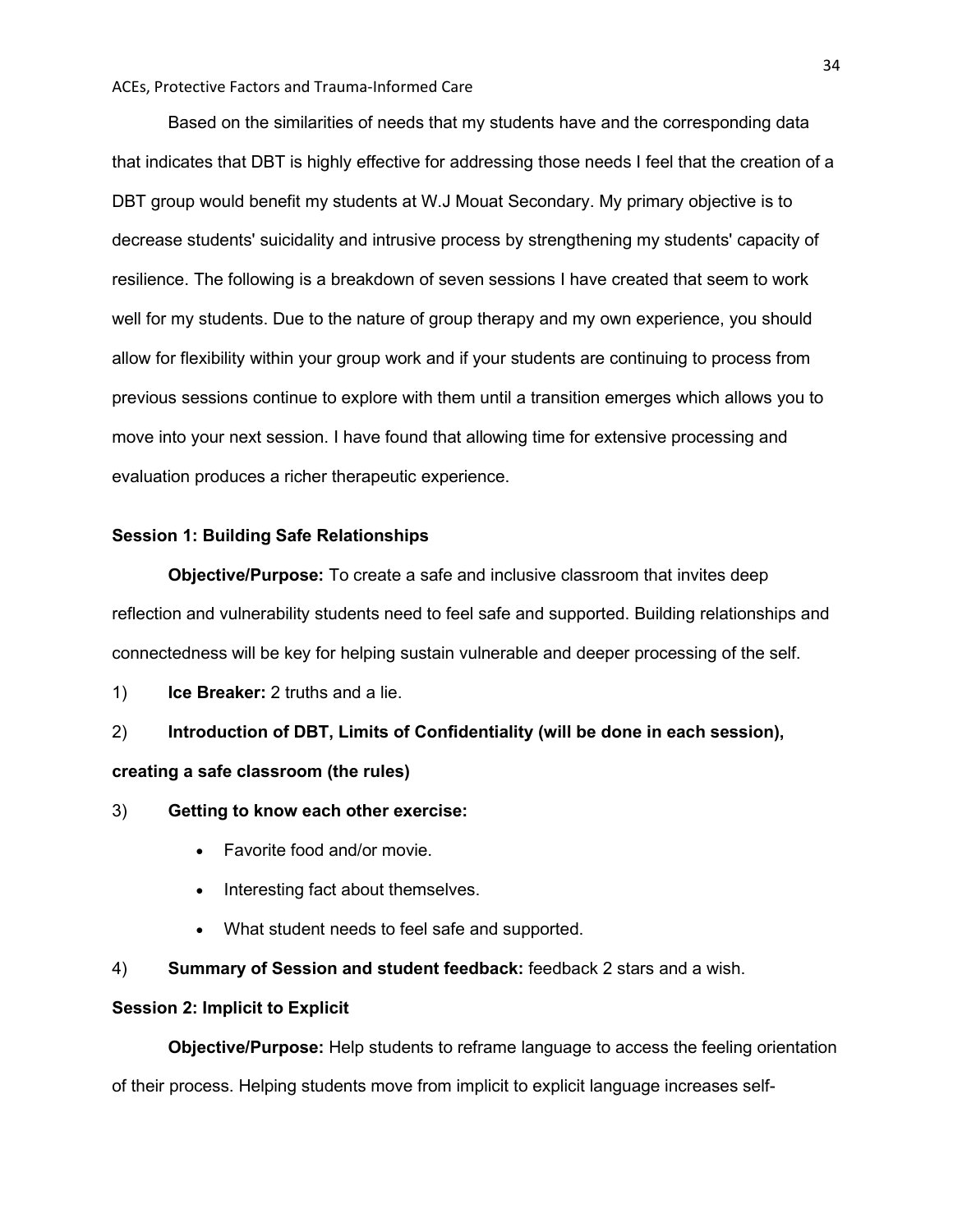regulation allows for deeper self-exploration and can increase objectivity. Reframing language this way will help the group connect deeper and will invite more vulnerability and connectedness which could also allow for deep reflective experience.

- 1) **Ice Breaker:** Dream Vacation.
- 2) **Tell me a time when you felt unheard**.
- 3) **Implicit to explicit:**
	- What does it feel like to be noticed by a friend?
	- How to navigate deeper process by noticing our implicit language
	- Mindfulness. Transforming our language from implicit to Explicit.
- 4) **Summary of Session and student feedback:** feedback 2 stars and a wish.

## **Session 3: Middle Path/Wisemind**

**Objective/Purpose:** Help students navigate logical centers in their brain when feeling

overwhelmed and put structures in place for them to prevent states of emotional dysregulation.

- 1) **Ice Breaker:** Superpower. What Superpower you would want to have and why.
- 2) **Tell me about a time when you felt overwhelmed.**

## 3) **Self Regulation Exercise:**

- Discuss emotional dysregulation and cognitive process
- Students create a 1-week schedule: include 1 ritual when awake, 1 exercise, 1 outdoor activity, 1 school-based work and making at least 1 meal throughout.
- Students are to be notified that the schedule is not meant to be a pass or fail exercise only as a mindful exercise to help them notice if it helped improve emotional dysregulation.
- 4) **Summary of Session and student feedback:** feedback 2 stars and a wish.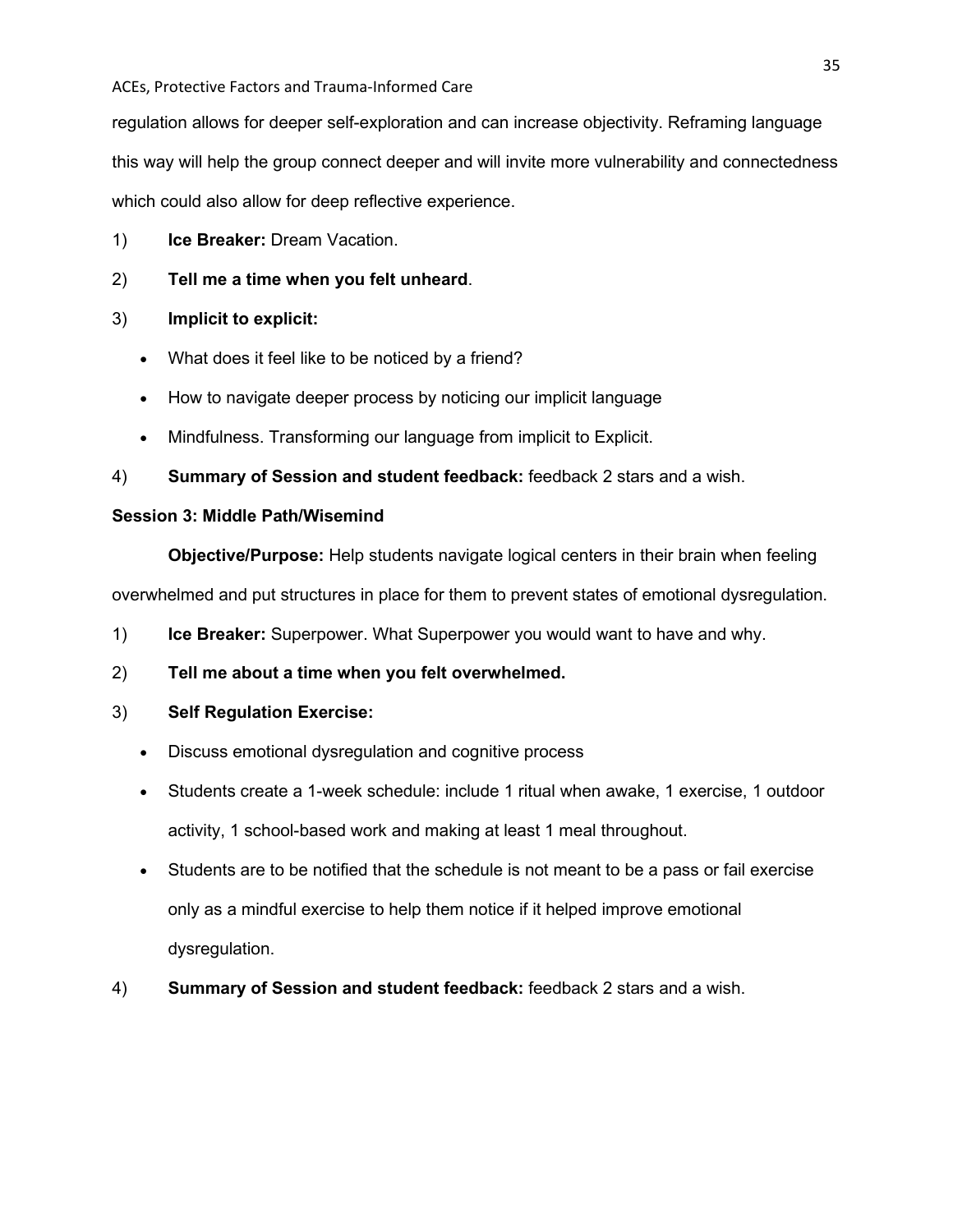#### **Session 4: Reality & Radical Acceptance**

**Objective/Purpose:** Help students notice that avoiding reality does not change reality but only hurt them. Help students accept that some things are not in their control to decrease anxieties around conflict management.

- 1) **Ice Breaker:** Something or someone you are grateful for (noticing gratefulness)
- 2) **Reality Acceptance:** 5 ways of conflict management

## 3) **Radical Acceptance:**

- Have students place themselves in the place of their past, present, or ongoing conflict and tell me what they notice about themselves as they are managing the conflict.
- Share personal story of conflict and acceptance
- **Self- inquiry question:** What would you need to tell yourself to accept that some things are out of your control to change?
- 4) **Summary of Session and student feedback:** feedback 2 stars and a wish.

## **Session 5: Distress Tolerance**

**Objective/Purpose:** Students will build skills on how to cope with distress and pain.

Emotional crisis management skill building.

1) **Ice Breaker:** Zombie apocalypse, 3 people you would bring and why.

2) **Distress & Pain:** Unavoidable (give example). If not dealt with you may act impulsively and when you act impulsively you could hurt yourself or others.

3) **Distress Tolerance Skills (ACCEPTS):** Activities, Contributing, Comparisons, Emotions, Push-Away, Thoughts, Sensations. Give examples for each and then have the students identify understanding of skill by sharing their own interpretation of the ACCEPTS model.

4) **Summary of Session and student feedback:** feedback 2 stars and a wish.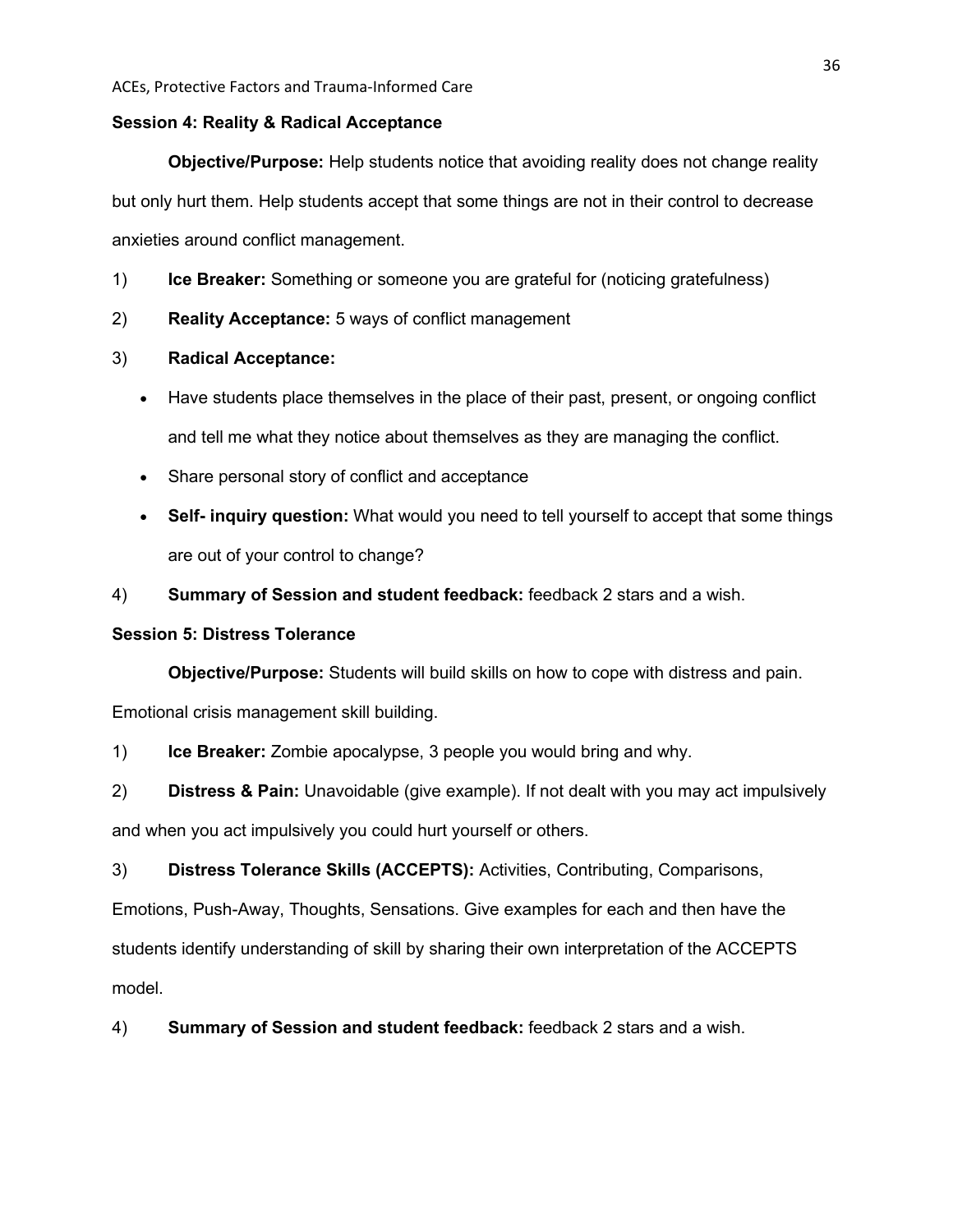#### **Session 6: Emotional Regulation**

**Objective/Purpose:** Help students notice and understand the emotions they experience to reduce emotional vulnerability and stop unwanted emotions from starting in the first place.

1) **Ice Breaker**: Favorite dessert and/or holiday

2) **Emotional to Behaviour Responsiveness**: Discuss how emotional responsiveness impacts behavior: Life event---thoughts---feeling orientation---Behavior

## 3) **Emotional Regulation:**

- Faulty thinking discussion
- Using previously discussed skills such as mindfulness, distress tolerance, radical acceptance once you have noticed your faulty thinking to emotionally regulate (give example) then have students share their idea voluntarily.

4) **Summary of Session and student feedback:** feedback 2 stars and a wish.

## **Session 7: Student lead recap of DBT Skills and Knowledge Acquired**

**Objective/Purpose:** Help students cement their skills and knowledge of DBT to empower and support them in their learning and processing.

1) **Ice Breaker:** If I had no money restrictions what I would buy and why.

2) **Recap of Sessions**: Student lead Recap of skills learned (voluntary share out). Hope here is to ping-pong student's knowledge acquisition between each other to further understanding. Facilitator will act as a guide only and to hold space for students in their vulnerability.

3) **Summary of Session and student feedback:** feedback 2 stars and a wish.

The high-risk nature of my students and their psychopathology requires a deep connection between counsellor and student. Creating a safe room free from all judgements but open to students' individual process requires a sustained effort in relationship and rapport building. Once trust has been established this is the time to start developing skills that connect to students' needs. DBT skill development, as indicated through research, helps to support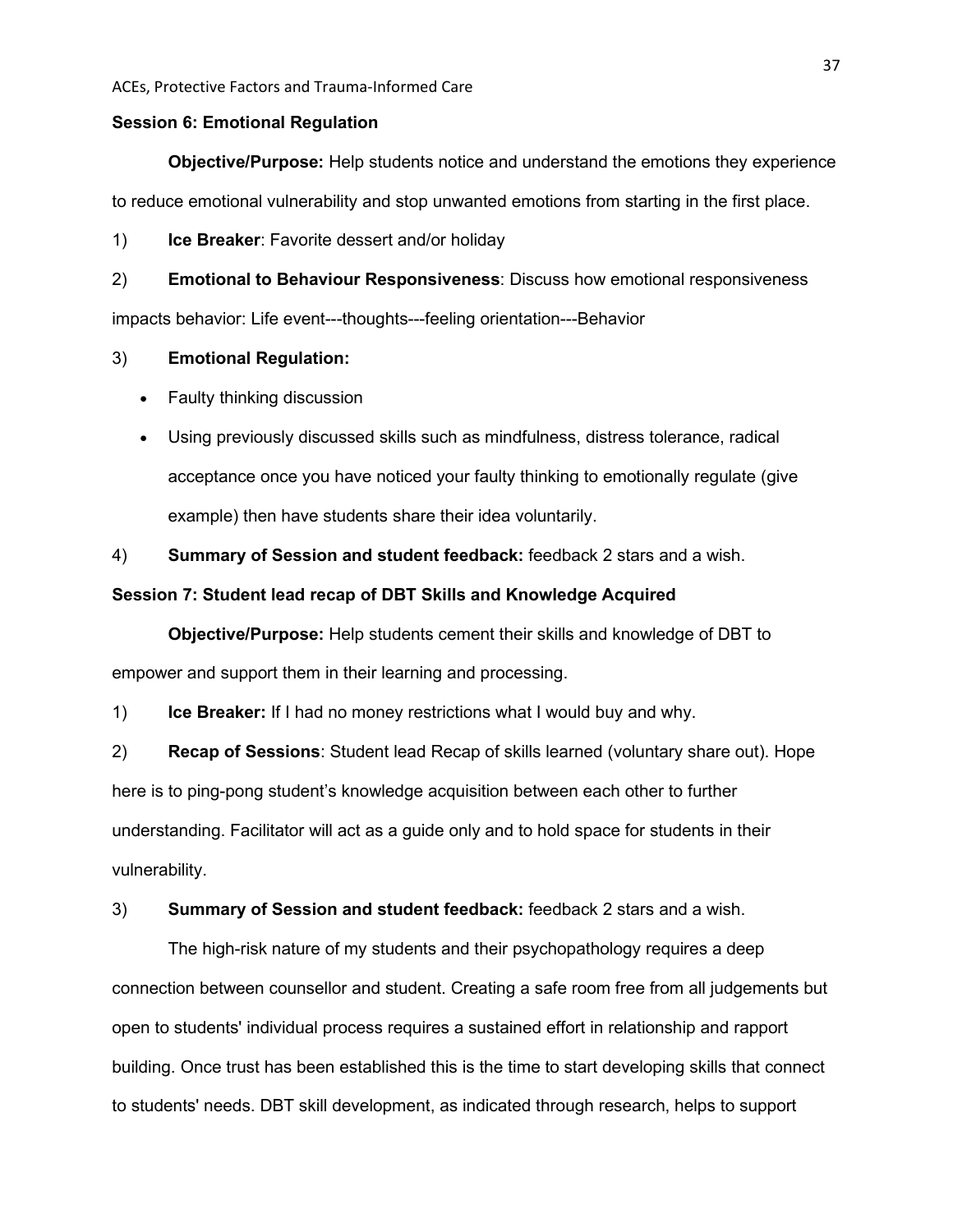students who struggle with borderline personality tendencies (tendencies in this case as students are not of age to be diagnosed with a personality disorder) history of suicidality, history of unresolved trauma, depression, and anxiety. Emotional regulation, middle path/wisemind, transformative language from implicit to explicit, reality and radical acceptance, and distress tolerance serve as tools to support mindfulness which is key to interrupting the vegetative state of the trauma victim and gives students the skills to identify and cope with intrusive process. The hope here is to decrease the risk of suicidality and increase the student's capacity for resilience.

## **Concluding Thoughts**

We as healers have such a wonderful opportunity to connect with our vulnerable students in the schools we serve. The research surrounding ACEs and their impacts surrounding student functioning gives me great hope that the work we aim to do can have a profoundly positive impact on students' developmental processes. Our students come to us with deep woundedness and defensiveness but what is amazing to see is that even if that wound or defensive part runs deep, perhaps to an early childhood experience (s) the student still has a longing to connect to be validated and to be heard. The bravery of these students is astounding and consider it such an honour and privilege to navigate their experiences. It is such a joy to be allowed to that space when a student begins to open about their lived experiences both internally and externally. I have witnessed moments of students' resilience that continue to remind me that change is possible, and that having hope is not foolish or naive. Cultivating hope through connected based programs for students who have endured ACEs has been a reminder that when one continues to evaluate him or herself and then seeks to support others through authentic care the life of a child can transform.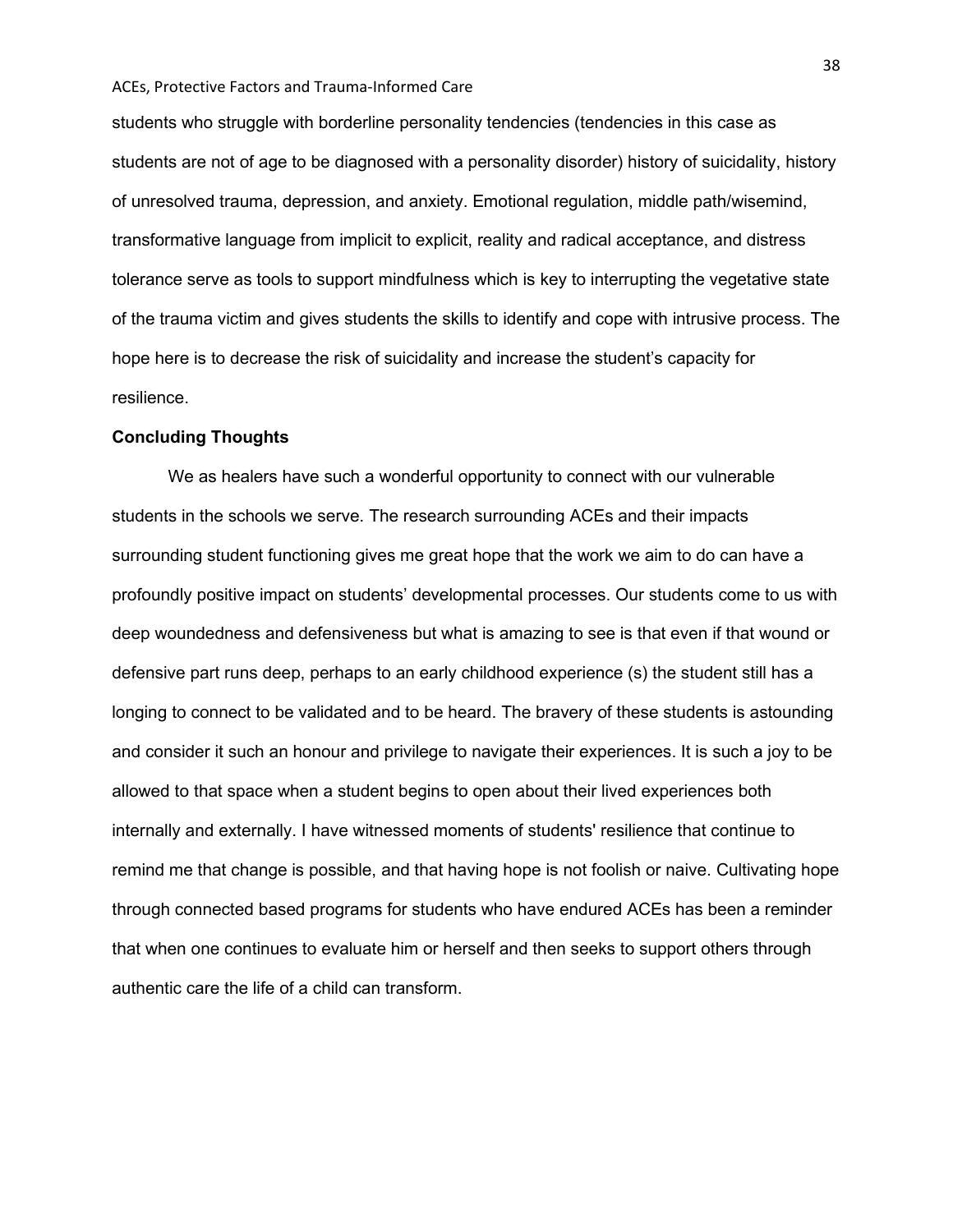#### **References**

- Bae, S. M. (2020). Long-Term Effect of Adverse Childhood Experiences, School Disengagement, and Reasons for Leaving School on Delinquency in Adolescents Who Dropout. *Frontiers in Psychology*, *11*, 1-6. <https://doi.org/10.3389/fpsyg.2020.02096>
- Banyard, V., Hamby, S., & Grych, J. (2017). Health effects of adverse childhood events: Identifying promising protective factors at the intersection of mental and physical wellbeing. *Child Abuse and Neglect*, *65*, 88–98. <https://doi.org/10.1016/j.chiabu.2017.01.011>
- Bellis, M. A., Hughes, K., Ford, K., Hardcastle, K. A., Sharp, C. A., Wood, S., Homolova, L., & Davies, A. (2018). Adverse childhood experiences and sources of childhood resilience: A retrospective study of their combined relationships with child health and educational attendance. *BMC Public Health*, *18*(1). <https://doi.org/10.1186/s12889-018-5699-8>
- Bethell, C. D., Newacheck, P., Hawes, E., & Halfon, N. (2014). Adverse childhood experiences: Assessing the impact on health and school engagement and the mitigating role of resilience. *Health Affairs*, *33*(12), 2106–2115. <https://doi.org/10.1377/hlthaff.2014.0914>
- Bethell, C. D., Solloway, M. R., Guinosso, S., Hassink, S., Srivastav, A., Ford, D., & Simpson, L. A. (2017). Prioritizing Possibilities for Child and Family Health: An Agenda to Address Adverse Childhood Experiences and Foster the Social and Emotional Roots of Well-being in Pediatrics. In *Academic Pediatrics* (Vol. 17, Issue 7, pp. S36–S50). Elsevier Inc. <https://doi.org/10.1016/j.acap.2017.06.002>
- Blodgett, C., & Lanigan, J. D. (2018). The Association Between Adverse Childhood Experience (ACE) and School Success in Elementary School Children. *Association*, *33*(1), 137–146. <https://doi.org/10.1037/spq0000256.supp>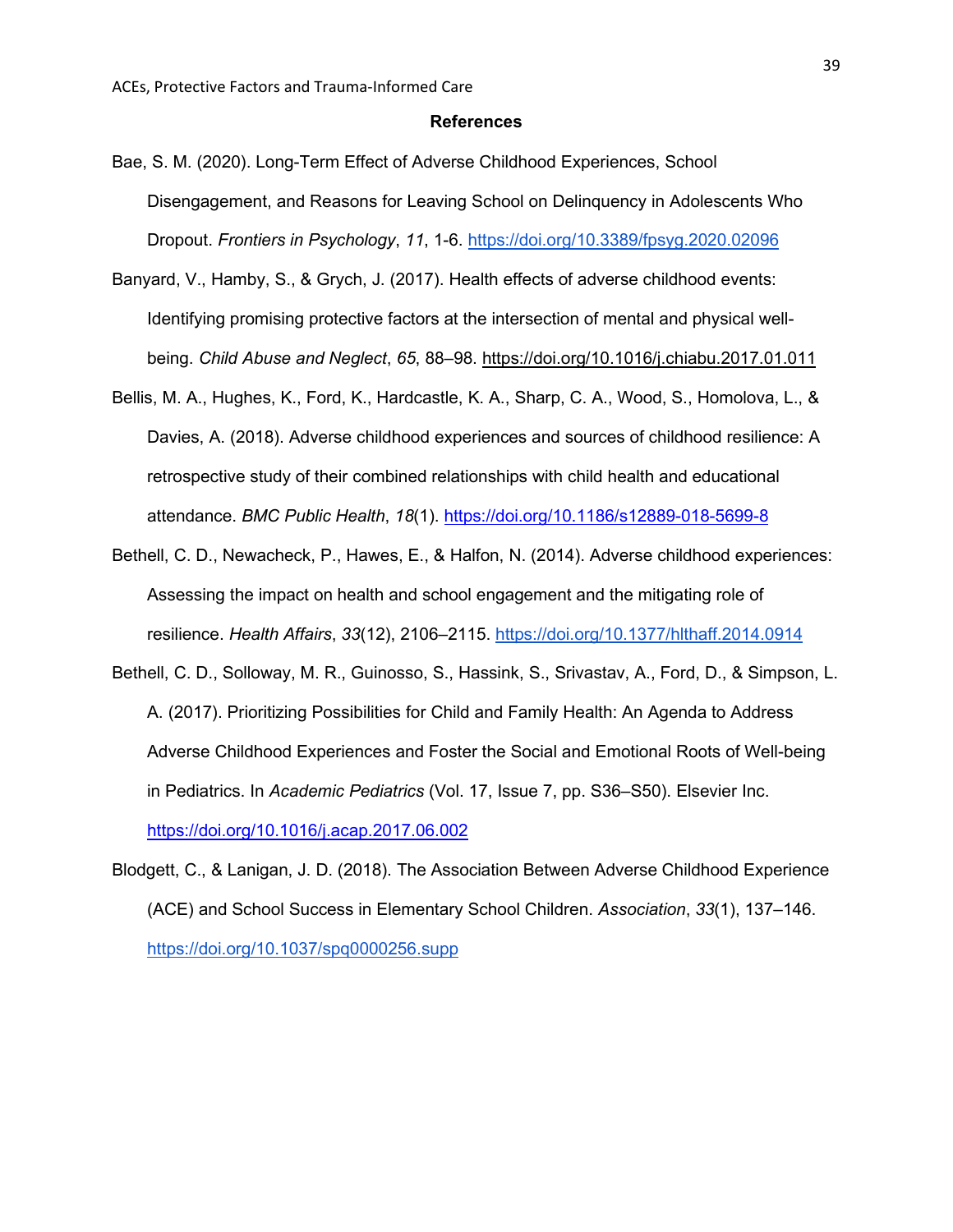- Brown, D. W., Anda, R. F., Tiemeier, H., Felitti, V. J., Edwards, V. J., Croft, J. B., & Giles, W. H. (2009). Adverse Childhood Experiences and the Risk of Premature Mortality. *American Journal of Preventive Medicine*, *37*(5), 389–396. <https://doi.org/10.1016/j.amepre.2009.06.021>
- Brown, S. M., & Shillington, A. M. (2017). Childhood adversity and the risk of substance use and delinquency: The role of protective adult relationships. *Child Abuse and Neglect*, *63*, 211– 221. <https://doi.org/10.1016/j.chiabu.2016.11.006>
- Chanlongbutra, A., Singh, G. K., & Mueller, C. D. (2018). Adverse Childhood Experiences, Health‐Related Quality of Life, and Chronic Disease Risks in Rural Areas of the United States. *Journal of Environmental and Public Health*, 1–15. <https://doi.org/10.1155/2018/7151297>
- Cloitre, M., Khan, C., Mackintosh, M.-A., Garvert, D. W., Henn-Haase, C. M., Falvey, E. C., & Saito, J. (2019). Emotion Regulation Mediates the Relationship Between ACES and Physical and Mental Health. *Association*, *11*(1), 1942. <https://doi.org/10.1037/tra0000374>
- Crouch, E., Radcliff, E., Strompolis, M., & Srivastav, A. (2019). Safe, Stable, and Nurtured: Protective Factors against Poor Physical and Mental Health Outcomes Following Exposure to Adverse Childhood Experiences (ACEs). *Journal of Child and Adolescent Trauma*, *12*(2), 165–173.https://doi.org/10.1007/s40653-018-0217-9
- Cuseglio, R. (2021). After the Flood: Reflections of a Wounded Healer's Countertransference in Adolescent Treatment. *Clinical Social Work Journal*, *49*(1), 35–44. <https://doi.org/10.1007/s10615-019-00716-0>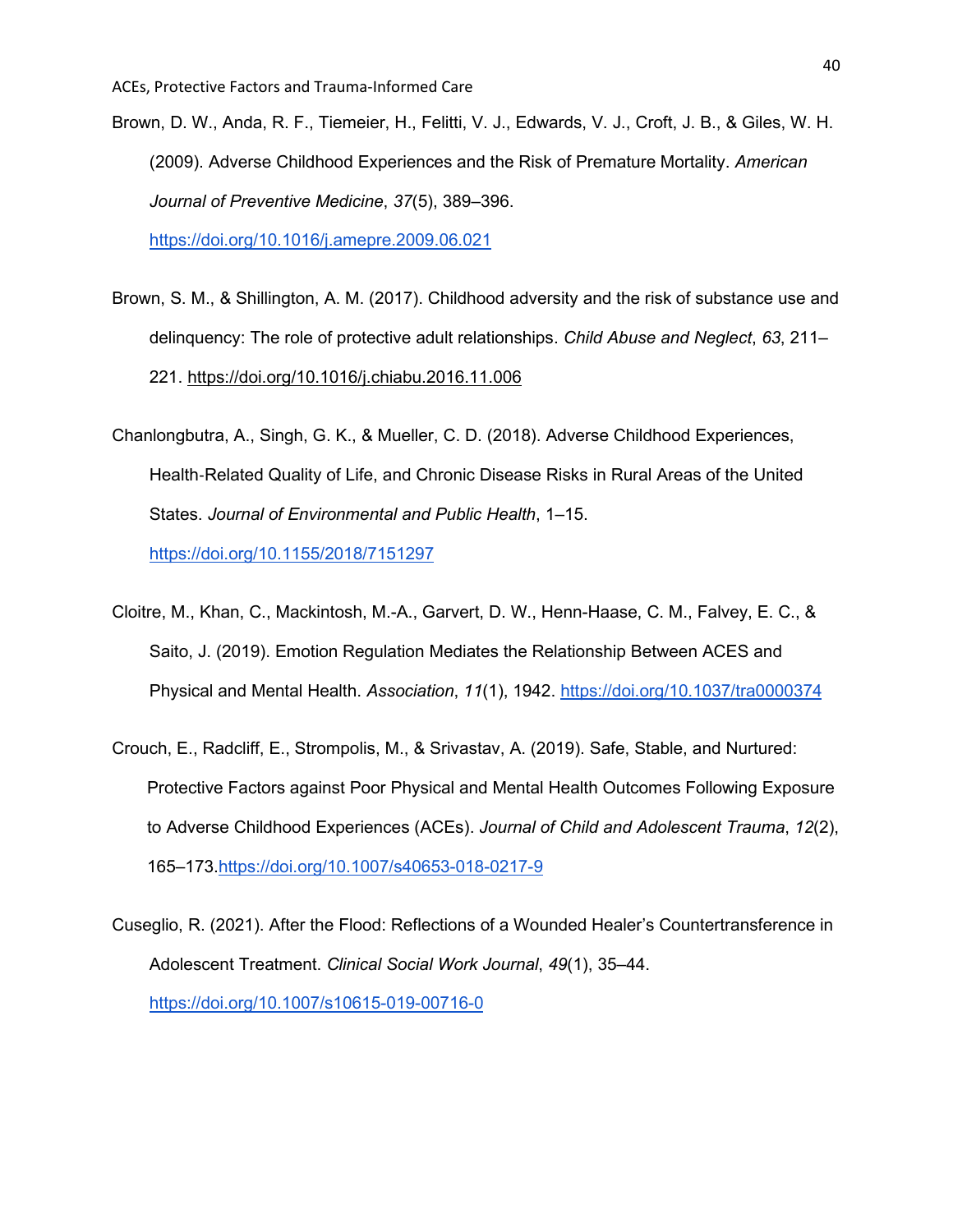- Doi, S., Fujiwara, T., & Isumi, A. (2020). Association between maternal adverse childhood experiences and child's self-rated academic performance: Results from the K-CHILD study. *Child Abuse and Neglect*, 104. <https://doi.org/10.1016/j.chiabu.2020.104478>
- Ellis, W. R., & Dietz, W. H. (2017). A New Framework for Addressing Adverse Childhood and Community Experiences: The Building Community Resilience Model. *Academic Pediatrics*. Elsevier Inc. 88-93<https://doi.org/10.1016/j.acap.2016.12.011>
- Felitti, V. J., Anda, R. F., Nordenberg, D., Williamson, D. F., Spitz, A. M., Edwards, V., … Marks, J. S. (2019). Relationship of Childhood Abuse and Household Dysfunction to Many of the Leading Causes of Death in Adults: The Adverse Childhood Experiences (ACE)Study. *American Journal of Preventive Medicine*, *56*(6), 774–786.

<https://doi.org/10.1016/j.amepre.2019.04.001>

- Fenn, K., & Byrne, M. (2013). The key principles of cognitive behavioural therapy. *InnovAiT:*  Education and Inspiration for General Practice, 6(9), 579-585. [https://doi.org/10.1177/17557](https://doi.org/10.1177/1755738012471029)
- Forster, M., Gower, A. L., Mcmorris, B. J., & Borowsky, I. W. (2020). Adverse Childhood Experiences and School-Based Victimization and Perpetration. *Journal of Interpersonal Violence*, *35*(4), 662–681. <https://doi.org/10.1177/0886260517689885>
- Frewen, P., Zhu, J., & Lanius, R. (2019). Lifetime traumatic stressors and adverse childhood experiences uniquely predict concurrent PTSD, complex PTSD, and dissociative subtype of PTSD symptoms whereas recent adult non-traumatic stressors do not: results from an online survey study. *European Journal of Psychotraumatology*, 10. <https://doi.org/10.1080/20008198.2019.1606625>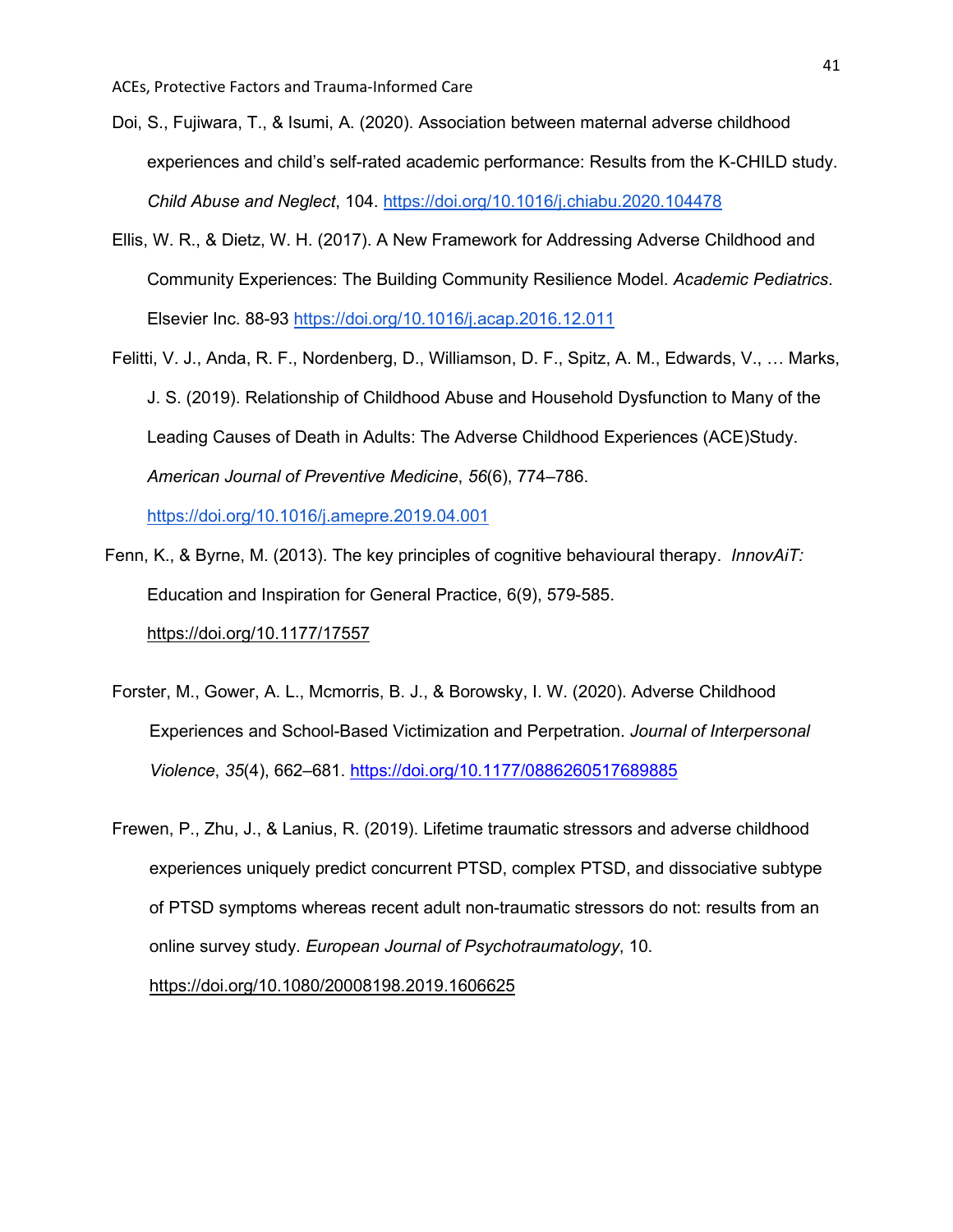- Gentry, J. E., Baranowsky, A. B., & Rhoton, R. (2017). Trauma Competency: An Active Ingredients Approach to Treating Post Traumatic Stress Disorder. *Journal of Counseling and Development*, *95*(3), 279–287. <https://doi.org/10.1002/jcad.12142>
- Giovanelli, A., Mondi, C. F., Reynolds, A. J., & Ou, S. R. (2020). Adverse childhood experiences: Mechanisms of risk and resilience in a longitudinal urban cohort. *Development and Psychopathology*, *32*(4), 1418–1439. <https://doi.org/10.1017/S095457941900138X>
- Greenberg, J., Reiner, K., & Meiran, N. (2012). Mind the Trap'': Mindfulness Practice Reduces Cognitive Rigidity. *PLoS ONE*, *7*(5), 1-7.

<https://doi.org/10.1371/journal.pone.0036206>

- Görg, N., Priebe, K., Böhnke, J. R., Steil, R., Dyer, A. S., & Kleindienst, N. (2017). Trauma-related emotions and radical acceptance in dialectical behavior therapy for posttraumatic stress disorder after childhood sexual abuse. *Borderline Personality Disorder and Emotion Dysregulation*, *4*(1).<https://doi.org/10.1186/s40479-017-0065-5>
- Gu, H., Ma, P., & Xia, T. (2020). Childhood emotional abuse and adolescent non-suicidal selfinjury: The mediating role of identity confusion and moderating role of rumination. *Child Abuse and Neglect*, *106*. <https://doi.org/10.1016/j.chiabu.2020.104474>
	- Hardt, J., Herke, M., & Schier, K. (2011). Suicidal ideation, parent-child relationships, and adverse childhood experiences: A cross-validation study using a Graphical Markov Model. *Child Psychiatry and Human Development*, *42*(2), 119–133.

<https://doi.org/10.1007/s10578-010-0203-4>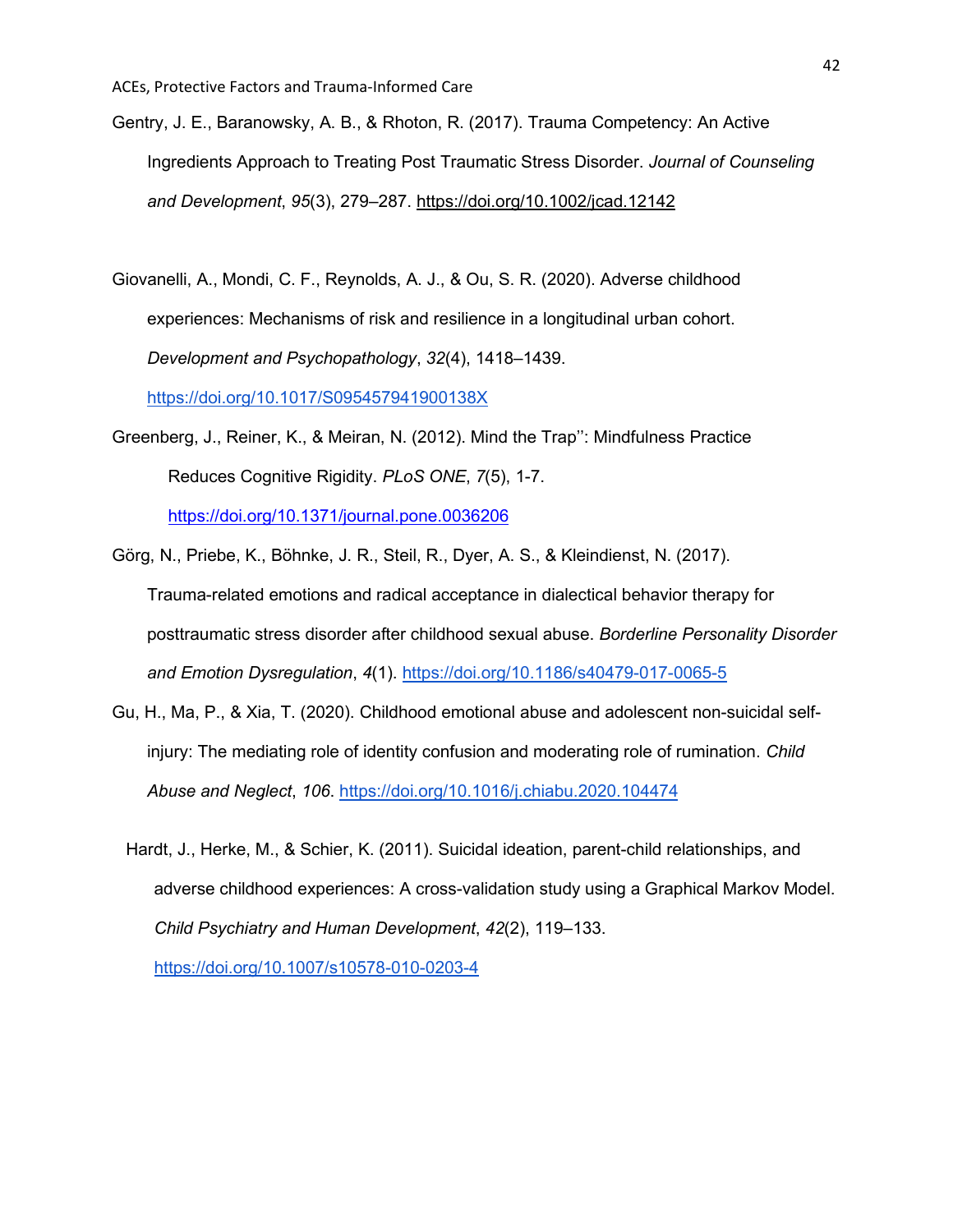- Hughes, K., Bellis, M. A., Hardcastle, K. A., Sethi, D., Butchart, A., Mikton, C., Dunne, M. P. (2017). The effect of multiple adverse childhood experiences on health: a systematic review and meta-analysis. *The Lancet Public Health*, *2*(8), e356–e366. [https://doi.org/10.1016/S2468-2667\(17\)30118-4](https://doi.org/10.1016/S2468-2667(17)30118-4)
- Hughes, M., & Cossar, J. (2016). The Relationship between Maternal Childhood Emotional Abuse/Neglect and Parenting Outcomes: A Systematic Review. *Child Abuse Review*, *25*(1), 31–45. <https://doi.org/10.1002/car.239>
- Jennings, J. L., & Apsche, J. A. (2014). The evolution of a fundamentally mindfulness-based treatment methodology: from DBT and ACT to MDT and beyond. *INTERNATIONAL JOURNAL OF BEHAVIORAL CONSULTATION AND THERAPY*, *9*(2).
- Joseph, J. S., & Gray, M. J. (2014). A pilot intervention targeting attribution style and rigidity following traumatic event exposure. *Psychological Trauma: Theory, Research, Practice, and Policy, 6*(6), 708–715. [https://doi.org/10.1037/a0035171](https://psycnet.apa.org/doi/10.1037/a0035171)
- Jia, Z., Wen, X., Chen, F., Zhu, H., Li, C., Lin, Y., Xie, X., & Yuan, Z. (2020). Cumulative exposure to adverse childhood experience: depressive symptoms, suicide intensions and suicide plans among senior high school students in Nanchang city of China. *International Journal of Environmental Research and Public Health*, *17*(13), 1–13. <https://doi.org/10.3390/ijerph17134718>
- Kelifa, M. O., Yang, Y., Herbert, C., He, Q., & Wang, P. (2020). Psychological resilience and current stressful events as potential mediators between adverse childhood experiences and depression among college students in Eritrea. *Child Abuse and Neglect*, *106*. <https://doi.org/10.1016/j.chiabu.2020.104480>
- Kirk D., Lothes, John, Quickel, Emalee J. W., John, Jane, Carter, C. (2019). From the hospital to the clinic: The impact of mindfulness on symptom reduction in a DBT partial hospital program. *Journal of Clinical Psychology*, Vol. 75, Issue 7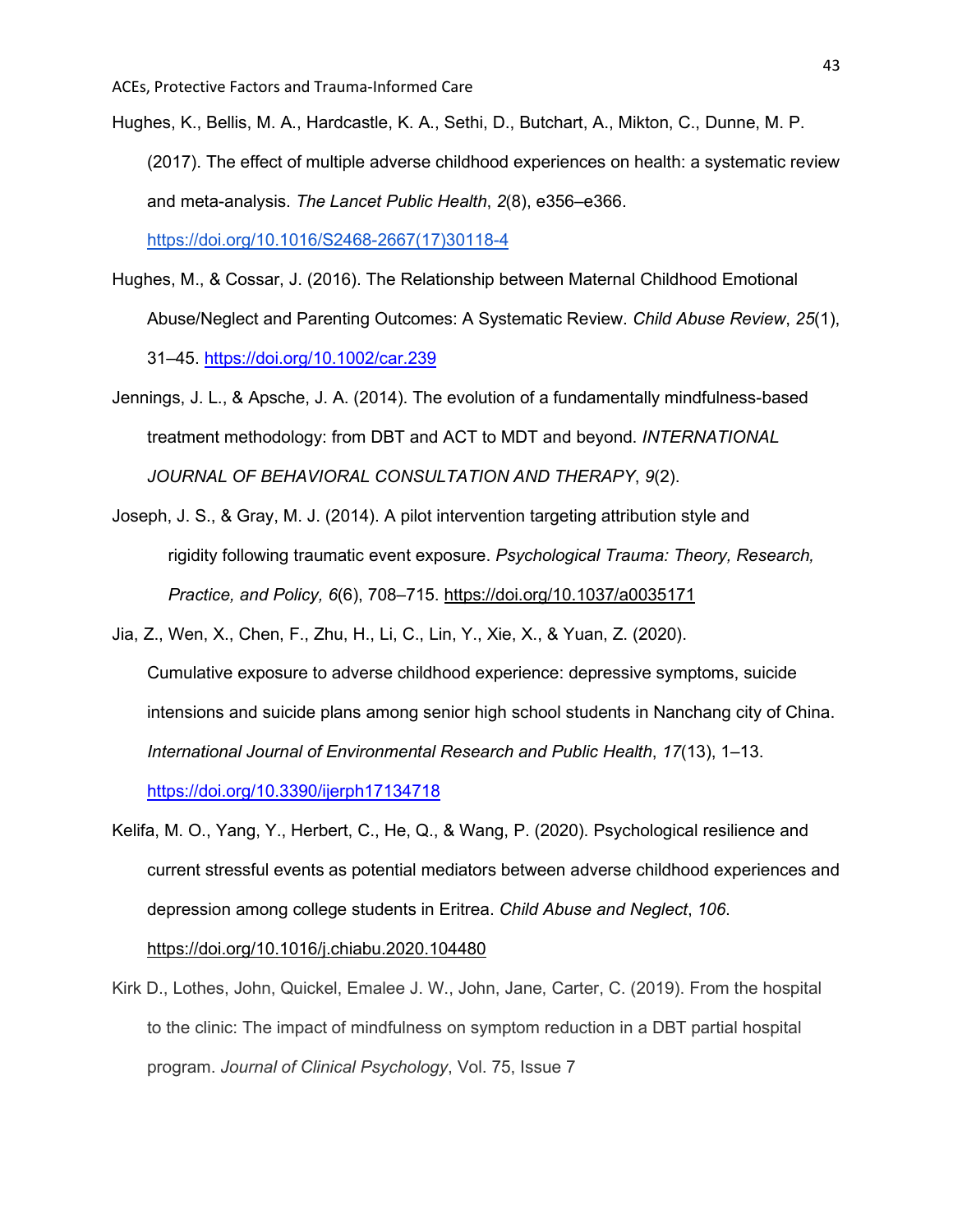- Knight, Z. G. (2017). A proposed model of psychodynamic psychotherapy linked to Erik Erikson's eight stages of psychosocial development. *Clinical Psychology and Psychotherapy*, *24*(5), 1047–1058. <https://doi.org/10.1002/cpp.2066>
- Leitch, L. (2017). Action steps using ACEs and trauma-informed care: a resilience model. *Health and Justice*, *5*(1). https://doi.org/10.1186/s40352-017-0050-5
- Li, M., D'Arcy, C., & Meng, X. (2016). Maltreatment in childhood substantially increases the risk of adult depression and anxiety in prospective cohort studies: Systematic review, metaanalysis, and proportional attributable fractions. *Psychological Medicine*. Cambridge University Press. 717-730<https://doi.org/10.1017/S0033291715002743>
- Liu, M., Mejia-Lancheros, C., Lachaud, J., Nisenbaum, R., Stergiopoulos, V., & Hwang, S. W. (2020). Resilience and Adverse Childhood Experiences: Associations With Poor Mental Health Among Homeless Adults. *American Journal of Preventive Medicine*, *58*(6), 807–816. <https://doi.org/10.1016/j.amepre.2019.12.017>
- Mann, M. J., Smith, M. L., & Kristjansson, A. L. (2015). Improving Academic Self-Efficacy, School Connectedness, and Identity in Struggling Middle School Girls: A Preliminary Study of the REAL Girls Program. *Health Education and Behavior*, *42*(1), 117–126. <https://doi.org/10.1177/1090198114543005>
- Markin, R. D., McCarthy, K. S., Fuhrmann, A., Yeung, D., & Gleiser, K. A. (2018). The process of change in Accelerated Experiential Dynamic Psychotherapy (AEDP): A case study analysis. *Journal of Psychotherapy Integration*, *28*(2), 213–232. <https://doi.org/10.1037/int0000084>
- Metzler, M., Merrick, M. T., Klevens, J., Ports, K. A., & Ford, D. C. (2017). Adverse childhood experiences and life opportunities: Shifting the narrative. *Children and Youth Services Review*, *72*, 141–149. <https://doi.org/10.1016/j.childyouth.2016.10.021>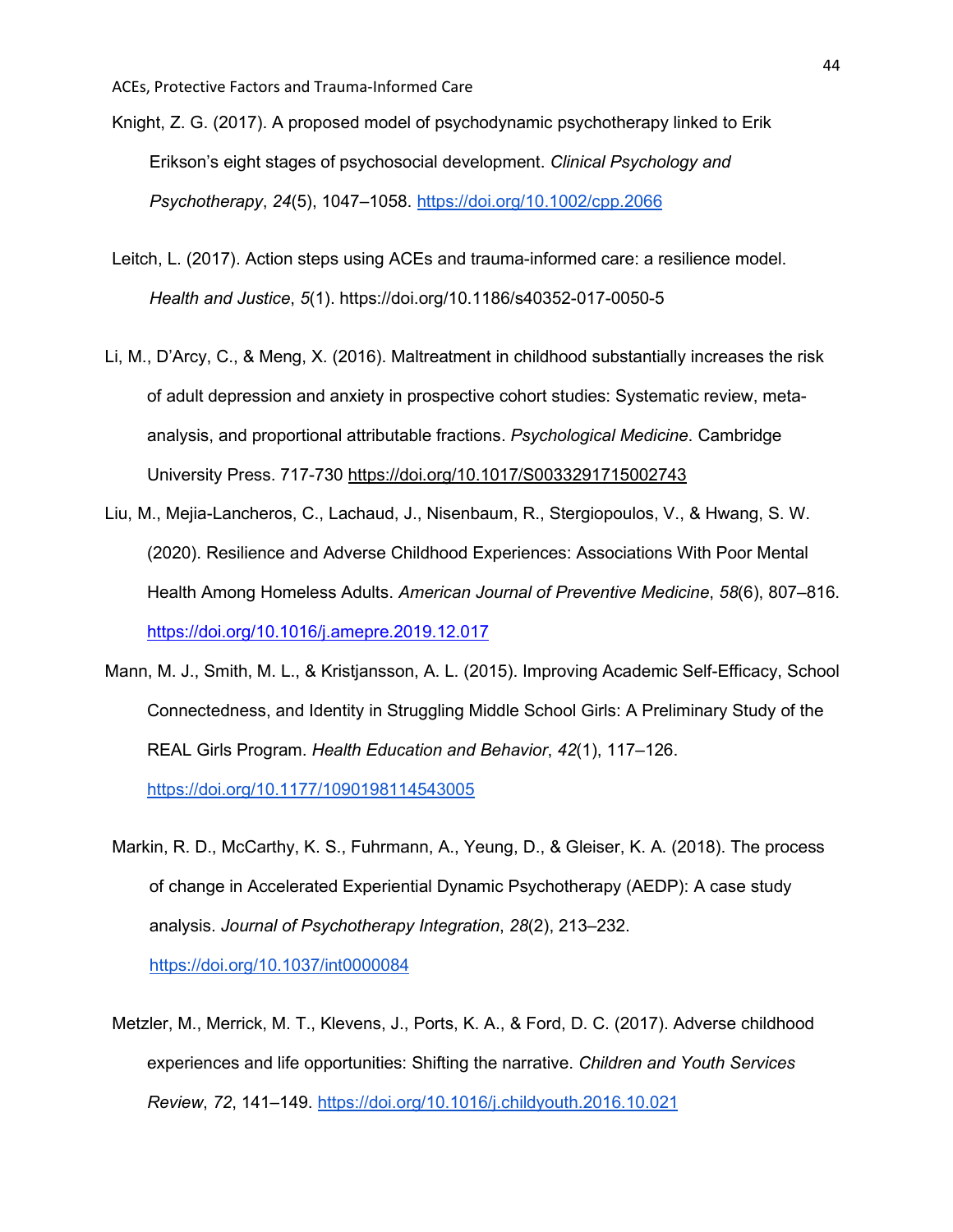- Moore, K. A., & N. Ramirez, A. (2016). Adverse Childhood Experience and Adolescent Wellbeing: Do Protective Factors Matter? *Child Indicators Research*, *9*(2), 299–316. <https://doi.org/10.1007/s12187-015-9324-4>
- Morrow, A. S., & Villodas, M. T. (2018). Direct and Indirect Pathways from Adverse Childhood Experiences to High School Dropout Among High-Risk Adolescents. *Journal of Research on Adolescence*, *28*(2), 327–341. <https://doi.org/10.1111/jora.12332>
- Murphey, David, Sacks, & Vanessa. (2019). Supporting Students with Adverse Childhood Experiences: How Educators and Schools Can Help. *American Educator*, *43*(2), 8–11. [https://bit.ly/2lJRCpO.](https://bit.ly/2lJRCpO)
- New Classroom Resources for Educators | BC Children's Hospital Research Institute. (2018). Retrieved May 27, 2020, from https://www.bcchr.ca/POP/new-classroom-resourceseducators
- Pinto, R. M., Chen, Y., & Park, S. (Ethan). (2019). A client-centered relational framework on barriers to the integration of HIV and substance use services: A systematic review. In *Harm Reduction Journal* (Vol. 16, Issue 1). 1-12. <https://doi.org/10.1186/s12954-019-0347-x>
- Province of British Columbia. (2020). Everyday Anxiety Strategies for Educators (EASE ... Retrieved May 26, 2020, from [https://www2.gov.bc.ca/gov/content/health/managing-your](https://www2.gov.bc.ca/gov/content/health/managing-your-health/mental-health-substance-use/child-teen-mental-health/ease)[health/mental-health-substance-use/child-teen-mental-health/ease](https://www2.gov.bc.ca/gov/content/health/managing-your-health/mental-health-substance-use/child-teen-mental-health/ease)
- Pusch, D., & Dobson, K. S. (2017). Childhood adversity and adult depression: The protective role of psychological resilience. *Child Abuse and Neglect*, *64*, 89–100. <https://doi.org/10.1016/j.chiabu.2016.12.012>
- Putnam, F. W., Amaya-Jackson, L., Putnam, K. T., & Briggs, E. C. (2020). Synergistic adversities and behavioral problems in traumatized children and adolescents. *Child Abuse and Neglect*, *106*. <https://doi.org/10.1016/j.chiabu.2020.104492>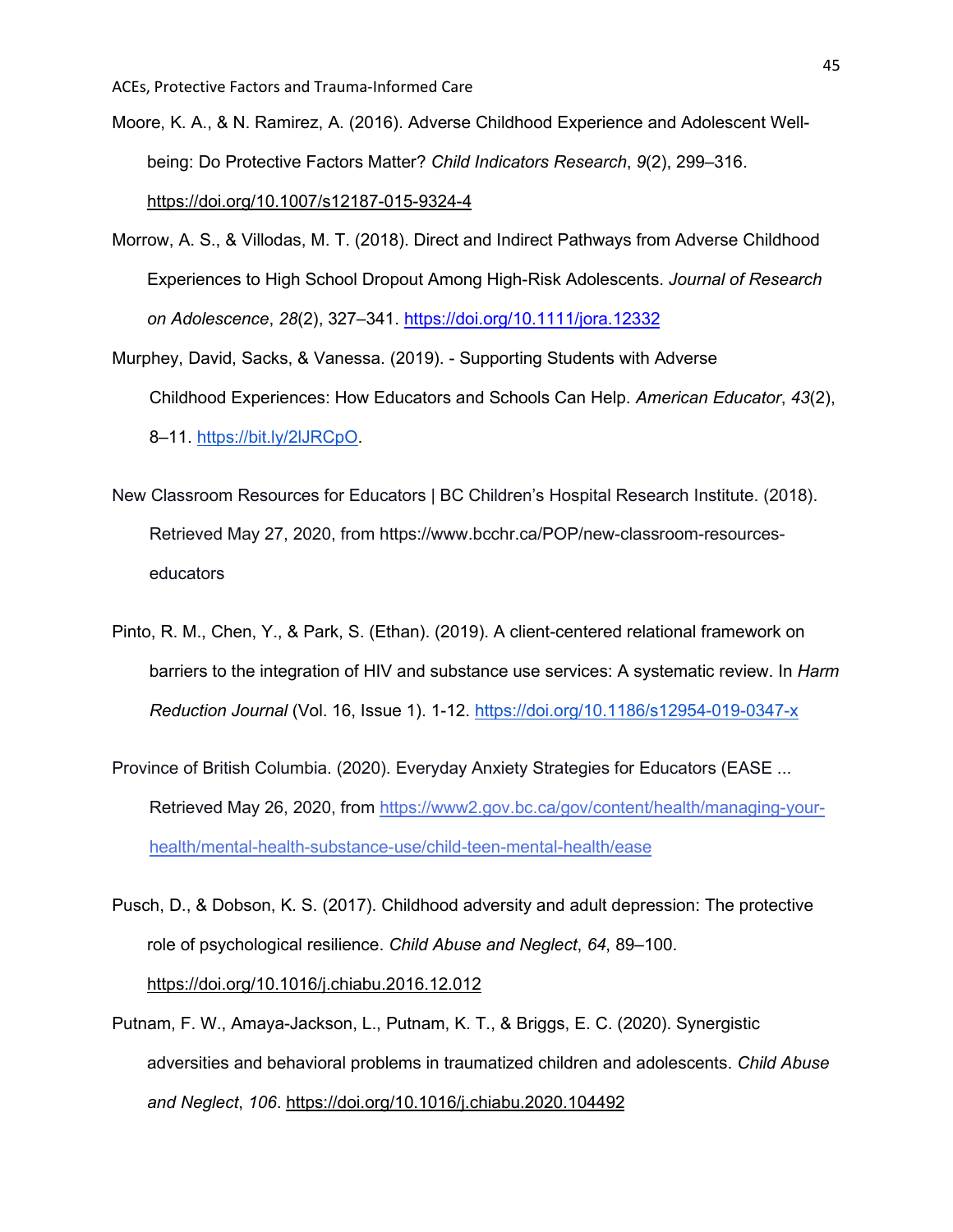- Robles, A., Gjelsvik, A., Hirway, P., Vivier, P. M., & High, P. (2019). Adverse childhood experiences and protective factors with school engagement. *Pediatrics*, *144*(2). <https://doi.org/10.1542/peds.2018-2945>
- Rogers, C. R. (1967). *On Becoming a Person: A Therapist's View of Psychotherapy.* Constable & Company.
- Ross, N., Gilbert, R., Torres, S., Dugas, K., Jefferies, P., McDonald, S., Ungar, M. (2020). Adverse childhood experiences: Assessing the impact on physical and psychosocial health in adulthood and the mitigating role of resilience. *Child Abuse and Neglect*, *103*. <https://doi.org/10.1016/j.chiabu.2020.104440>
- Schilling, E. A., Aseltine, R. H., & Gore, S. (2007). Adverse childhood experiences and mental health in young adults: A longitudinal survey. *BMC Public Health*, *7*, 1–10. https://doi.org/10.1186/1471-2458-7-30
- Schomaker, S. A., & Ricard, R. J. (2015). Effect of a mindfulness-based intervention on counselor-client attunement. *Journal of Counseling and Development*, *93*(4), 491–498. https://doi.org/10.1002/jcad.12047
- Tyler, K. A., Mari Cauce, A., & Whitbeck, L. B. (2004). Family Risk Factors and Prevalence of Dissociative Symptoms among Homeless and Runaway Youth. *Department of Sociology University of Nebraska*, *56*, 353–366. https://doi.org/10.1016/j.chiabu.2003.11.019
- Ungar, M. (2013). Resilience, Trauma, Context, and Culture. In *Trauma, Violence, and Abuse* (Vol. 14, Issue 3, pp. 255–266). <https://doi.org/10.1177/1524838013487805>
- Wiley, J., Pryce, H., Moutela, T., Bunker, C., & Shaw, R. (2019). Tinnitus groups: A model of social support and social connectedness from peer interaction. *British Journal of Health Psychology*, *24*, 913–930. <https://doi.org/10.1111/bjhp.12386>